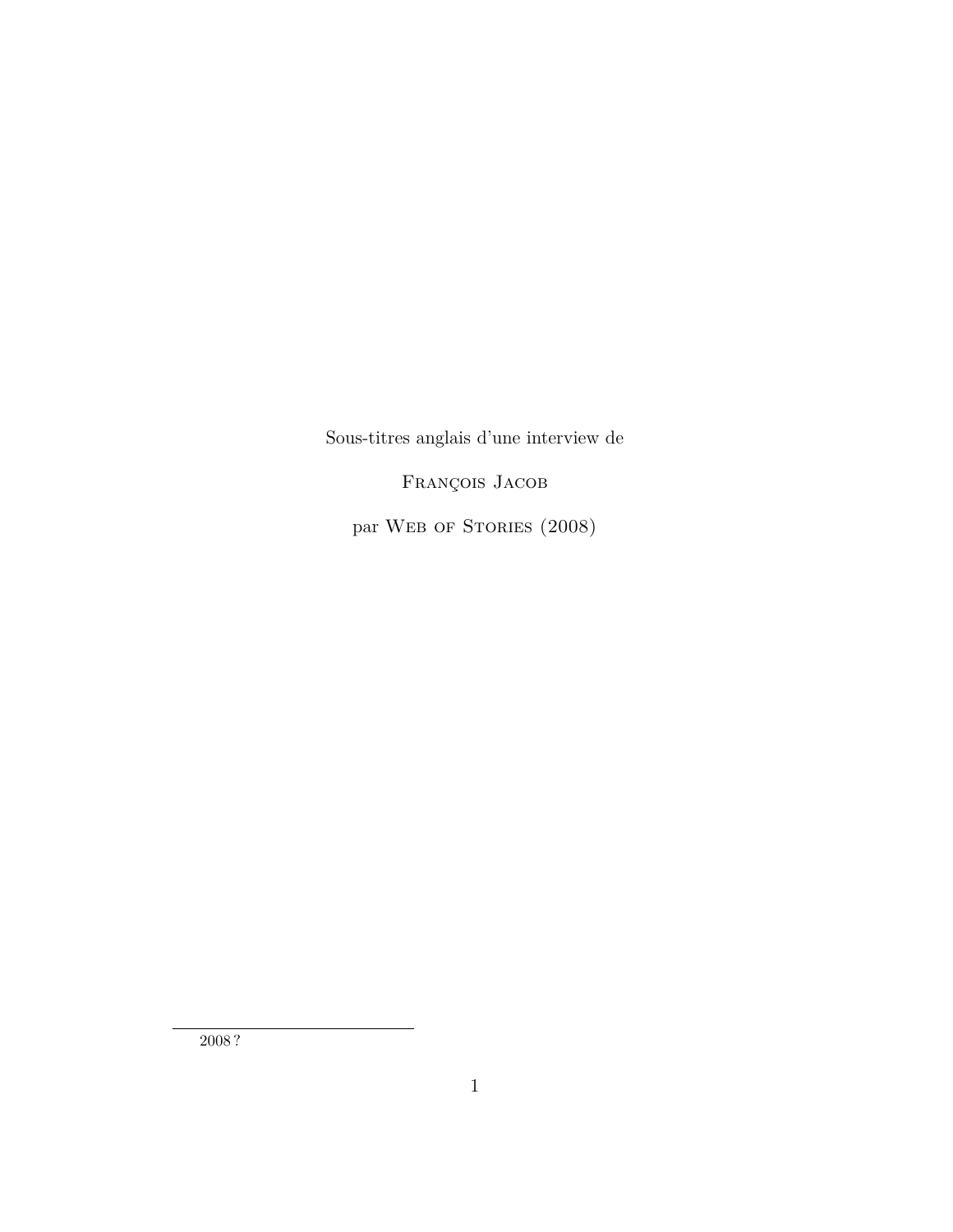I was born in Nancy, Meurthe-et-Moselle. My father was a businessman. He came to Paris, well, we all came to Paris when I was three and a half. And that's it. I grew up in Paris. I went to the Lycée Carnot, from the 9e to the Math-Elem included. After which I went to university, to the PCB, to the Medical Faculty where I did the first two years. The second year was during the first year of the war. I hadn't been mobilised yeSo during that first year of the war, I did medicine examinations. And in 1940 I left.

It was something that I found very restricting. There was always the threat of being tested, of being sent to the blackboard. There were tests almost once a week. There was a sort of competition between the students which I didn't really find pleasant. It wasn't bad at these competitions, but I didn't particularly enjoy them.

# **And did you have specific teachers that stood out, science or literature or philosophy teachers, that struck you by their teachings, by their classes ?**

Not specifically. I had some very good teachers. Many were complete eccentrics. The majority were interesting. A few were very very boring. So there were the characters that you always find in cases like these : the guy who's deaf, who doesn't listen, who... but really nothing very specific.

# **Whereas on the other hand in medicine, you are talking about a person from elsewhere whom I discovered, Mr. Hovelacque. You say it was your first scientist...**

He wasn't really a scientist, he was an anatomist. He was an exceptional character. For a start he was physically extraordinary. He looked like an El Greco. He was very tall, very thin, with a beard. He absolutely looked like an El Greco cardinal, without the hat. And so, he was absolutely astonishing. He was a remarkable teacher. Anatomy, it isn't exactly fun, but he had a way... He was able to draw anything with his two hands on the board, any bone of the skeleton. One day, he said to me : "Jacob, don't ever get married, no wife or you are done for !"

### **But it was a form of science, a little traditional science...**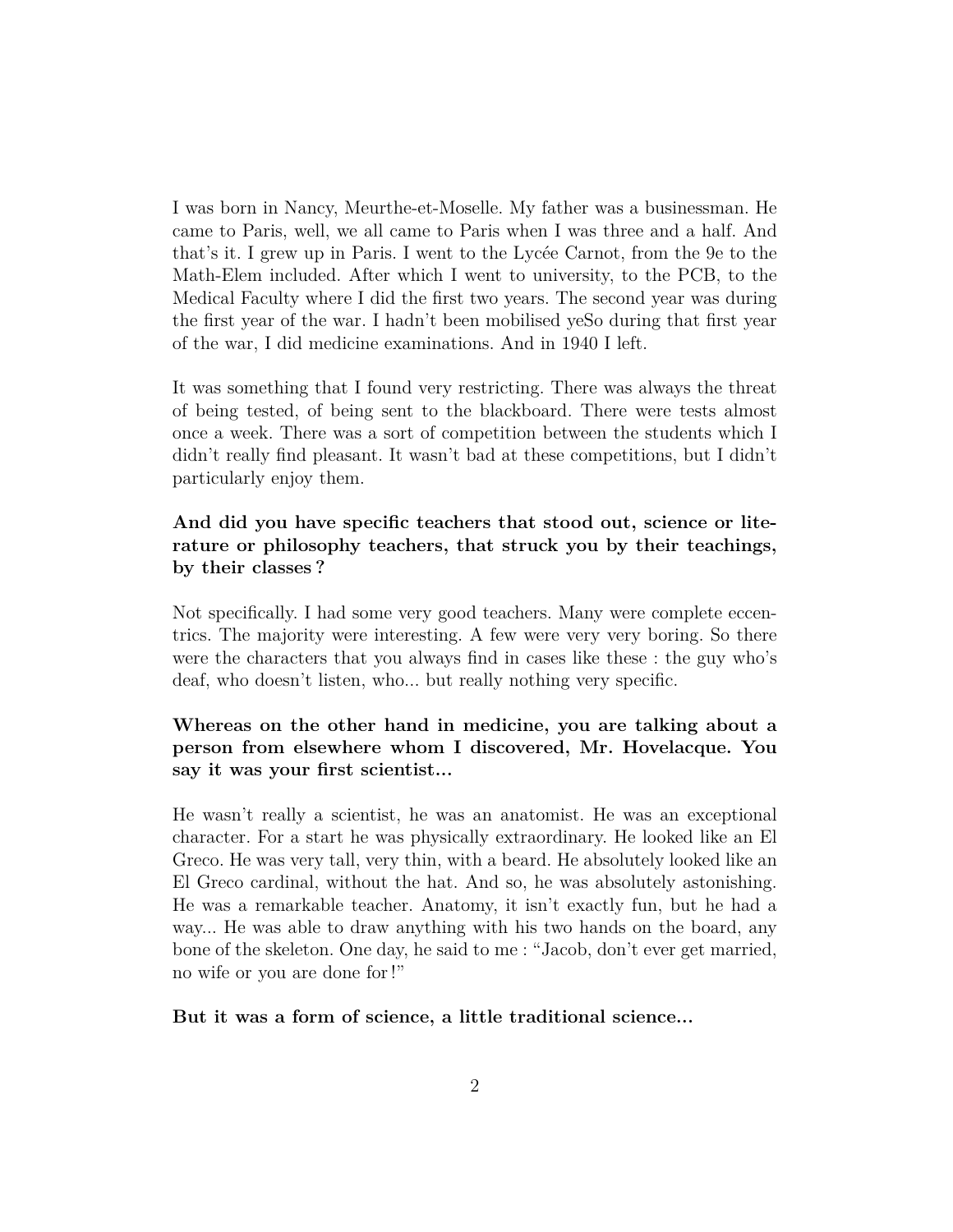It was a form of science, yes, but it was a completely descriptive science. He would take a bone, throw it in the air- one of the little wrist bones- and say : right or left ? during the anatomy exam, which was nonetheless quite delicate.

# **And he is the one that has most impressed in your medical studies among the other teachers you had during those two years, none of which had impressed you so strongly. ?**

He was the most outstanding individual, he was the most extravagant if you will, and the purest. During the War he had been a Zouave captain... the First World War. After four years he came back, having not taken any leaves, but before going to see Mrs Hovelacque, he went to the laboratory. Which is quite an astonishing achievement.

My maternal grandfather : The General. He came from a very modest family. He went to the Ecole Polytechnique, and at that time there weren't many opportunities for Polytechnique graduates. He stayed in the army where he became a four star general. And he was quite a character. He's the one that gave me the majority of my education.

#### **Even philosophical, I think, even...**

Yes, general.

#### **So much so that you wanted to do Polytechnic...**

He's the one who decided that I would go to Polytechnique. And I decided that I had absolutely no desire to endure mathematics for I don't know how many years, that it didn't particularly appeal to me.

And so, I had an uncle who was a doctor. I went to see him and said to him : I want to study medicine, I would like to become a surgeon. He said to me : surgery, that's really stupid, you need to be a doctor. And besides, you be able won't to handle surgery, you'll start vomiting at the first glimpse of a scalpel. So, he sent me to see one of his friends to attend an operation. I found it incredible, and decided that I would be a surgeon, in spite of the uncle.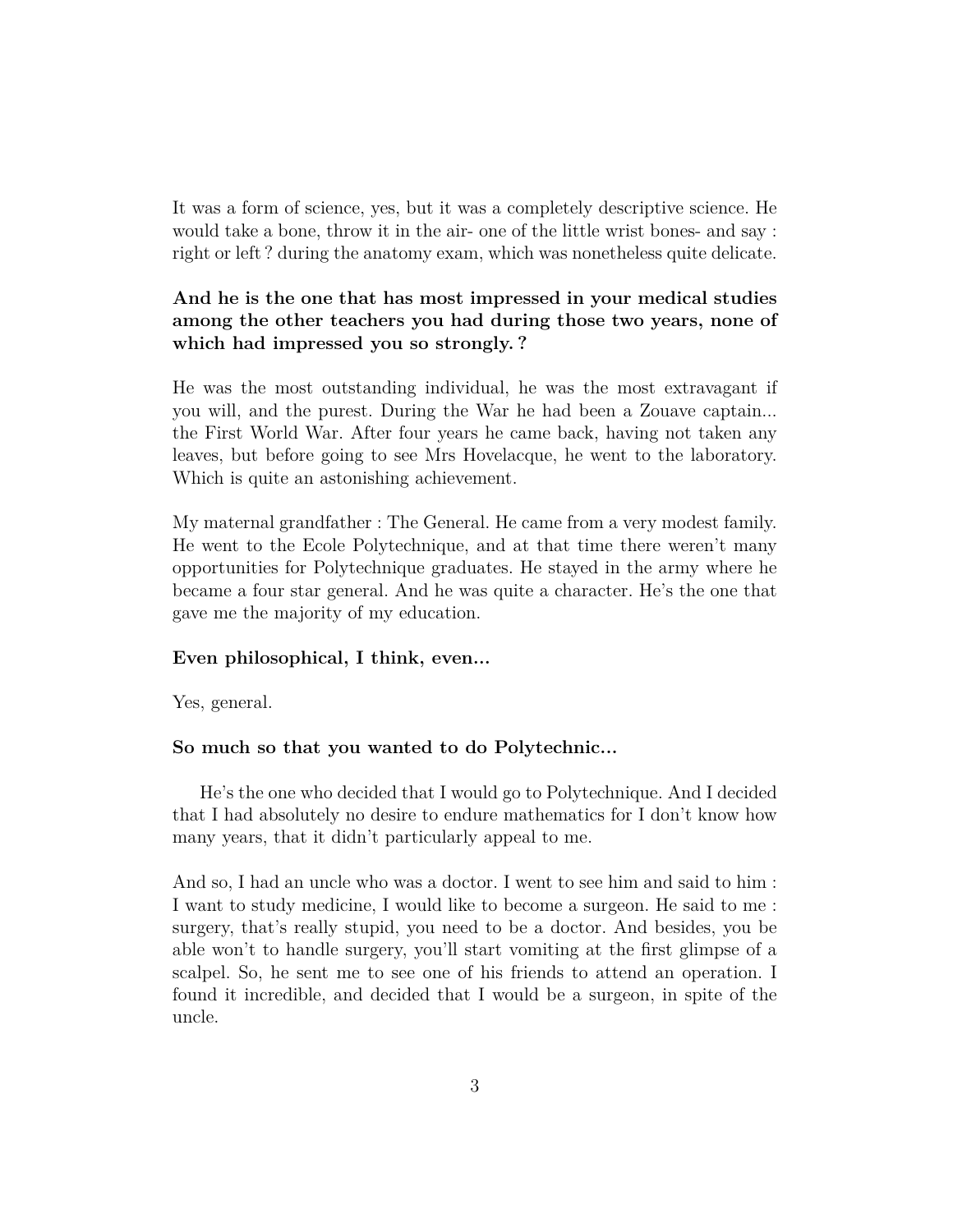# **In fact you describe the impression you had during the first operation, this atmosphere of serious work.**

Well yes, I found it... he had sent me precisely to see one of his surgeon friends. I found it incredible. There wasn't a single gesture out of place, it was really astonishing.

She had Hodgkin's disease that had started the previous summer. And during all of autumn and winter she was ill. And she died on the 2nd of June, just before the collapse of the regime. Which means that in my mind, my mother's death and the collapse of the regime coincided completely. It was one unique event.

And my departure for England. All of that was one big thing in my mind. A break between childhood and the future.

## **Do you think that you would have gone so easily if your mother's death had not occured...**

It's very difficult to answer that question. I think so. Because I thought it was insane not to take up arms in June 1940. I found accepting the defeat and the German occupation unbelievable. It seemed monstrous to me.

I think that most people could see it, but didn't want to. Because it was hard not to see it. Everything gave prominence to it. Every German move, everything showed what they were about to do. It was more or less obvious. But people didn't accept it. There was a very defeatist atmosphere, people didn't care about anything, they especially didn't want to fight and really weren't interested in any of it.

# **A pacifism that you sort of point at because it was often a leftwing pacifism, a pacifism of good intentions : war is a bad thing, therefore we shouldn't be going to war.**

Well the two added up. The pacifism on the one side, left-wing pacifism and the right-wing non-war. It all added up to give... there was an awful atmosphere during that first year of war.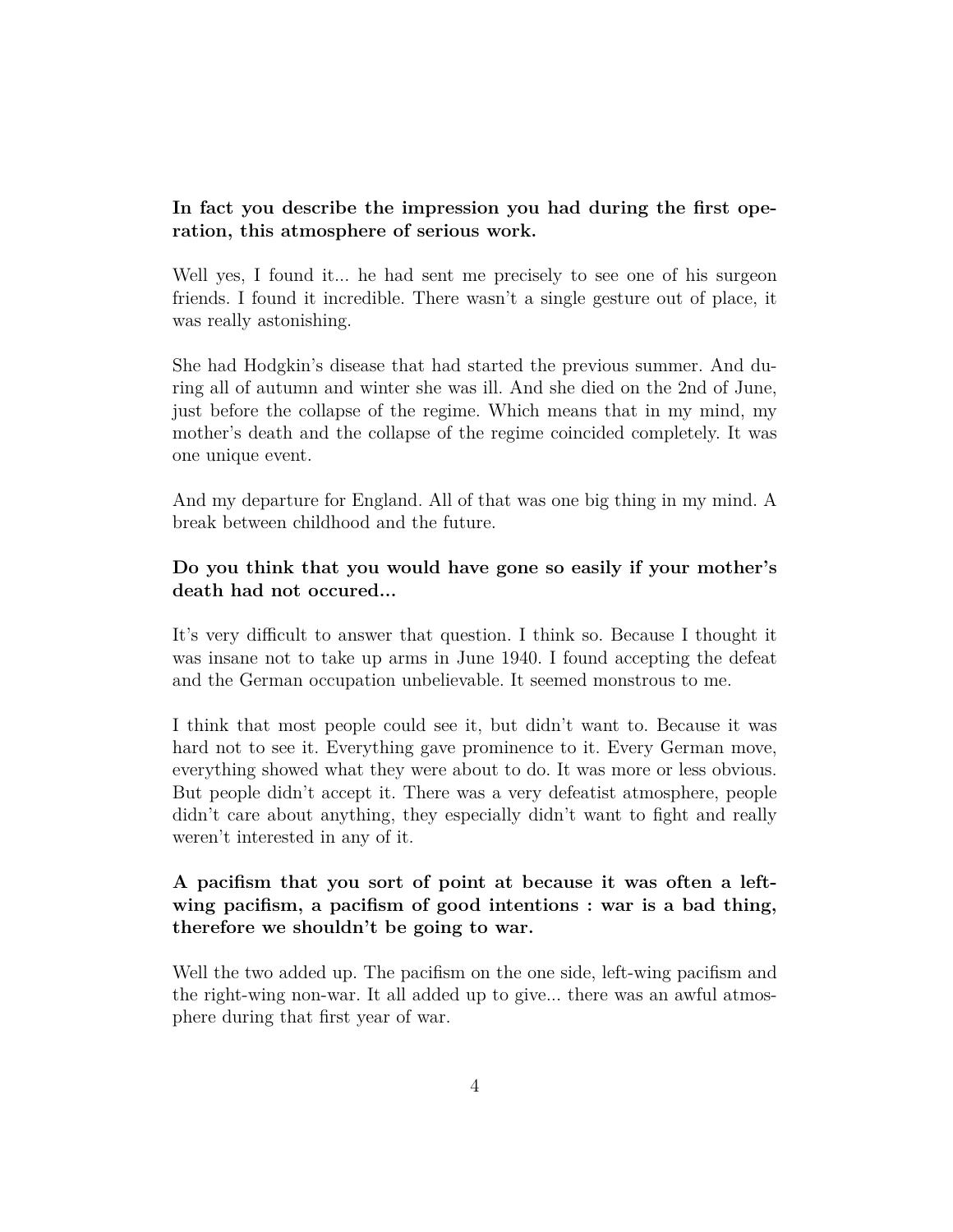**And also an atmosphere of latent violence between- in society, of confrontations in a way- precisely between communists and rightwingers close to fascism ? Could we already get a feeling for what the atmosphere was to become ?**

A little. But people weren't really interested in all that. They were concerned with themselves, and not really with matters of the State and general matters. The atmosphere was very bad during that year of war.

I decided to leave. I was in Paris, I was in my second year of medicine. I took a few exams. I left on the 14th, it was the 14th of June, the Germans came in by the north and I left through the south. I left in a car with two or three friends. And we ended up... well there had been long discussions, because two of us had quickly made the decision to leave for North Africa or England, to join a war that we hadn't seen and that we considered to be necessary. And the others wouldn't have any of it. In the end, we ended up in Bordeaux. We tried to embark in Bordeaux, but the British boats had just left. We went to Bayonne, more or less the same thing. Then to Saint-Jeande-Luz. And in Saint-Jean-De-Luz we met a guy as we were walking through the streets looking for a way to leave. And we met a guy in uniform who was a Cavalry-Lieutenant. Yes, I think that in Bayonne there was a sign at the British Consulate : For military questions concerning French people, enquire in Saint-Jean-de-Luz on this road at that number. So we stared wide-eyed. We went to that road that number. There was nothing there. We looked everywhere. We met a French officer in uniform who stared at us and saysWhat are you doing here ? So we said- We're looking for our Aunt so and so. He said- Do you want to leave ? So we said- Yes, if possible. And he said- Listen. There were Polish civilians and the remainder of two Polish divisions, who had fought with us, on the western front and who were boarding Polish boats. And the guy said : Get out of here, don't hang around, disappear until 5-6 this evening, and then you will probably be able to board. So we went for a walk. When we first set off there were four of us, but now there were only two of us left. The others had gone. When we arrived a cordon of policemen had positioned themselves. We started to leave. And right in front of me was a really short guy, who I later found out was a jockey. He looked like a jockey actually, the 'titi parisien' jockey. And the enormous policeman in front of him said- Where do you think you're going ? Because at that time leaving was prohibited for the French.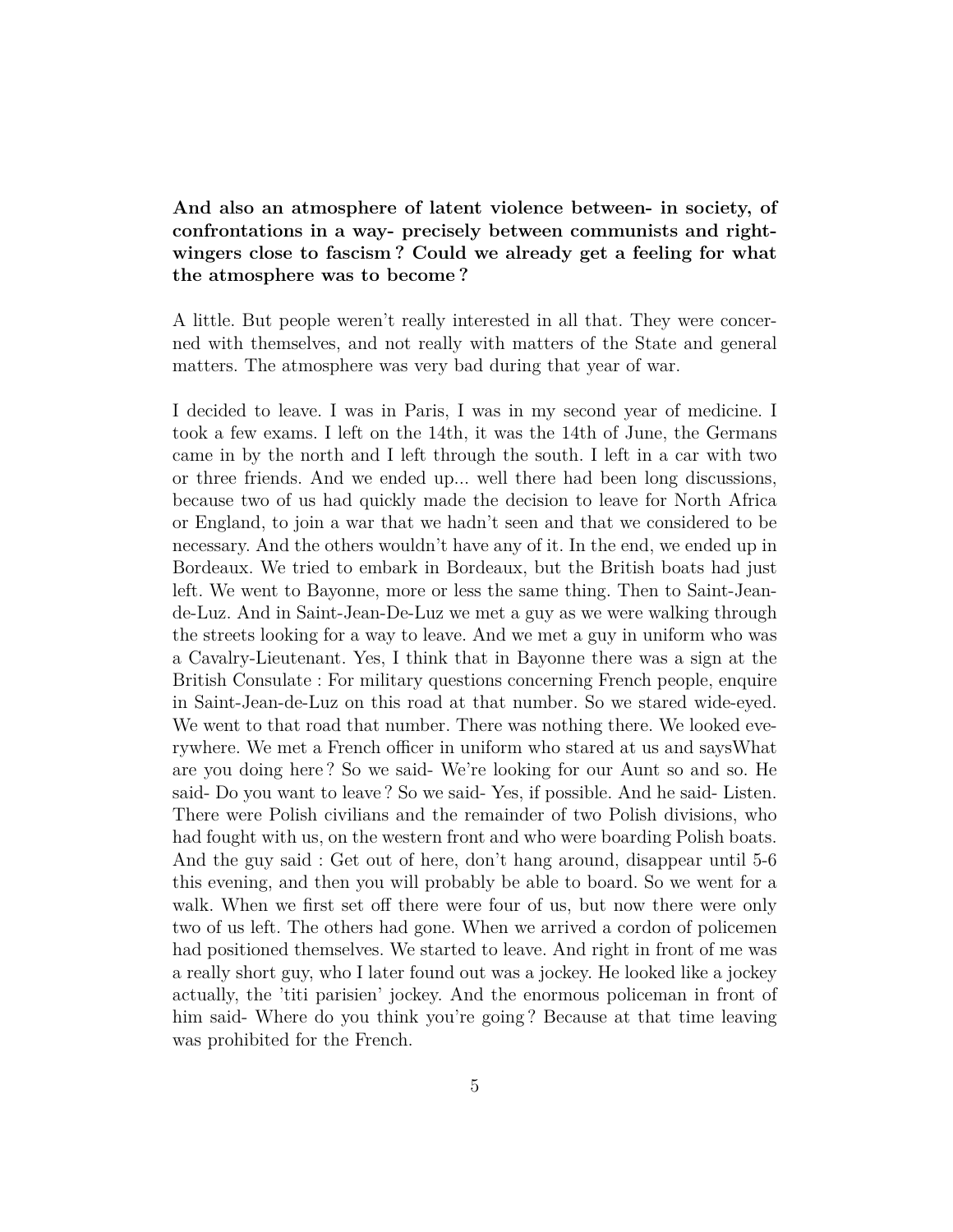#### **It was official ?**

It had only been official for a short time, for a couple of hours. Since 4pm it had been official. So the policeman asked - 'Where do you think you're going ?' He turned around and said 'Swastika !' Which was the only word ending in ski or ska, ie polish-sounding, which came to him. The policeman was so shocked that he let him through, and we slipped in behind him.

# **You said that you didn't even where the boat was headed when you got onboard. You knew it was leaving France, but you didn't know if it was headed for England or Africa.**

We wanted one or the other. We didn't know, but we soon found out it was for England. That boat was pretty surprising. There were a lot of young people on board, high school or university students, like me, who wanted to go to England. There were also a few officers who were leaving. I met one guy who asked me - Where are you going ? I said- I don't know, I'm going to try to fight. What about you ? He said- It's a unique opportunity to get away from my wife and my mother-in-law. Unexpected but as so !

As opposed to the incredible confusion and mess in France. Which was unbelievable : the defeat, the guys on the roads, it was incredible at that time, you can't imagine it... On the contrary, in England, everything was very organised. The guys took care of us. We were put in camps for 8 days, we were screened because they were scared that Germans would sneak in etc. And so we ended up in a camp. But it really was a nation which was fighting, which was completely preparing itself for war. And that's when the real bombings on London started. I didn't stay very long after that. I was in a camp in the south-west of London where most of the Free French were. So at the beginning there were only two of us. At the beginning we thought- we'll join the English. Then we found out that there was a guy called de Gaulle who was doing something. So one of de Gaulle's guys paid us a visit and explained the operation. And so, we joined that new formation which was to become The Free French.

**You said that for once, it was a military formation, but without that humiliating aspect of military formation. That you were ac-**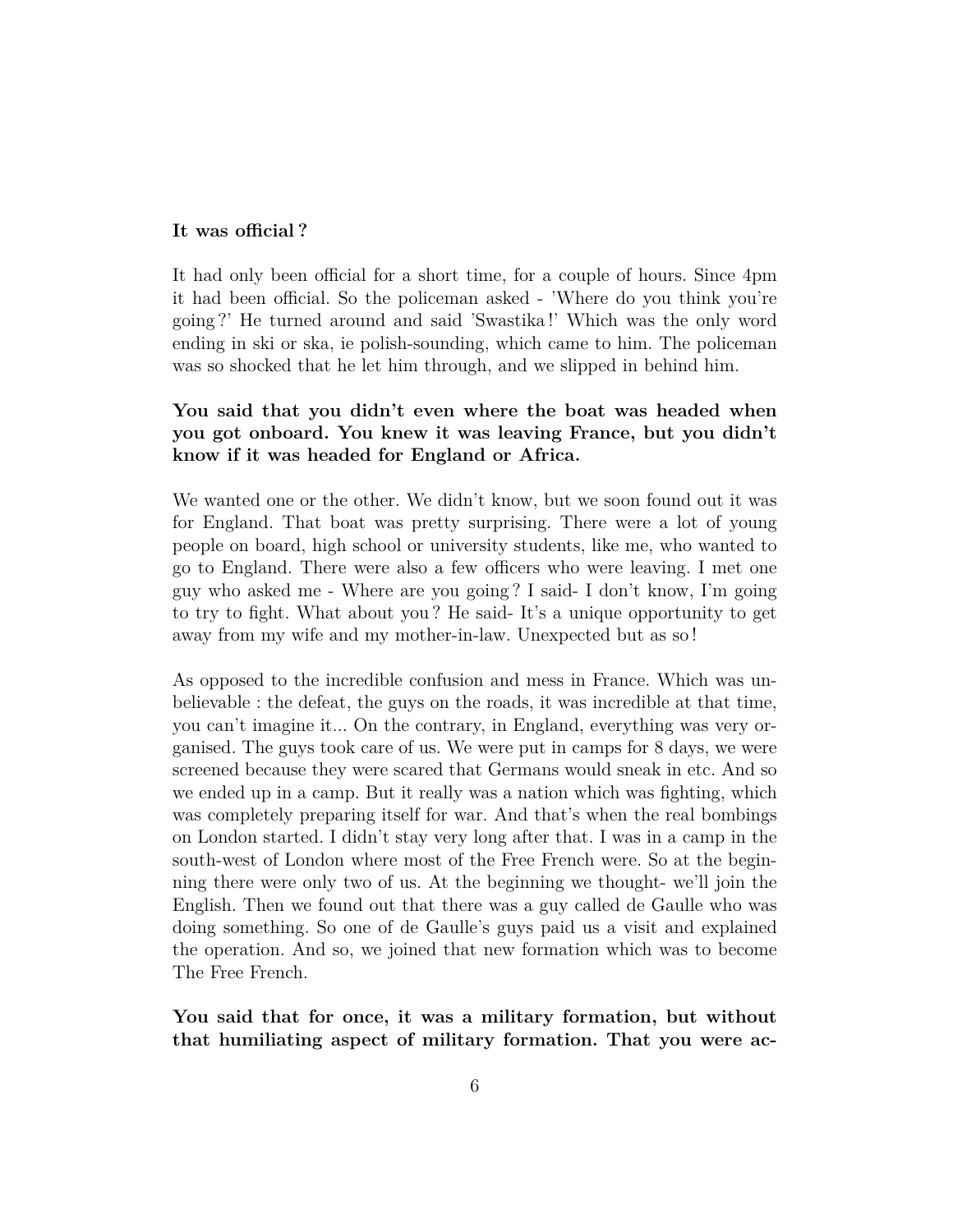#### **tually trained in what was useful...**

But it was constituted solely of volunteers. And that changes everything. Between the guys who were recruited by... well not by force but who were recruited and enrolled to do their 'service militaire' and a troop solely made up of volunteers who are there to fight, it's definitely very very different.

# **And there were people from a variety of backgrounds and with different political opinions ?**

There was a mix of everything in there, absolutely everything. You had communists, royalists, absolutely everything. The majority was the usual, radicalsocialist, socialist. But there was... I remember a conversation between two communists who were saying- Honestly, that general isn't being very reasonable. In the end, they enrolled like everyone else. And there were also far-right guys. It was a mix of everything.

## **There weren't any confrontations between these very differently opinionated people ?**

No. What really dominated at the time was occupied France. Especially as it was very recent, it had only just happened. And it was probably the biggest catastrophe in the history of France.

## **And when was the first time you saw General de Gaulle ? When did you see him for the first time ?**

Well, General de Gaulle, I saw him once in the camp where he came to make a vague speech. And then I saw him again on the boat. Because I left fairly quickly, at the end of August, I boarded a boat in Liverpool on the 29th or 30th of August. On a boat that was leaving- top secret but everyone knew we were going to Dakar, because the French are very talkative. And I saw him for the first time on the boat. I was leaning on the rail and I was looking at the horizon. You could vaguely see land. And I hear a voice behind me that says : What is that land ? so I said : I don't know, it must be Ireland. And I turn around, it was General de Gaulle. It was my first meeting with the general.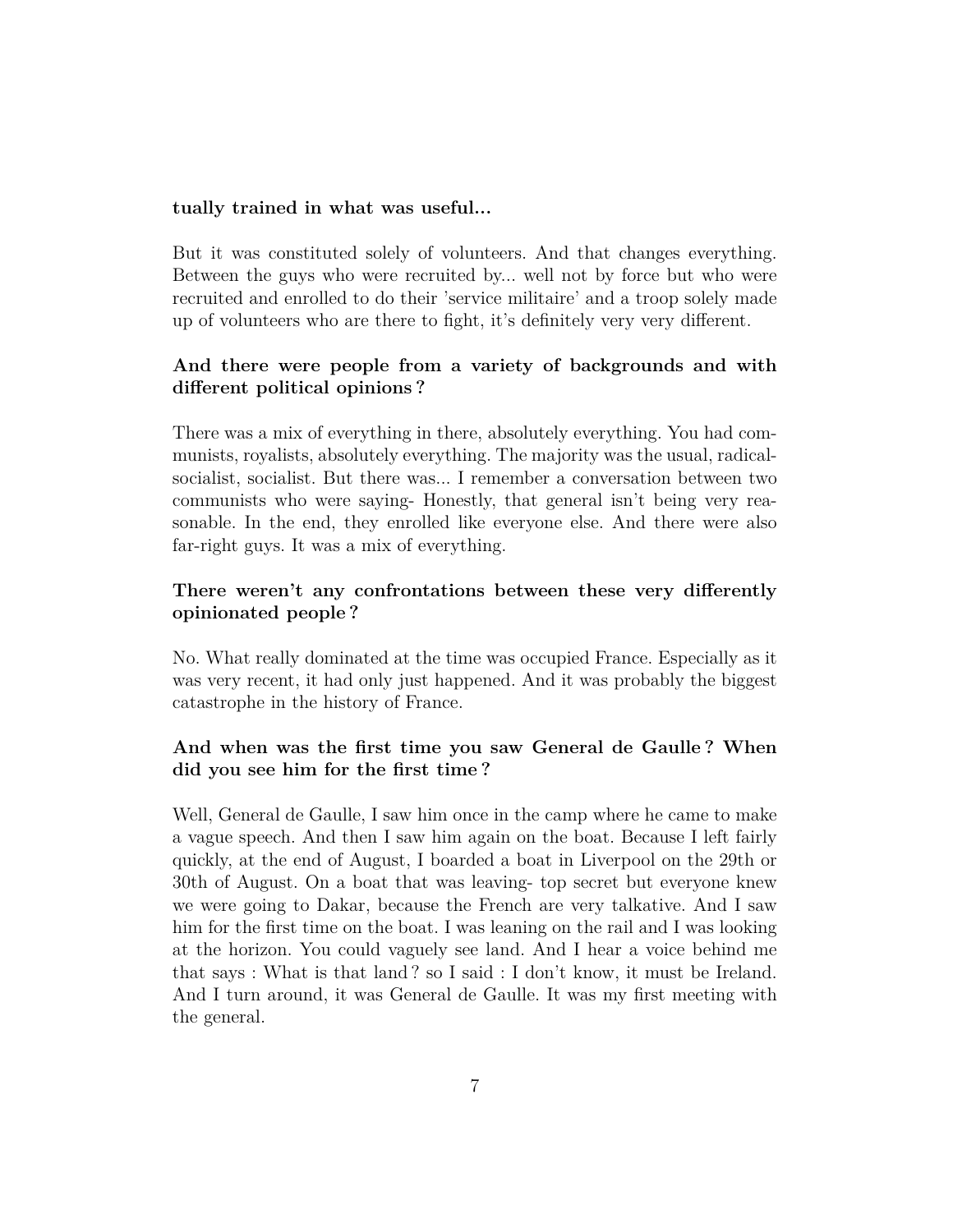### **What impression did he make to you ?**

Well he was very imposing. He was- For a start he was huge. That occasion was a little special because he wore a colonial helmet, and it gave him a particular touch. But he was very imposing. Very.

### **You talk about the Gothic cathedral in your book ?**

Yes, that's right. Gaulle- Because since I was a kid, I had the habit of playing with words like that, to ramble on : de Gaulle, Gaulle, Golgotha, Gothic, Gothic Cathedral, actually I think that it suited him rather well.

### **...admire never idolate...**

That's absolutely right. Especially during the war. Afterwards, I wasn't as keen on the political aspects of the post-war. But during the war, he had been THE guy who... fulfilled an indispensable function. And he fulfilled it remarkably well.

## **And in your opinion, no one else, among all the politicians at the time, could have done that. You can't think of any other one ?**

There weren't any politicians in England at the time. There just weren't any.

### **There was Pierre Mendès-France...**

No, he came later on...

He came much later. Mendès-France was in prison at the time. He was sent to prison in North Africa. He escaped later on and became an Air-Force captain. There just wasn't anyone.

Well, Africa... When you take a young Parisian student who has never left Paris, who's studying at the Medical Faculty, and that you take him and send him to black Africa, and in particular, that you leave him alone in a region as big as half of France to be that area's doctor, it's quite a change, it's rather surprising. It really was something very surprising. Because during that time I sometimes feltWell, at first I went to black Africa, I left with the Dakar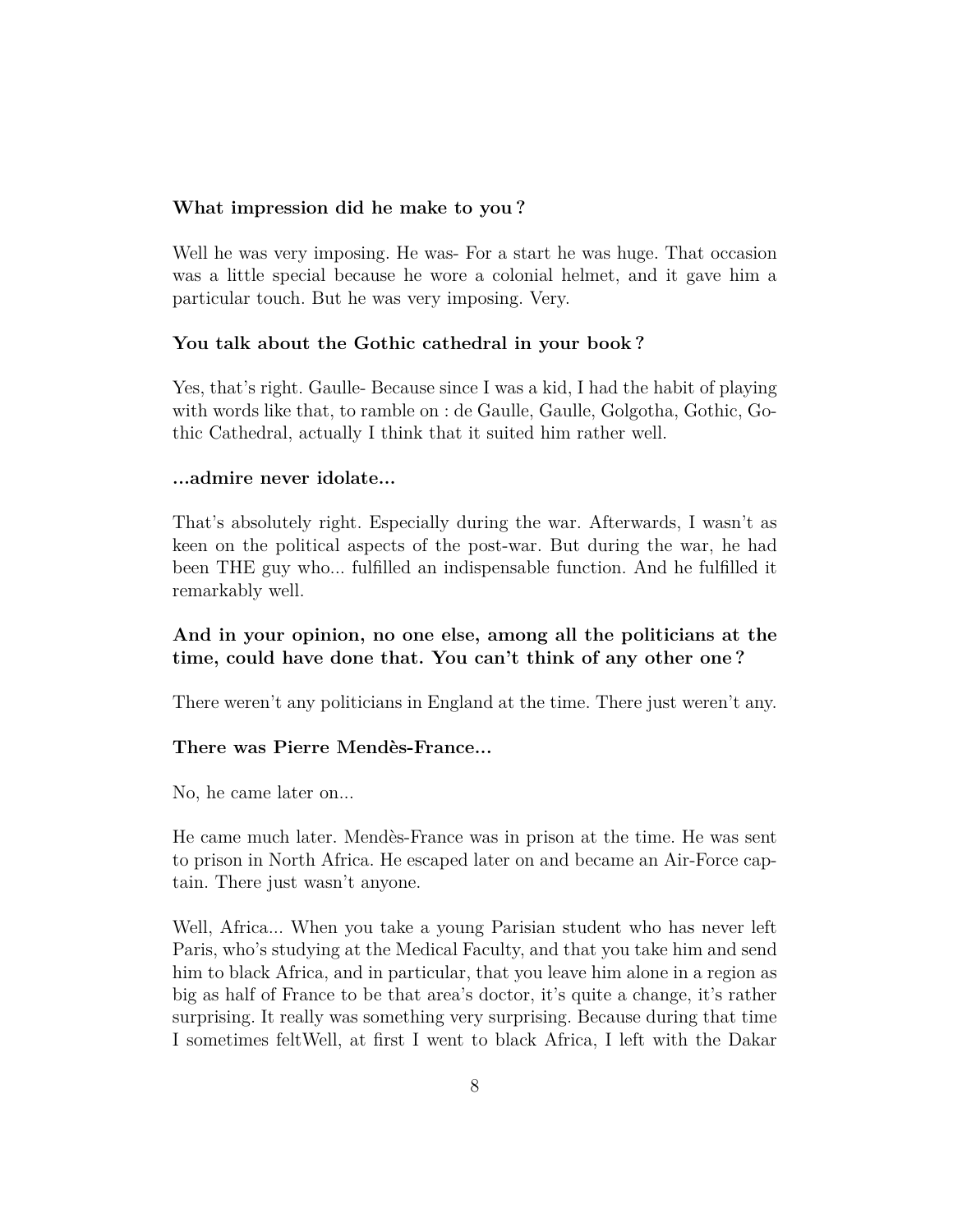expedition, where we were very badly welcomed, so we left again. Afterwards I went to Cameroon, then in the north, in Chad. And I was the doctor of a region which was more or less as big as half of France, with my two years of studying medicine. In other words, you couldn't ask me much. And it really was an extraordinary life- It was something completely new. And there, I learned a lot.

# **And did you have any problems with the Africans ? Or did you not encounter any in the end ? You were the doctor. Did you have very natural relationships ? What I mean is that at the time you didn't feel any opposition ?**

No, not at all. There was a village and I was the doctor for both the battalion infantry, which had set up camp just north of Chad lake, and at the same time I was also the doctor for the region, meaning a village. Every morning I went to the village to do my visits. It was very picturesque. That was also something, coming from the "Hôpitaux de Paris", from the latest surgery techniques of the Saint-Antoine hospital, and landing there, where I was expected to run a small dispensary, where women came to show me their troubles, where I had to spot the cases of syphilis, because it was important for the troops. It was a very different job.

# **And for example did you have everything you needed in terms of medicine in order to help at least a little ?**

Mostly. I remember here was a captain doctor with an incredible accent from the South of France, whom I replaced. He was very happy to see me arrive because he'd been there for six months, and he was fed up. He said to me : "Can you imagine, that here, there are no white women !" So he was very happy to arrive and to leave. He explained to me what I should and shouldn't do : "in the morning, you treat the soldiers. Afterwards in the afternoon, you go to the dispensary, and you treat the civilians". And on that note, he left, too happy !

### **You really learned medicine on the job.**

I really didn't learn much about medicine. You know, soldier medicine isn't real medicine. "What's wrong with you ? - My head hurts Lieutenant. - Take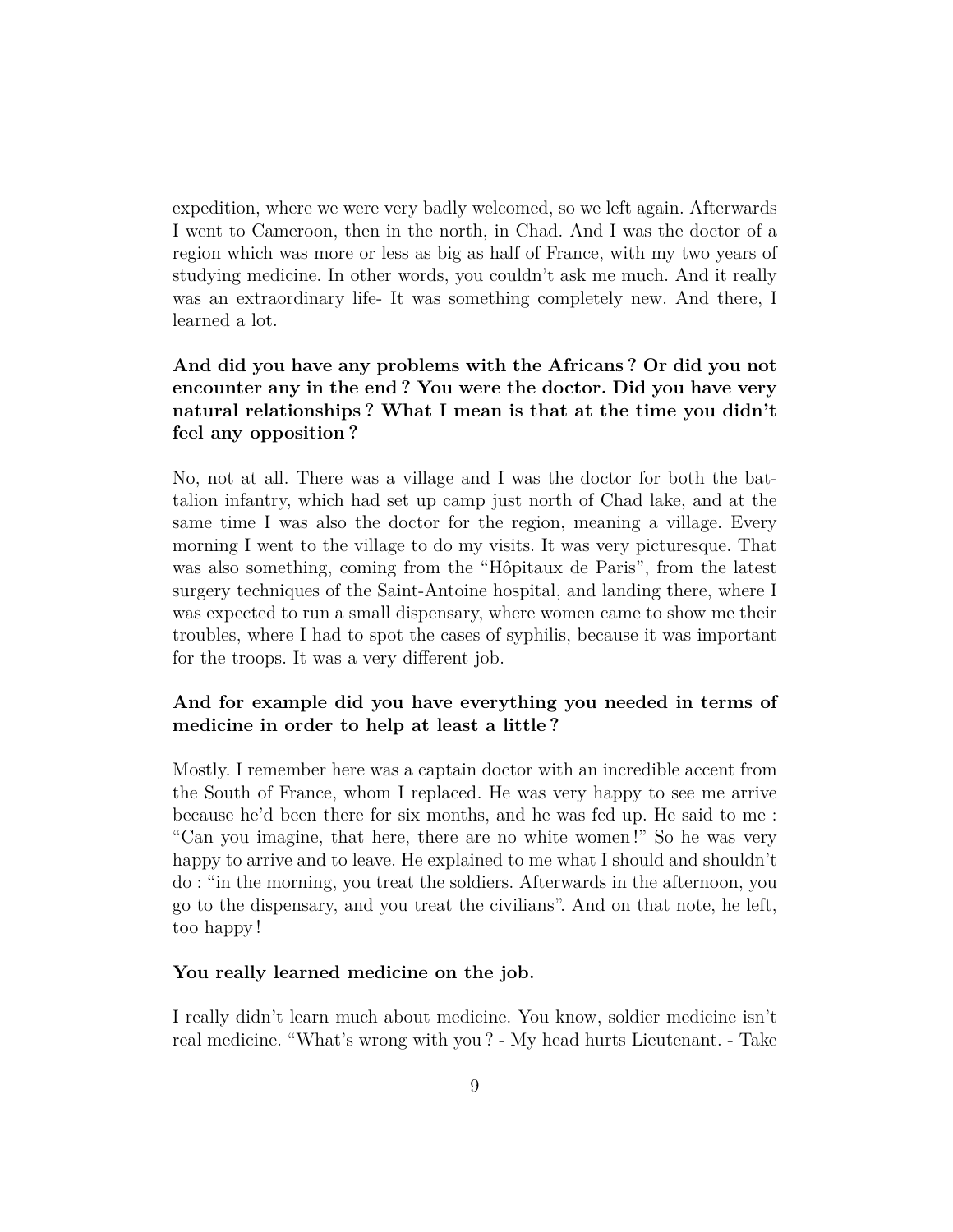an aspirin tablet." That was essentially it, medicine. When there was something more serious, we would send it to the hospital. But there, miles away from anything in Chad, you needed two days to get to the hospital in Fort Lamy.

There was one operation... they brought in two soldiers who'd stolen some cows, and had been captured by other soldiers who'd beaten them with rifles. One died when he arrived and the other one had his skull bashed in. So, I told myself : while we are here, why not try trepanning. His skull was visibly bashed in. So I had something to make holes, a sort of saw. And I took out a small piece of his skull. He was bleeding, I made a ligature, and it went so well that two days later, he escaped from the hospital. That was typical. There was another one that fell out of a tree. I don't remember what he was doing, he broke a leg. So on the first day I administered the medicine that we were practising in the hospital, I don't remember which one, in Paris. So I made him a cast. No ! I made him a bandage, the kind that stretched. Well the next morning, I came back and he'd cut it. So I made him a cast, the next day I came back, and he had cut the cast. So I made him a huge cast. The next day when I came back the guy had gone. His family had taken him. You see, that was the sort of medicine that I practised.

Well I didn't participate in many battles. The one that I most participated in... What was it called ? I've forgotten the name. I'll remember it later. It was a battle in the south of... it was called Ksar Ghilane. Ksar Ghilane is a well in the south of Tunisia. So we went up. I was in Brazzaville. Afterwards I was appointed in Chad. Leclerc was in charge of all of that. And Leclerc undertook more and more deep and complex raids in the south of Italian Libya. And at the beginning, I didn't take part in the first one, in Kufra in particular, which was rather incredible, and where Leclerc, with 200 guys and 20 trucks, jailed I don't know how many thousands of Italians who surrendered with satisfaction at the first canon shot. So we resumed, but after the Italians, we ran into the Germans and then it became a completely different story. So that is what constituted my war... coming up from Fort Lamy, or perhaps a little higher, through the desert, to attack the Italian camps at Seba, Mourzouck and so on. And so the real achievement then, was to bring a set number of soldiers and canons in trucks, thousands of kilometres away from Brazzaville and Fort Lamy. All that in the Sahara, in the middle of the desert. That was an extraordinary achievement. More than the military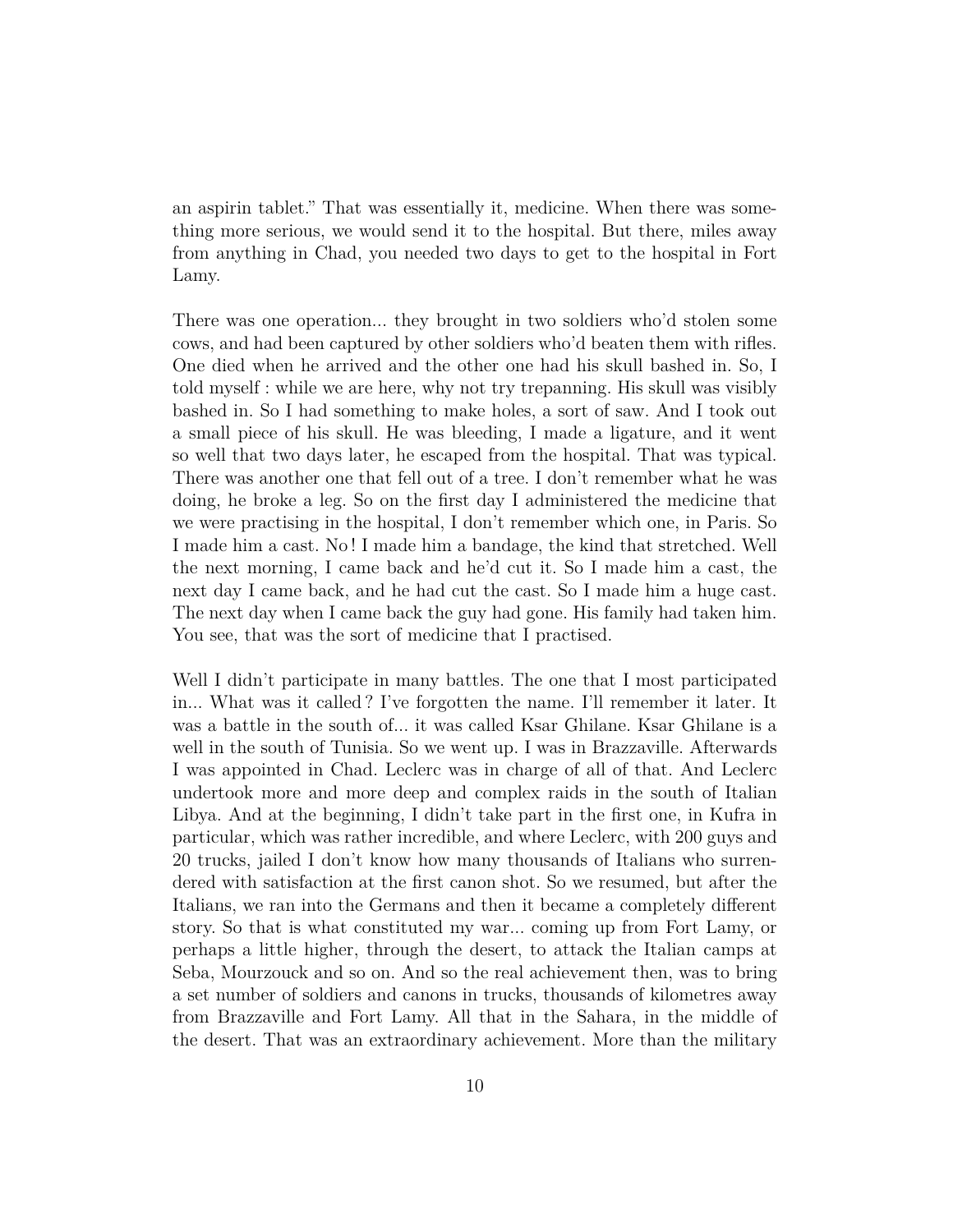aspect. As for the soldiers, as long as we were dealing with the Italians, there wasn't any trouble. The day we ran into the Germans, that's when it became a little more difficult. And that was at the famous Ksar Ghilane where this time the battle lasted all day. In the morning, we were in holes buried in the sand. And on the one side there was, what is called the big erg, which is an huge desert of sand where it is impossible to walk or drive. And on the other side is the Matmata mountain. And one morning the Germans charged down on us and started shooting. They attacked us a first time around 7-8 in the morning. We beat them back. They started again around two in the afternoon. We beat them back. They started again around 5 or 6, and were breaking through when the Royal Air Force arrived and destroyed everything. Fortunately, because at that point, General Leclerc's Free French Forces were completely disappearing. We were lucky then. It was luck and the Royal Air Force.

### **You have a great admiration, it seems to me, for the Royal Air Force.**

Well yes, of course and with good reason !

#### **And also for the efficiency of the British army.**

Yes, yes of course ! They were great. So what was very surprising, was that in the morning, the Germans arrived and bombed us first. They then left. At that point the Royal Air Force arrived and started firing at them. And it went on like that all day, first one and then the other. Until 5 in the evening when they arrived at the same time. And then, we witnessed an exceptional performance. There were approximately 30 planes or 40 planes on each side that were firing at each other from every direction. And in the end, the Germans left. I don't know how many planes were taken down. It was really beautiful. It was a magnificent show.

I had been sent, I don't remember why. Ah yes ! I was part of a battalion and it had sent, for some reason that I have forgotten, had sent a company, or at least a set amount of men quite ahead, close to the German lines. And at one point the Colonel thought : "but what if we have wounded men, they don't have anyone, I need to send somebody over there." So he sent me with two black male nurses. So we headed in that direction. The two black men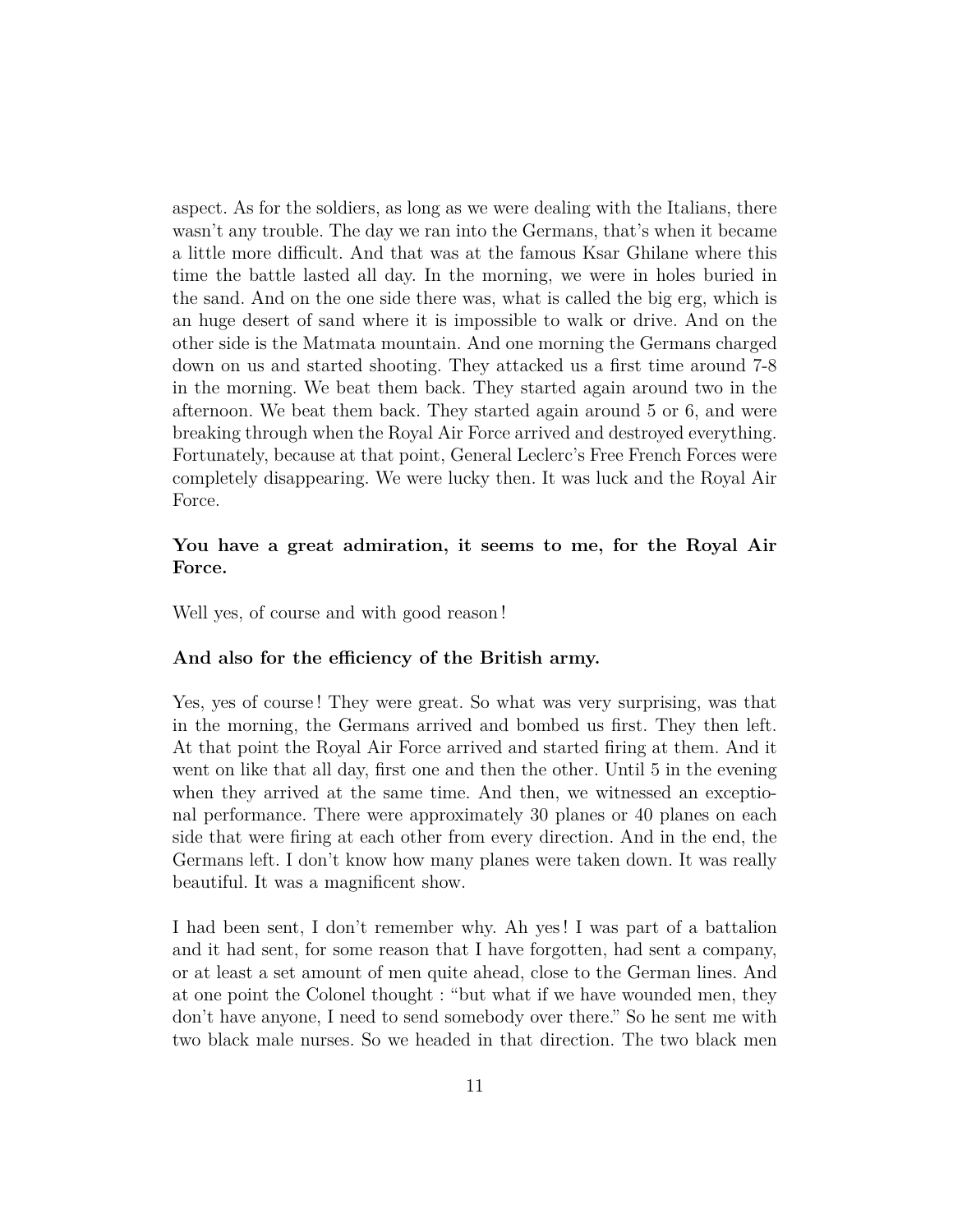vanished very quickly. I ended up on my own, making my way in the night, which wasn't very pleasant, in the direction of the German line. And I ran into a captain, and I asked him : "Where are the guys over there ?" He told me : "Over there, you walk for 30 minutes, you turn slightly right and there they are." So everything was pitch black, and I can't see very well at night. Some people can see well in the dark, but not me. So my two guys vanish straight away, and I find myself at the back of beyond trying to reach the guys who were ahead. So then what's surprising is that, I ran into this guy who was just standing there, leaning on a rock, his submachine gun under his arm, and who was just staring at me. He followed me. I don't know why he didn't shoot me. I was alone, he was alone. There I was walking around with a box of bandages, him with his gun. He followed me like that. I pretended not to see him. I carried on. I guess he didn't want to attract attention because there was a lot of people around, and so in the end it wasn't necessary to shoot, he would have been spotted.

## **You don't think that there's also the fact of not wanting to shoot someone who is basically so close, that can be seen ?**

We will never know that. But the fact is that he didn't shoot. So I arrived. And so what's funny, is that I got very scared when there was no reason to be scared. At one point, I ended up lying face down streaming from sweat and from fear. Even though there was nothing there. And when there were things like this, nothing. It's incomprehensible, but that's the way it is.

Algiers- I didn't really like it. It wasn't very pleasant. It was extremely crowded. The first FFF, it was something very pure. They were guys who were all... The people who were in London, there were very few, I don't remember how many,  $4-5000$  or 6000. They were guys who really wanted to do something and fight. From the moment, we came across the North African people again, who for the majority had no desire to fight, or who did terrible things. I had gone with one of my friends with whom I'd been to school. We left together. And when we were in Africa, he was more or less, he was Second Lieutenant. He headed a black platoon, and one day, one village stole another village's cows. So terrible drama, they started fighting and my friend was sent over with his platoon to separate them. One guy hid behind a baobab and stabbed him in the heart with an assegai, dead. He had a brother who was also killed, on the day of the American landing in Algiers, by a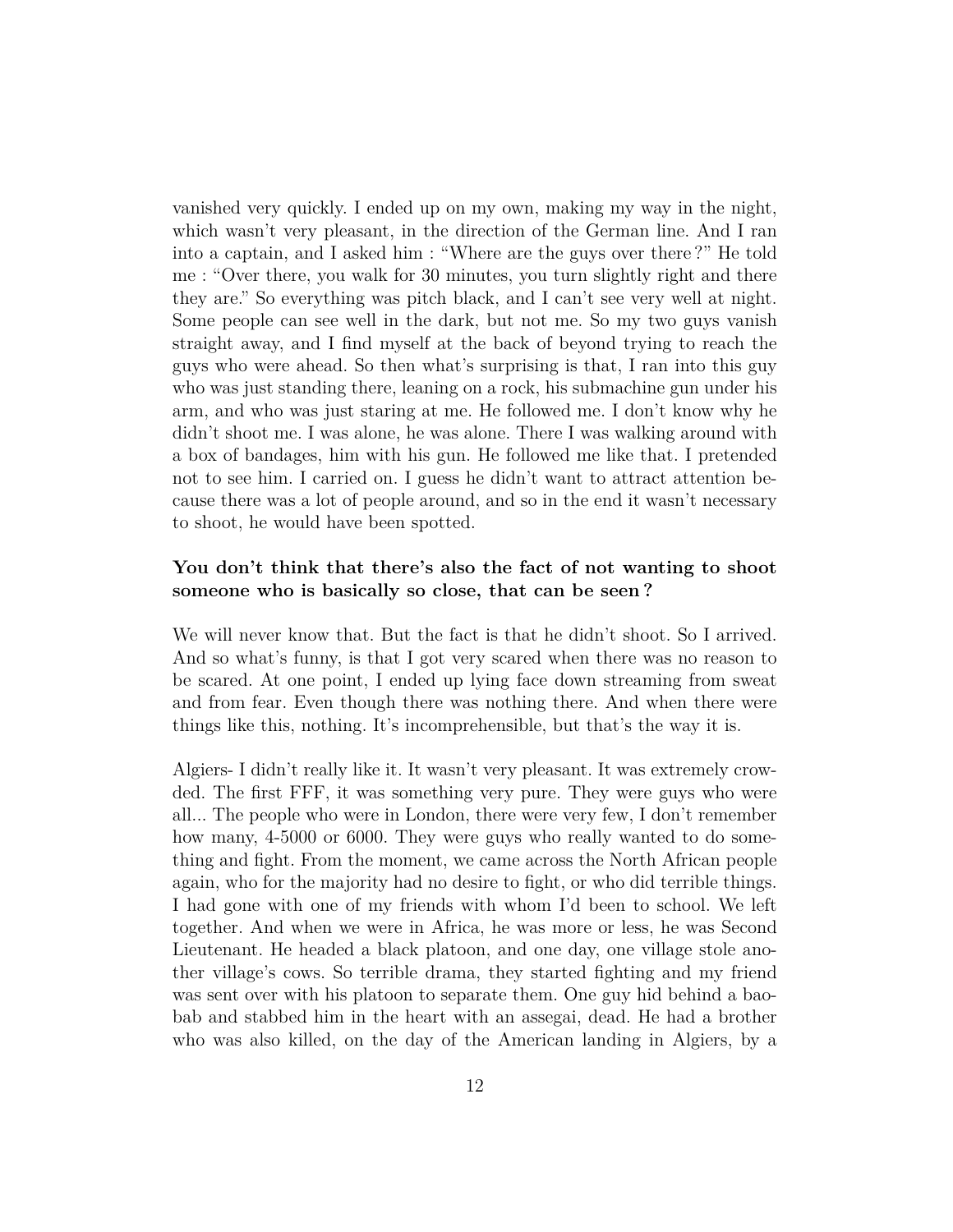member of Algiers 5th Regiment Chasseurs, who shot him in the back. The two brothers, not bad ! Why am I talking about this ?

#### **Because you found their parents...**

So, yes, afterwards I found their parents. Yes, they lived in Algiers where I stayed for two weeks. The thing is that I had had a choice to make. Following the campaigns, we didn't get any leaves for years, two or three years. So we were entitled to one leave and there was the option of going either to Algiers or to Lebanon. And I thought, for some reason or another, that we would probably be going to Lebanon later on, and come back through the South of France. So I thought : Lebanon, I'll see it later on, let's go to Algiers. Which was a miscalculation. I should have gone to Lebanon not Algiers.

I got back on a boat... on a LST, the landing boats where the tanks were placed. It must have been in March 1944.

#### **And did you know it was D-day ?**

Yes.

#### **How was it for you psychologically ?**

It was the end. As soon as we knew- until 1942-43, it wasn't clear at all. It really wasn't obvious that we would ever see France again. But from Stalingrad, it had been over.

### **That was... but from Stalingrad, it had been over. In your opinion, was Stalingrad the turning point of the war ?**

Yes Stalingrad really was the turning point. There was Stalingrad, and the North African war.

#### **El Alamein ?**

Yes that's right. That was the turning point.

#### **And then you knew that the landing meant that the end of the war**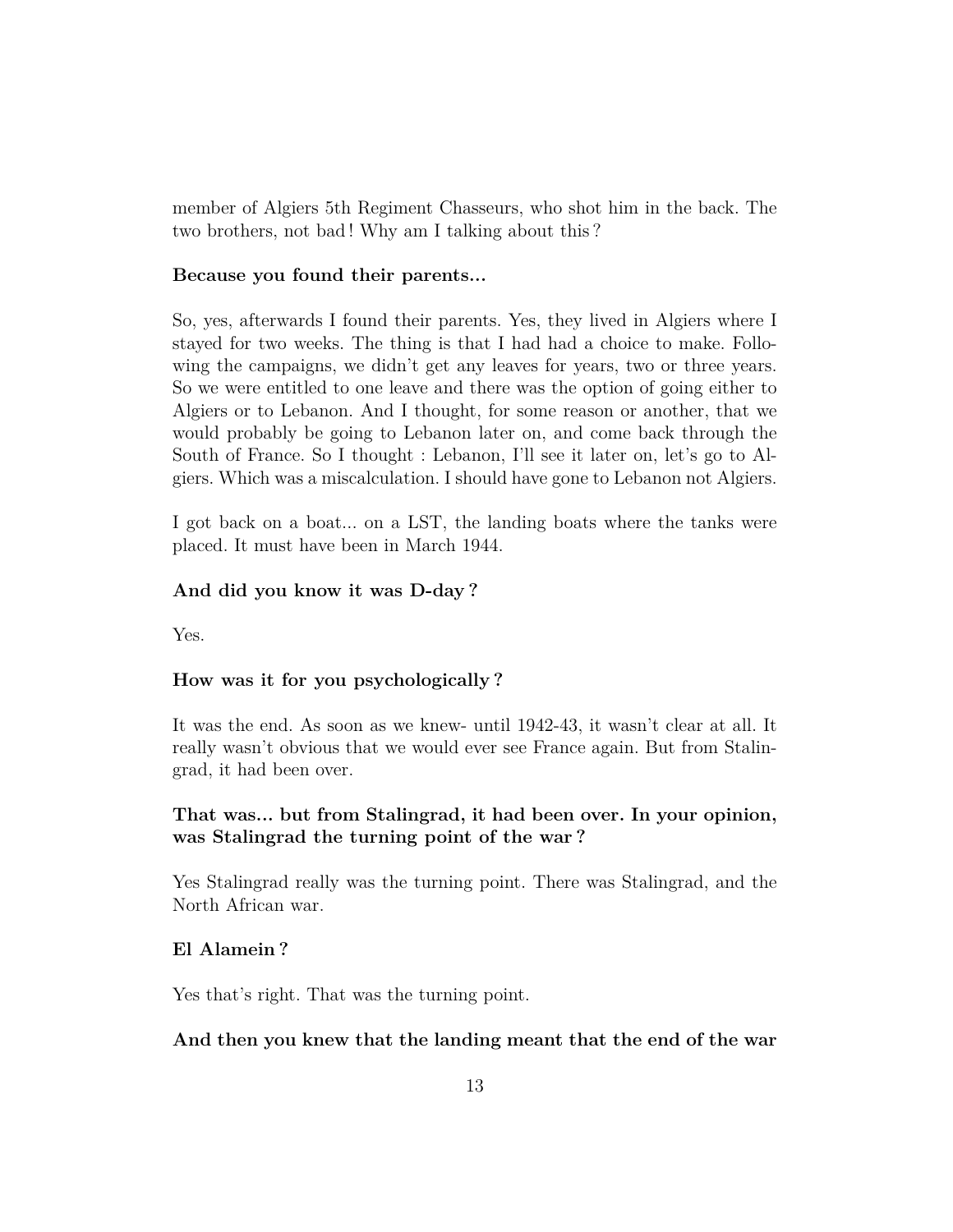#### **was near ?**

#### Yes.

We weren't at D-day, we were elsewhere. D-day took place on the 6th of June. And we arrived in France on the 1st of August. And I was injured on the 8th of August. It happened very quickly. So it was, so we were... We reached the south of England in June, near Southampton. That's where we boarded the landing boats. It was also very picturesque. My company was on one of those small boats, and there was an absolutely exceptional commander. Who had a British sailor's face and a ginger beard. And we board the boat, it was dark, we leave, we hear the sound of two-three impacts, and the engine stops. We stopped moving. That was really a little worrying because it was the English Channel. So we wait. The next morning, we looked... It was a sort of boulevard that went form England to Normandy, there were boats going in one direction... Not a soul around, and eventually, the commander came out, this tall red-headed man. He took one of those cans of soups, those that you just heat on the fire and eat. And on that note he looked into the horizon and said- Over there, and he walked off. We were on our own in the Channel, which was very unpleasant, because there were lots of other people and planes around. But it all went well in the end.

It's when we were going south to bypass Avranches and cut off the Germans, they made a north south counter-attack, and I was injured in a plane bombing that accompanied that counter-attack. And I was knocked out, I was struck by 50 or 60 grenade fragments.

## **Can you remind us of the circumstances that accompanied that injury ?**

Well, we were heading for the south, precisely to try and bypass the Germans who were there, and then go back up with Patton. There had been a German offensive trying to cut us off, and in particular a plane bombing. The planes arrived a first time, and I had a friend, a very good friend who was seriously injured. So I went to take care of him. That's when the planes came back. Everybody hid in holes, and he was unfit to be moved. So the planes arrived. He said to me "don't leave me". I didn't leave him and he was killed there and then, as for me, I was seriously injured. I didn't leave him. Yes, he died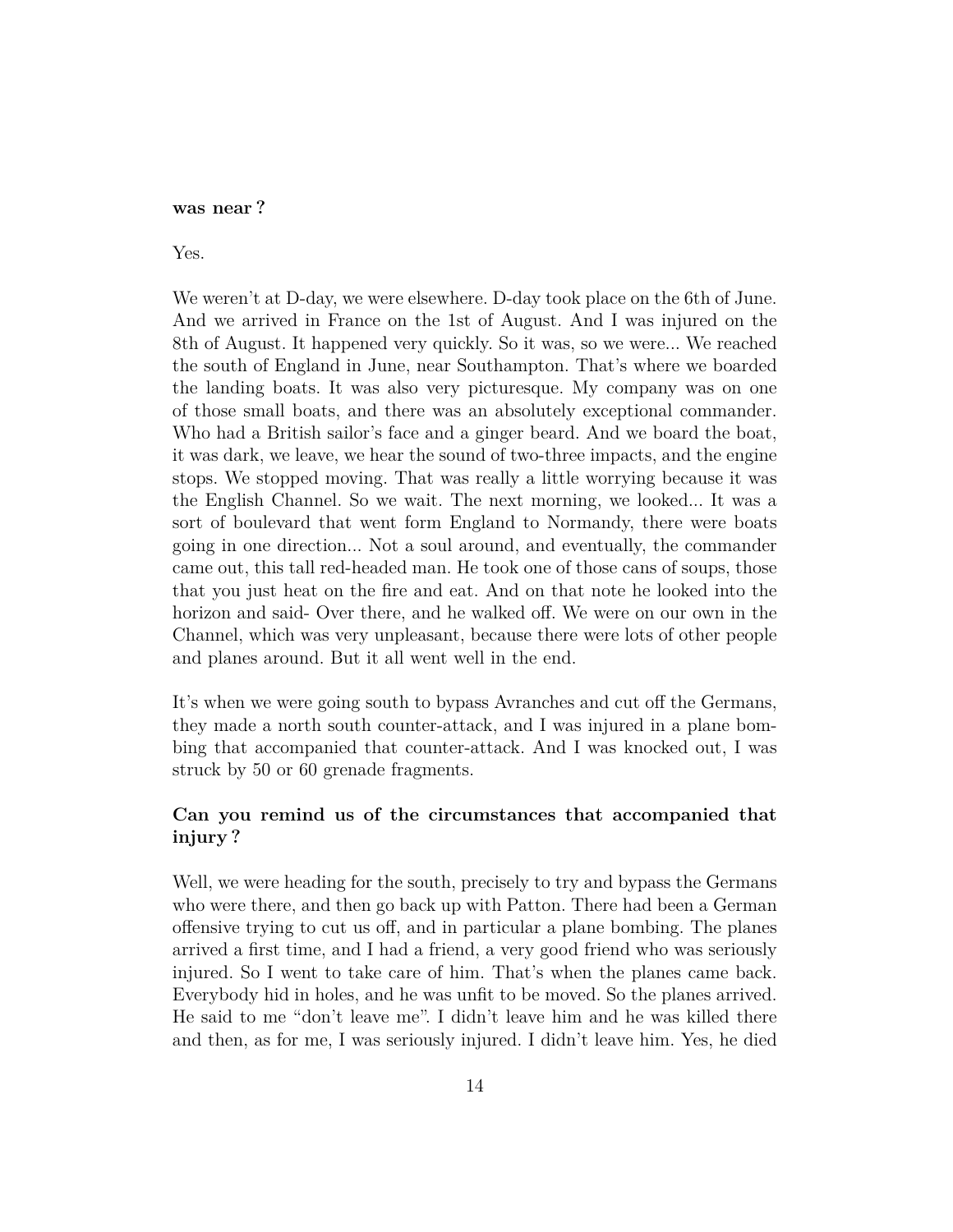next to me in the hospital.

### **And then starts a year-long period where you will be...**

Oh yes, dreadful, dreadful. With constant operations, patches, this and that. A really dreadful time. Even once I came out of the hospital, I was operated again I don't know how many times, because I had shrapnel wounds that were weeping here and there. It took me a long time. My elbow had burst out. My thigh was broken, the entire right side was filled with fragments. And it took me a long time to recover. It was very long and painful.

So I came back to Paris. And the atmosphere that I found there wasn't very pleasant. All my friends who had stayed in Paris, who had gone on with the extern exam, the intern exam, who were all more or less doctors, came to see me with heartless looks, saying "Ah yes, here comes the glorious soldier, very good, continue !" It was very very unpleasant.

### **With nonetheless a certain admiration wouldn't you say ?**

I'm not really sure. No, I had friends who, were my competitors if you like, during the first years of medicine, for the exams which, I didn't take anyway because my first exam had been cancelled. They had already become very important players in the world medicine. Which annoyed me tremendously. But they were full of commiseration, but that's all.

# **You say that you tried to get accelerated exams, or at least have the right to present yourself earlier to the exams, which you were denied.**

Yes. That's something which... because I wasn't an extern student at a teaching hospital. And you know that in the French system, you need to be an extern to become an intern, etc. So, I was 4 or 5 years behind these guys, I went to the office of the "Assitance Publique". And I asked them for the right to present myself, to be an intern without being an extern. And that my tests get marked and that's it. They almost fell to the ground. To present yourself to be an intern without being and extern, that was unthinkable. And that completely disgusted me, I decided not to continue in that direction and do something else.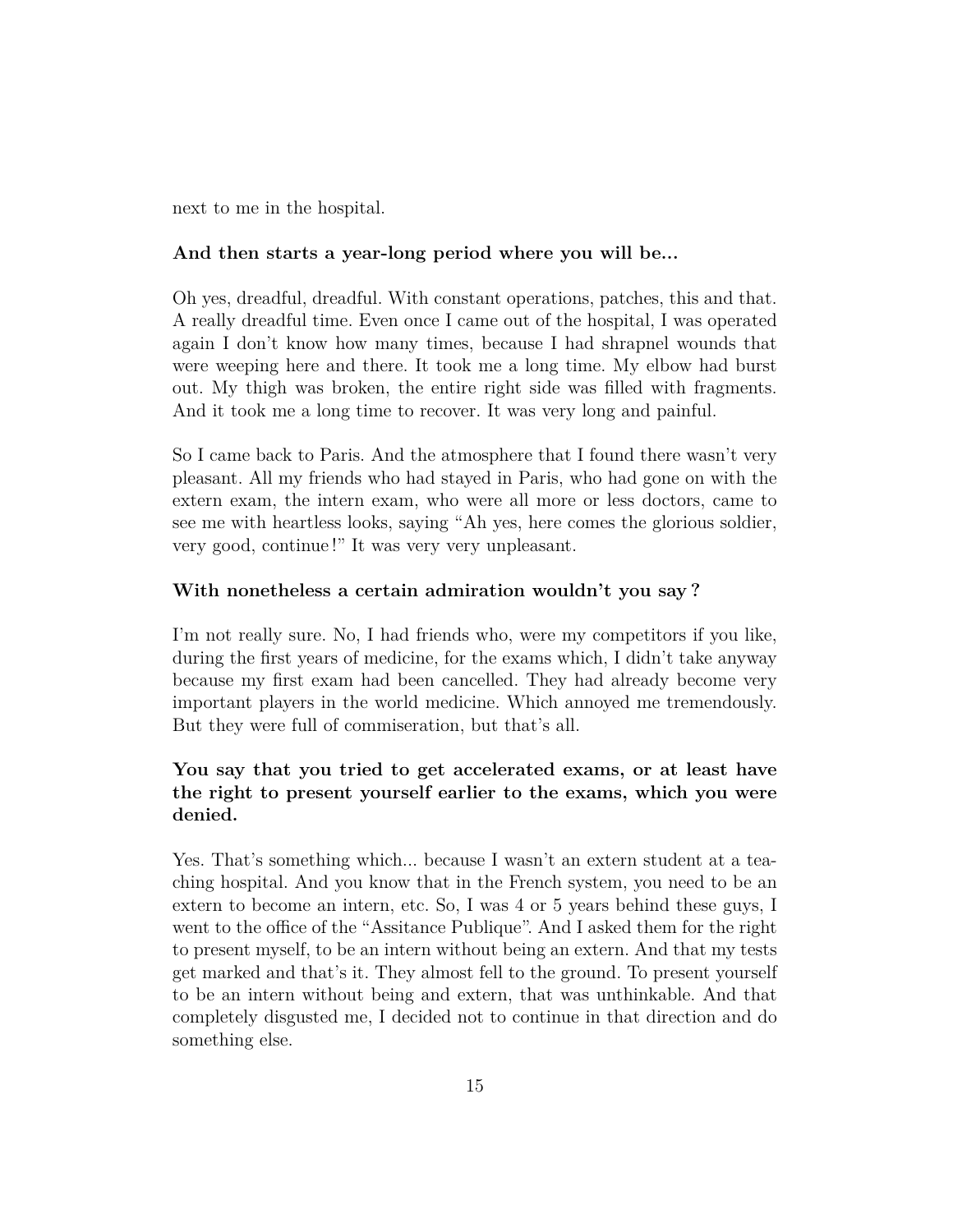### **That you would never practice medicine- As a doctor- You did it to get the diploma, yesThat I would never PRACTICE medicine.**

I still got a doctorate in Medicine, but without practical medicine, yes.

That was also very special. I had a little cousin who was very pretty. And so, I arrived in Paris. I was evacuated to Paris afterwards. When I was first injured, I was sent to the American hospital, 101st Field Hospital. Then, from there, I was sent to Cherbourg where I stayed for quite a while. And when Paris was freed, I was sent to Paris. And then I travelled by train for three days, with peanut butter sandwiches as food. It was very distressing. So I got there. And as I was saying, I had a very pretty little cousin, who had arrived. She lived in Lyon but had sought refuge in Paris. So she was looking for me, and didn't find me, but I quickly found out from the others who told me- there's a girl, she says she's your cousin, but it's probably not true, she's too pretty for that ! And eventually, that's how I was reunited with my family.

De Gaulle had created a medal for the war battles. At first, in particular he didn't want to give a "Légion d'honneur", from when we were still in England, until he took over the entire government. He didn't want to give "Légions d'honneurs". He created a medal for the people of Free France, which was called the "croix de la libération". There were 1020 or 1030, I think. I think that there were 1030. Now there are 120, the rest are gone.

### **Is that what constituted the order of the "compagnons de la libération" ?**

Yes, that's right.

#### **And is it something that was very important for you ?**

It was THE decoration of Free France. There was another one afterwards that was called the "médaille de la résistance', but which wasn't really as chic.

#### **And was this the start of four difficult years until your admission**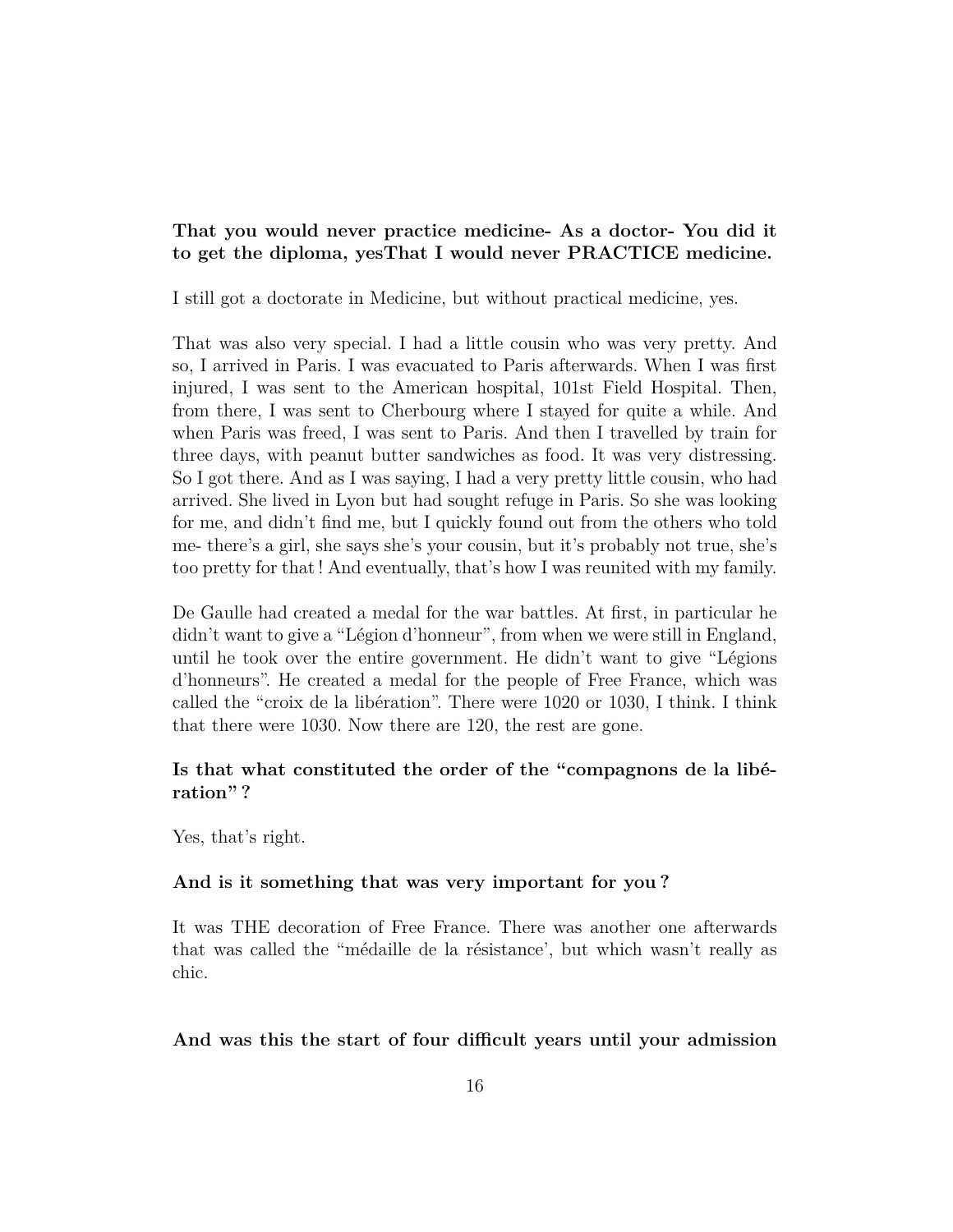#### **at the Pasteur Institute ?**

Yes, very difficult. Very difficult. I really didn't know what to do. I tried a variety of little things. I had no idea what to do. Because surgery was what I really wanted to do. But with my arm, surgery was out of the question. And so I really did some things... a little of everything. I did all sorts of things.

# **There was in particular, the work that you did to try and produce penicillin, or equivalents of penicillin in France. That was at the end.**

That was at the end. Yes, penicillin wasn't produced in France. There was this guy, a division captain who I knew, who had been demobilised and who decided to produce penicillin. And the only way he had found to make some, was to retrieve it from the urine of the patients being treated at the hospital. Which wasn't exactly brilliant. But there was another antibiotic called tyrothricinum, which had been invented by Dubos, and which was a localised antibiotic, which couldn't be used in injections but could in localised treatments. And I wrote my thesis on that. I stayed for a while, but then I left because it wasn't working very well.

### **L'antibiotique marchait pas mal, non ?**

The antibiotic itself was working pretty well. But external antibiotics are very limited. We can't do much about it.

## **And why wasn't it working better, this French Penicillin Centre, as it was sometimes called, the Cabanel Centre ?**

The Cabanel Centre... because it was something unusual. It was the gunpowder engineers, Polytechniciens, who had decided at the end of the war to convert the powder factories into antibiotic factories. Just because there were vats, big vats where you could make powder or whatever chemical treatment, they decided that, because penicillin was made in vatsbut the vats needed to be sterile and no-one was able to make these vats sterile. So it was impossible to manufacture an ounce of penicillin in those vats. For a while I was even, there was a powder factory in Morcenx - Morcenx in the south-west of France. And I was appointed manager of the Morcenx factory. And I went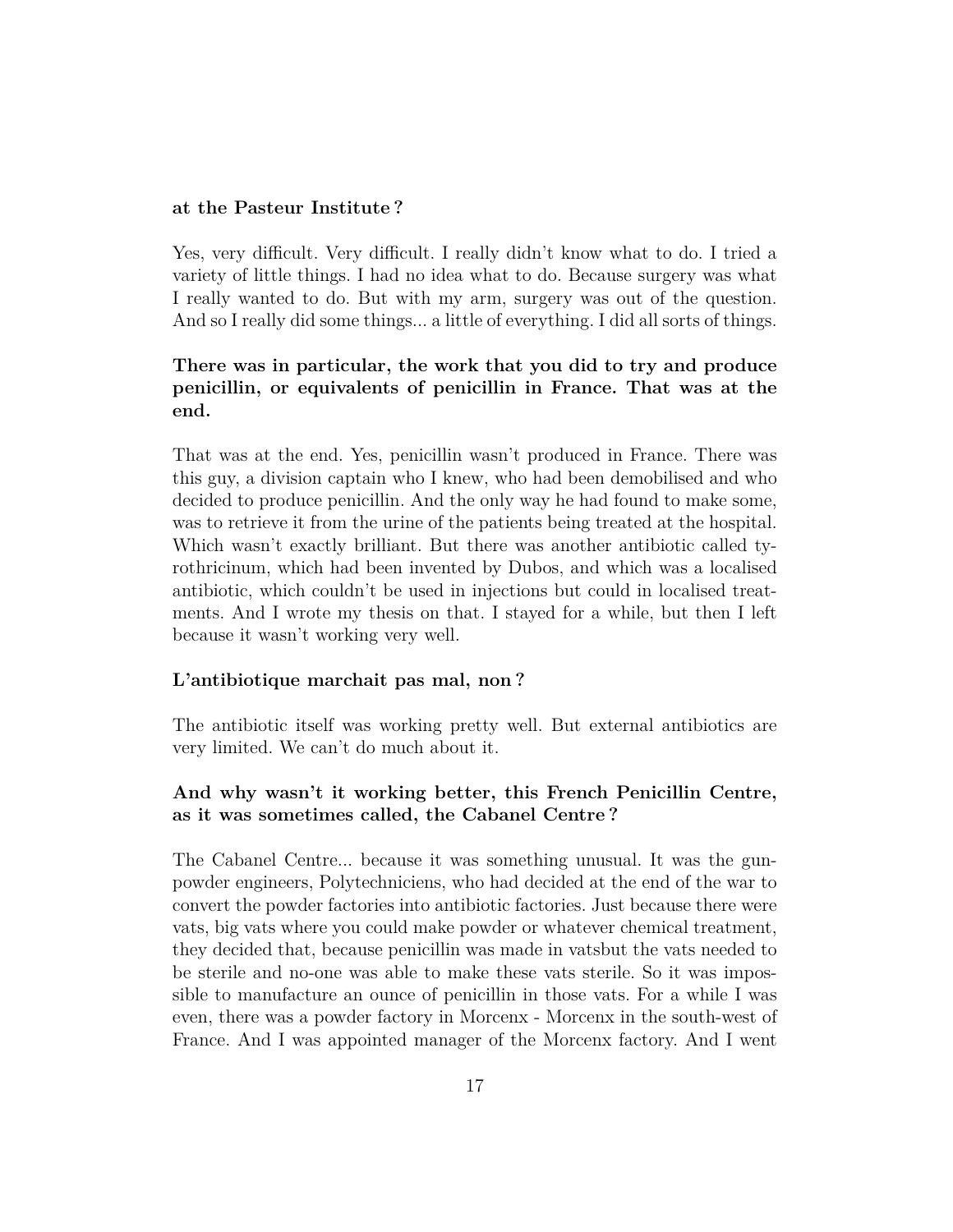once a week, I would take the train in the evening, arrive the next morning in Morcenx, and I would leave in the evening and return to Paris. It was pointless. It was impossible to do anything in Morcenx.

Well, it so happened that I really didn't have a clue what to do. When the war was over, I tried a series of things.

## **I think that your cousin by marriage, Herbert Markovich, played an important role.**

Yes. He was in the same sort of situation as me. He hadn't been in the war for as long, but he had still seen some war. He had tried to do some research and he had ended up at Ephrussi's laboratory where he was doing some interesting things. As for me, for a while I really tried a few things. I almost presented myself... following a friend called Pauphilet, who was the son of the Normale's Principal, whom I'd met during the war, who told me - you know, there's a new school of administration that's just been created. There's special examination for those who were in the war. I'm going to take it you should come as well. So all right, good idea. I bought a law book, it fell from my hands, and after two days, I said... I'm over and done with, with the administration school. So I did a series of things like that. And then eventually... so yes there was Markovich with whom I had dinner. His wife was my wife's cousin, so we had dinner together once in a while. He told me that he had gone to see Boris. He had done more or less about the same thing as me. He didn't know what to do more than I did, he was at the same stage of incompetence. He was working for Boris Ephrussi, where he was doing some things that really interested him. So I tried to get some tips. There were two guys who were Normale graduates, one was Lwoff's student, the other, who I knew, was Ephrussi's student. I went to interview them. Because of the things I had read I had nonetheless, by reading small things here and there, I had reached the conclusion, that between bacterium, nucleic acid and genetics, something was more than likely to happen. So it was in that direction that we needed to look. It's the only thing that came to my me at the time. And so, I talked with those two guys, through which it appeared that there were two laboratories that could take care of these sorts of things, which were Ephrussi and Lwoff. And, the two guys added, Lwoff's laboratory is much more interesting than Ephrussi's laboratory.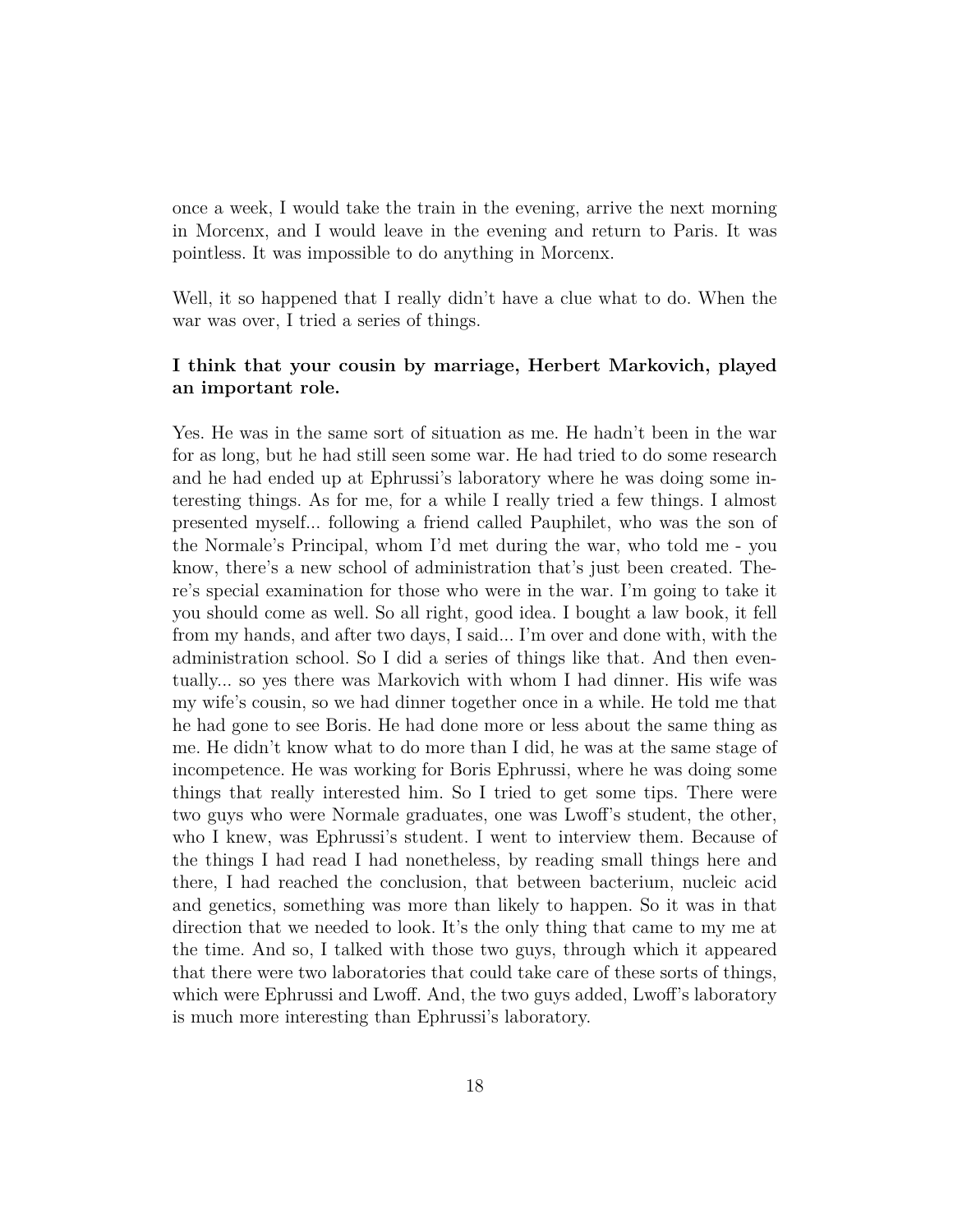So there were two laboratories in Paris where one could hope to do that sort of thing. So there was Boris Ephrussi... And Boris Ephrussi was a rather difficult guy. For example, there was a guy that I knew, that I knew pretty well, who was very nice. And one day, he was doing an experiment, on a Saturday afternoon. Boris Ephrussi gets there and asks him "What are you doing ? - I'm doing an experiment". And Ephrussi says "But you didn't tell me about this experiment ? - No Sir, but I thought it would be interesting to."... Ephrussi takes the test tubes and empties them down the sink. So it wasn't very encouraging ! On the other hand, everything that I was hearing from the Lwoff-Monod group was very tempting. And that's when I ended up at Lwoff's laboratory and, innocently, I told him "I'm not good, I haven't done anything, but I would really like to work for you". He told me "You seem very nice, I really like you, but I don't have any openings". And for nine or 10 months, I came back every month, until May or June, asking if there were any openings. And the last month he told me "You know, we've found the phages induction". So I put as much admiration as I could in my answer and said "no, really ? I didn't know what it meant". I left and went into the first available bookshop, to try to find out in a dictionary what induction and phage meant.

#### **I'm guessing that there wasn't anything there ?**

There was something on induction but not on phage. And so eventually, I started to understand what it was all about. And so on the 1st of September 1950 or 51, I joined Lwoff's team. And I was very lucky then. Because he was incredibly kind. He sort of treated me like a son. He didn't have a son. He was extremely kind to me.

### **When you defended your thesis, he basically didn't even think that he needed to show that he was your supervisor.**

He was in America. He had gone for a year with his wife to learn the culture of cells with Dulbecco. He wasn't going to come back for that, and I wasn't going to wait for him to come back. So he wasn't there.

#### **Many supervisors would have wanted you to wait for their return.**

He wasn't like that, he really wasn't. He was amazingly generous. Because he always pushed me, and even when I started making progress and moving for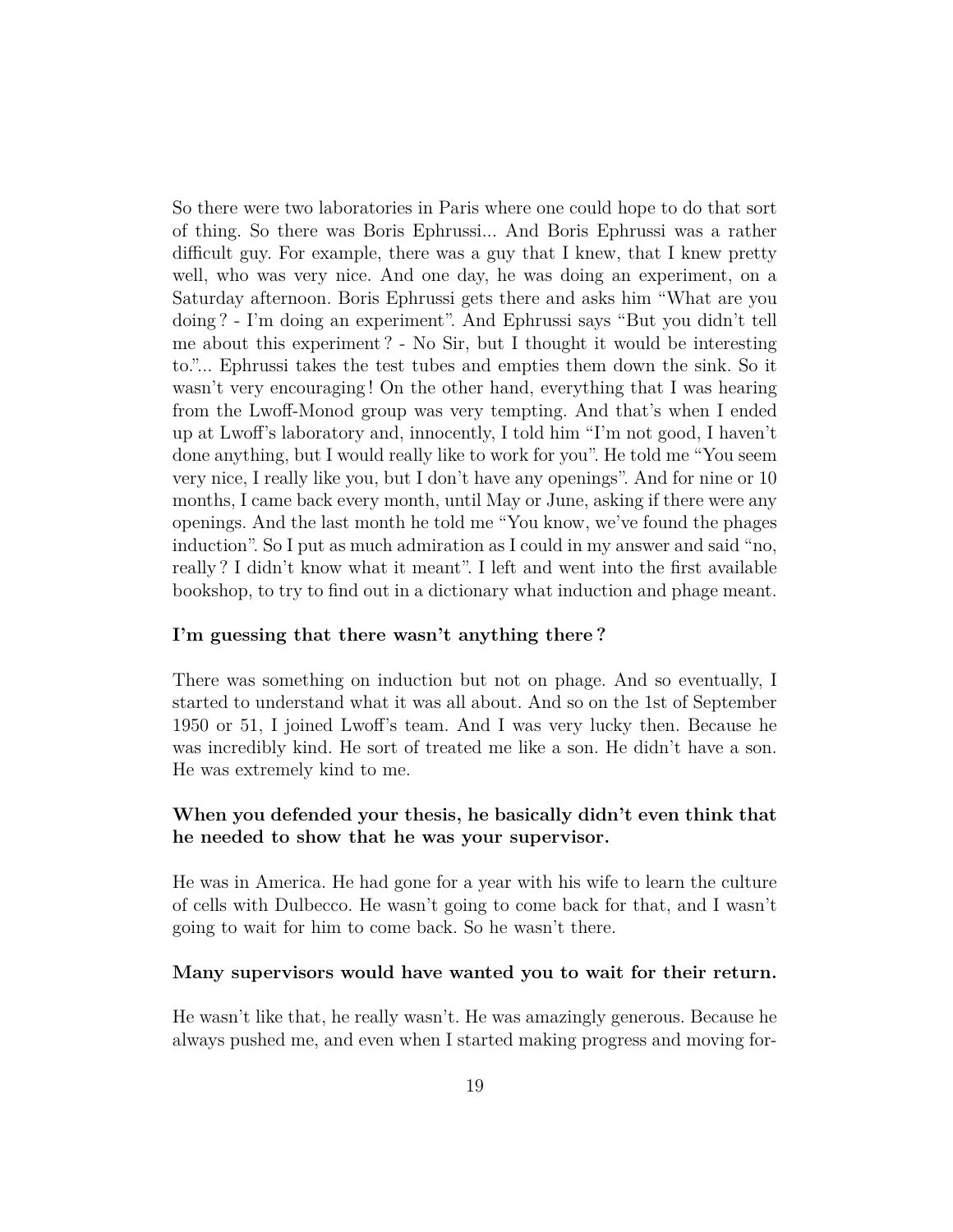ward, he continued to push me without second thoughts. That's astonishing !

André Lwoff was particularly generous, at least with me. André Lwoff really was a headstrong guy. Meaning that he had his friends and his enemies. If you were his enemy, you needed to be very careful because he would make nasty remarks which cost him a lot in his life. He said to some very important people... At one point, he wanted to be a lecturer at the College de France, and there was this guy called Courier, who was both lecturer at the College de France, secretary whatever at the Academy and I don't know what else. He was everything. And Lwoff didn't like him. And not only did he not like him, but he let him know that he didn't. And people don't really like to be told that. Which means that with his straightforward manner of telling people "you're all idiots", people don't really like that, and he ended up a little stuck. He never became lecturer at the College specifically because of that. Which means that when they came to get me, to go to the College, I thought "I have to go see André and see what he thinks". And he was really generous then. I said, "Well, sir, I know that you have had problems" - he had applied twice and been rejected twice, even though he was a much superior man to the one they took. "I know that you have had some small problems with the College. I have been offered a chair at the College. I won't go if you don't approve". He said "Of course, go ahead etc." But it wasn't easy.

#### **And you say that with you he has shown great generosity ?**

Very, very generous. Really. He always pushed me and always helped me. Incredible.

#### **And that you were sort of a son to him ?**

A little, I think.

### **We get the impression that it was someone that didn't accept bad quality, whether it was of thought or of behaviour ? Or of speech.**

He was very attached to language. Or of speech. He was very attached to language. Yes, that's right. But he could be unbearable. Because he really did tell quite a few people what he thought of them. And in particular, a guy whose name I won't say, because there really is no need to mention it, but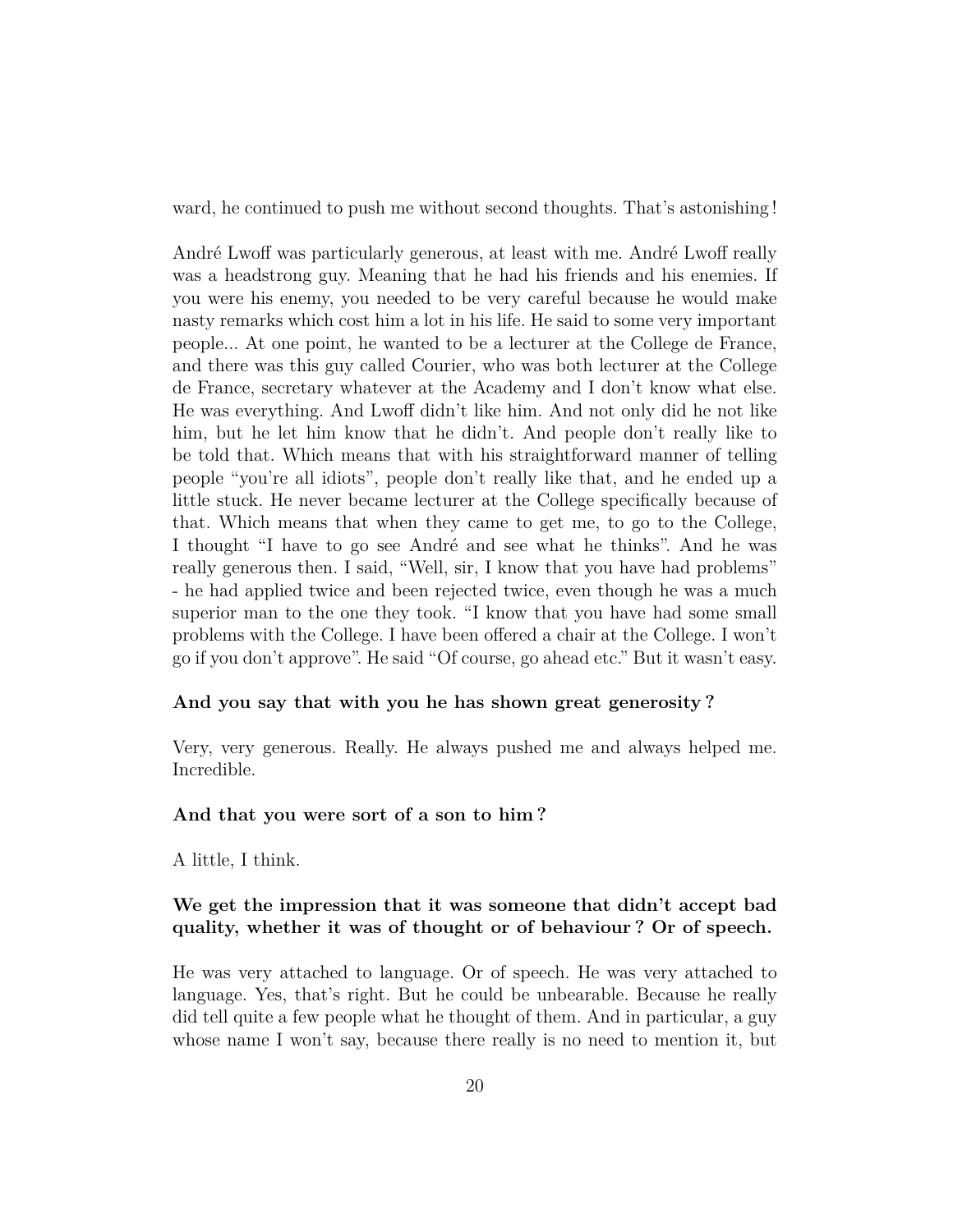who is an appalling idiot. And he said to him "It's an absolutely incredible story". They were in a CNRS commission, and the guy in question... they are examining his lab so he leaves. André Lwoff says what he thinks of it. And on that note the guy comes back in. And straight away, his neighbour tells him what was said. And he says to Lwoff "Sir, I ought to slap you. - Very well, Sir, you will have my witnesses in the morning". And the guy disappeared.

Everything happened in the corridor. Meaning that every single thing... every time a guy had an idea, he came out with it in the corridor, it would be taken apart, discussed once again etc. And it was at a time when with phage and bacteria, we would have an idea in the morning, at two o'clock we would do the experiment, the next morning we had the results, therefore we could discuss the results once again etc. It was exceptional. All day long we would talk in the corridor, with Monod, Wollman, the Americans- because there were very few French students. Lwoff and Monod weren't famous. It was before Monod started at the Faculty. People didn't know who they were. And I was the youngest student there and I was already over 30.

## **And this atmosphere mainly came from André Lwoff, from his personality ?**

From everyone. Monod was also very close to these guys, and would talk to everyone. It really was a very exceptional atmosphere. Yes, mainly because of Lwoff.

# **And the fact that there were so many Americans that were coming, was it linked to André Lwoff's prestige, to his international recognition ?**

Yes, it's the fact that they were... In 1946, Lwoff and Monod went to Cold Spring Harbor. And there, they met all the guys that were more or less working on the same thing. And they started inviting people. And from that point onwards, there was a continuous flow of Americans who came to work with us.

#### **Which means that you felt part of that international community.**

Yes, exactly. What was extraordinary, was that there weren't any French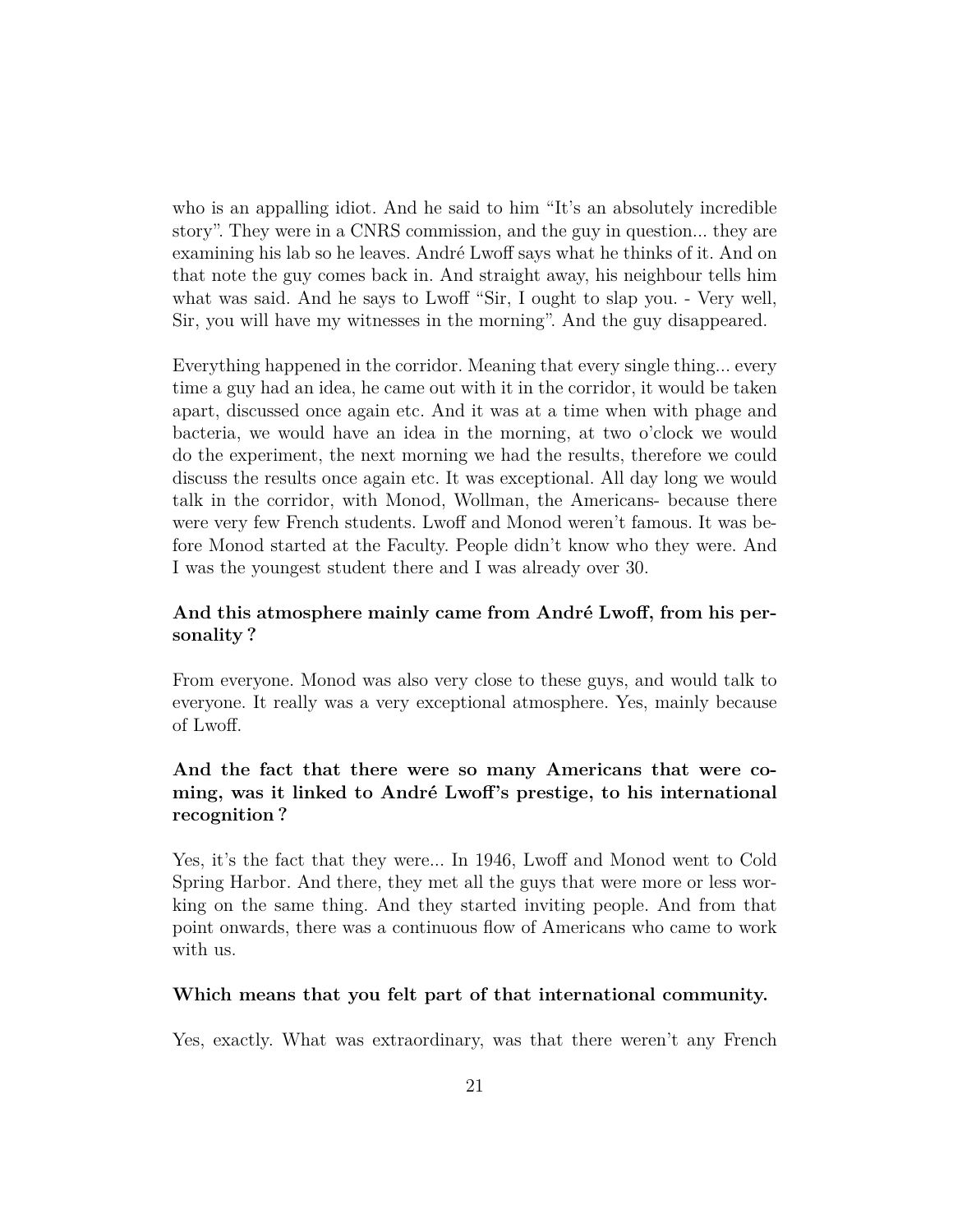students. Even though those were worldwide recognised laboratories. Monod became a biochemistry lecturer at the faculty. He replaced, what was his name ? the old lecturer from here who was both pastor and... I've forgotten his name, it doesn't matter. So when Monod became lecturer at the chemistry faculty, he started getting students. And Lwoff got a microbiology chair. Because until very late, there was no microbiology chair in France. That was unbelievable. Even at the Faculty of Medicine it happened very late. There was a microbiology chair that Lwoff got, I don't remember what year, but very late.

# **If we could slightly get back to the works that could have influenced you, precisely before or just after you started at the Pasteur Institute. You mentioned Erwin Schrödinger,** *"What is life ?"*

Yes. It was an important book because it was a completely different way of viewing the world, from the way of the little medicine student that I was until then. It really was.. he was a physicist and it was completely different. For me it was a completely different world from the one I had imagined. So there was him and there was Brachet, because Brachet... that was nucleic acids. And nucleic acids were beginning to play an important part. And there was a third one, you say it was Huxley ? Yes.

### **On Darwinism, the theory of evolution.**

Yes.

# **And among the influences that directed you towards biology, there was the Lysenko affair.**

Yes, because the Lysenko affair, that was incredible. It was utterly unbelievable. The guy who... The guy who dismissed all of biology, on the basis that it was incompatible with Marxism-Leninism, it was quite astonishing. That annoyed me so much that I think it was one of the factors that lead me towards biology. Towards genetics in particular, yes. Because for Lysenko, genetics didn't exist. That was extraordinary.

### **And that really struck you. It really mattered at the time ?**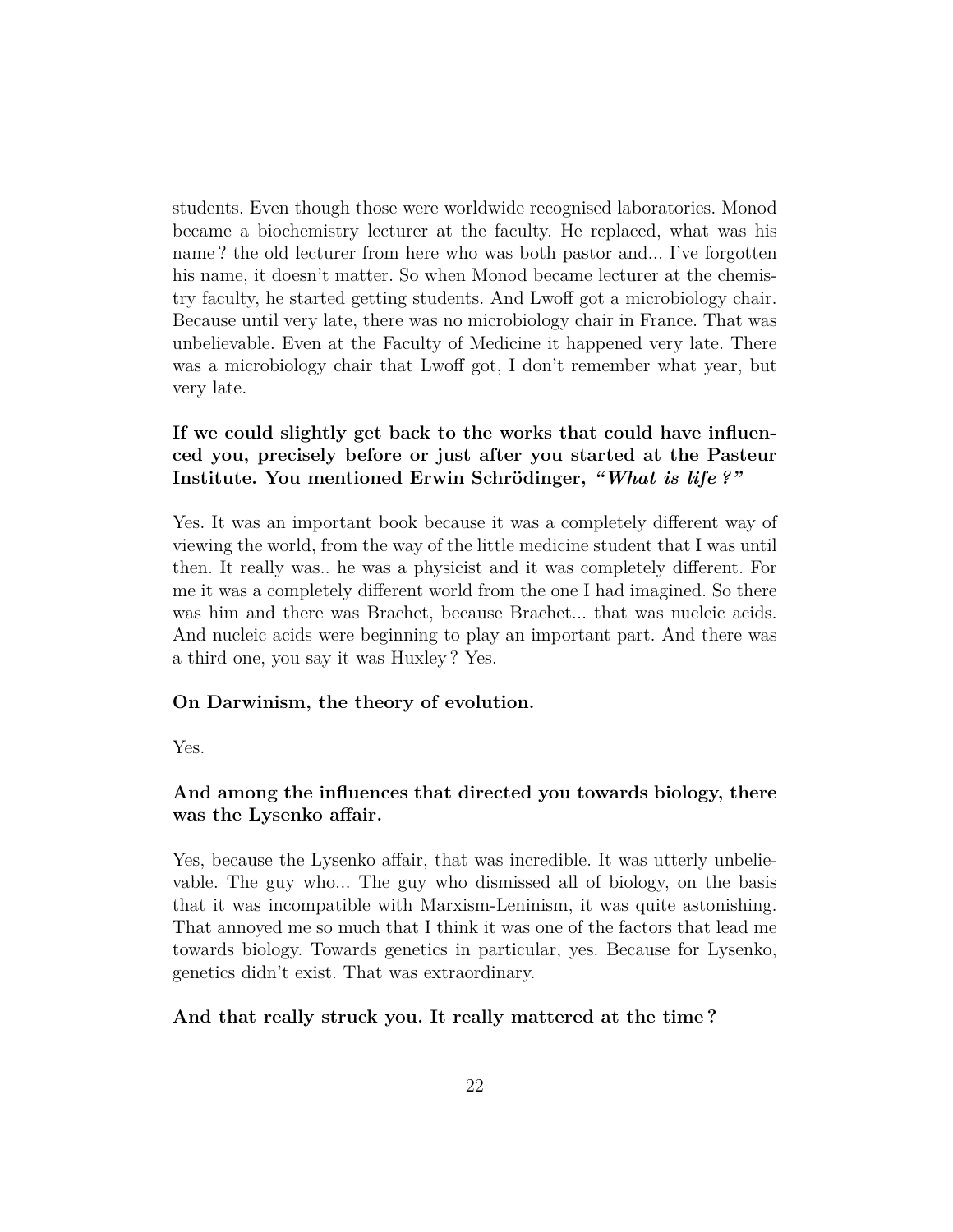Yes. It mattered quite a lot. There were fervent discussions in the papers. There were guys like Prenant. Prenant was a very good biologist. He was a lecturer at the Faculty of Science. But at the same time he was a member of the Communist party. So he was torn. There was him, and there was also a woman called... who was a pharmacology lecturer at the Medical Faculty, who was also a member of the Communist party. And they were all bringing genetics down, and Lysenko was all they talked about.

#### **And what about Aragon, with whom you are a little harsh ?**

Well, Aragon was also exasperating. Aragon was a guy with incredible talent, but who also came up with unbelievable things. Unbelievable ! He was a doctor, so he had a hazy idea of things.

Lwoff had worked on the baci megaterium. And so he thoughthis whole idea of lysogeny, was based on megaterium. And in particular, he had done a series of very delicate experiences where he would take a bacterium, measure it out it drops, and once in a while, a bacterium would disappear and phages would appear. And there were no phages until the bacteria had disappeared. So, he had concluded, only through micro-manipulations, that for bacterium to give- because in a culture, you find approximately one particle of phage per lysogenic bacteria. So there were various hypotheses. Either during each division the bacterium excreted a particle of phage. Or either once in a while, just like after an infection, the bacterium would think- let's release a hundred particles. What he showed through this, was that the second hypothesis was the right one. So he was working on that, and when I arrived, he said "We need to check if that's the way it is, not only in megaterium but also in another organism". He told me "why not try in pyocyanic". I went to the Pasteur Institute's microbe bank, and I picked up 35 pyocyanic strains. And so, I religiously put a drop of each on each other's plate to see if there were phages, if it was lysogenic. There were some. I took out lysogenic lines, and I tried to reproduce with pyocyanic, what he had done with megaterium. That's when Elie Wollman came back from the United States where he had spent two years with Delbrück. And he came back from the United States with Escherichia Coli K12, which Lederberg had shown him could recombine itself, and which Esther Lederberg had shown was lysogenic for a phage called lambda. So we decided that was what we were going to work on, because it was a very favourable material. And we started working together on lambda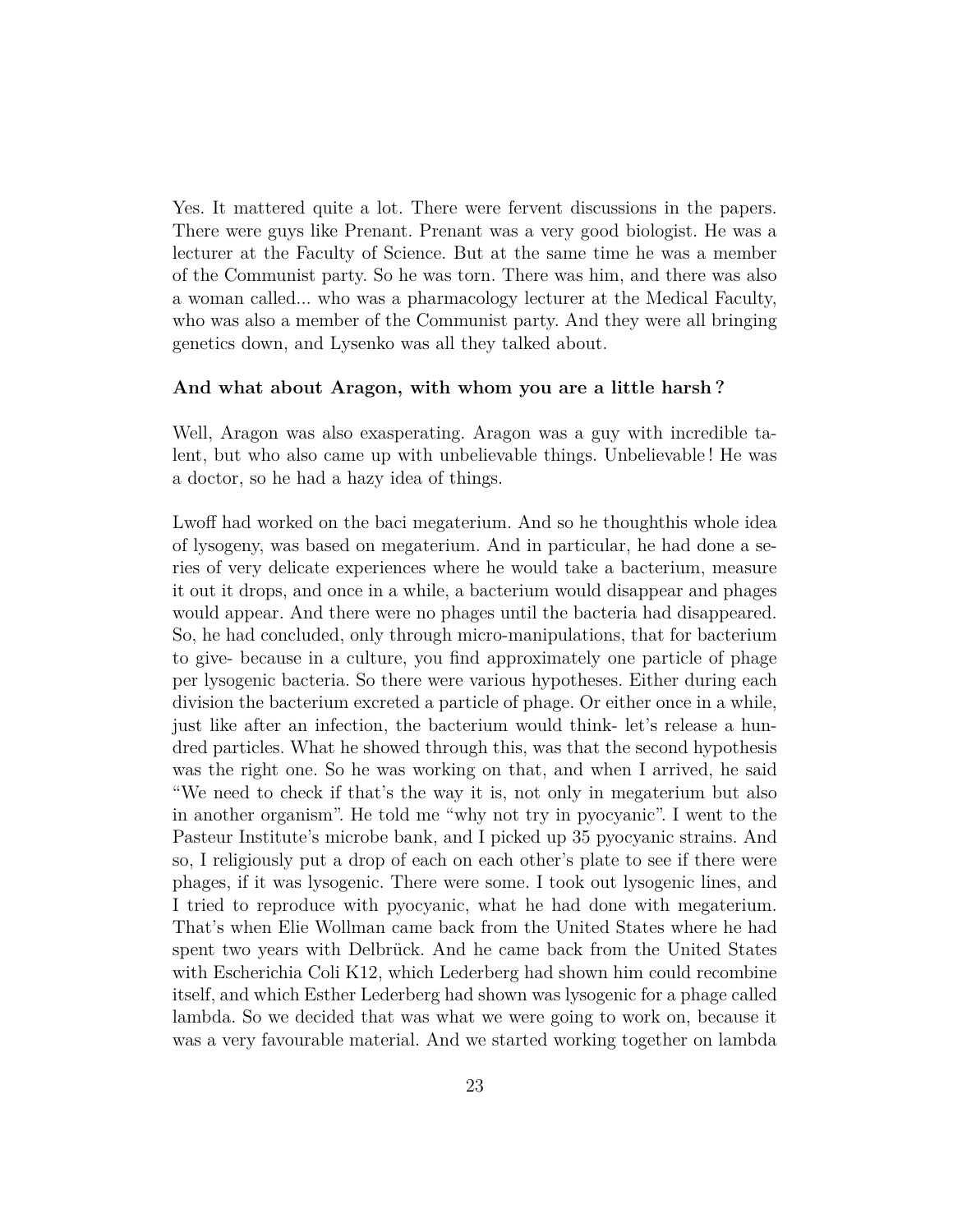#### and K12.

### **And because genetics could be done. Tools were available to do a genetic approach.**

We could research the genetics of bacteria, the genetics of lysogeny and the genetics of the phage.

Gunther Stent had invited him to go back to the United States for another year. Elie and I did a lot of things at the time. In particular, we did all of the... when studying lysogeny and its genetics with K12, we mainly did the K12 system, the study of... we dissected the mechanism and the injection etc. That's right. Where we were able to map out with time, etc. With that, he returned to Stent's laboratory and nonetheless we had equipment... That K12, with its injection system, was nevertheless exceptional to analyse cellular functions. So, with Monod we decided "we're going to look at how lactose works". There was a specific lactose region, we could take receiving bacteria with the deletion of the lactose region, inject lactose, see how the  $Z(+)$  gene, the three genes and  $I(+)$  manifest themselves. So we started dissecting all of that system. And then... Elie had vanished. And we did the majority of our work in his absence, he never got over it. Never. He got the impression that he'd missed the right moment. Yes. All the more so since that's what we got the Nobel Prize for and he didn't really like that.

## **And you had kept fond memories of your collaboration with Elie Wollman ?**

We kept them until the day he left. And when he came back... At that point I started working with Monod, we did a lot of things. When Wollman came back, I invited him to come back and work with us. Never ! That was typical. It was something we had started without him, he wasn't going to jump back onto the wagon.

What really got us excited for a while, which is quite funny now, was to know whether it was inserted into the chromosome, or attached to it. And attached to the chromosome... when you think about it, there is no attachment system on the chromosome. I don't know how we could attach it on tyrosine. There is no tyrosine in the chromosome. It isn't obvious how we can... so, eventually,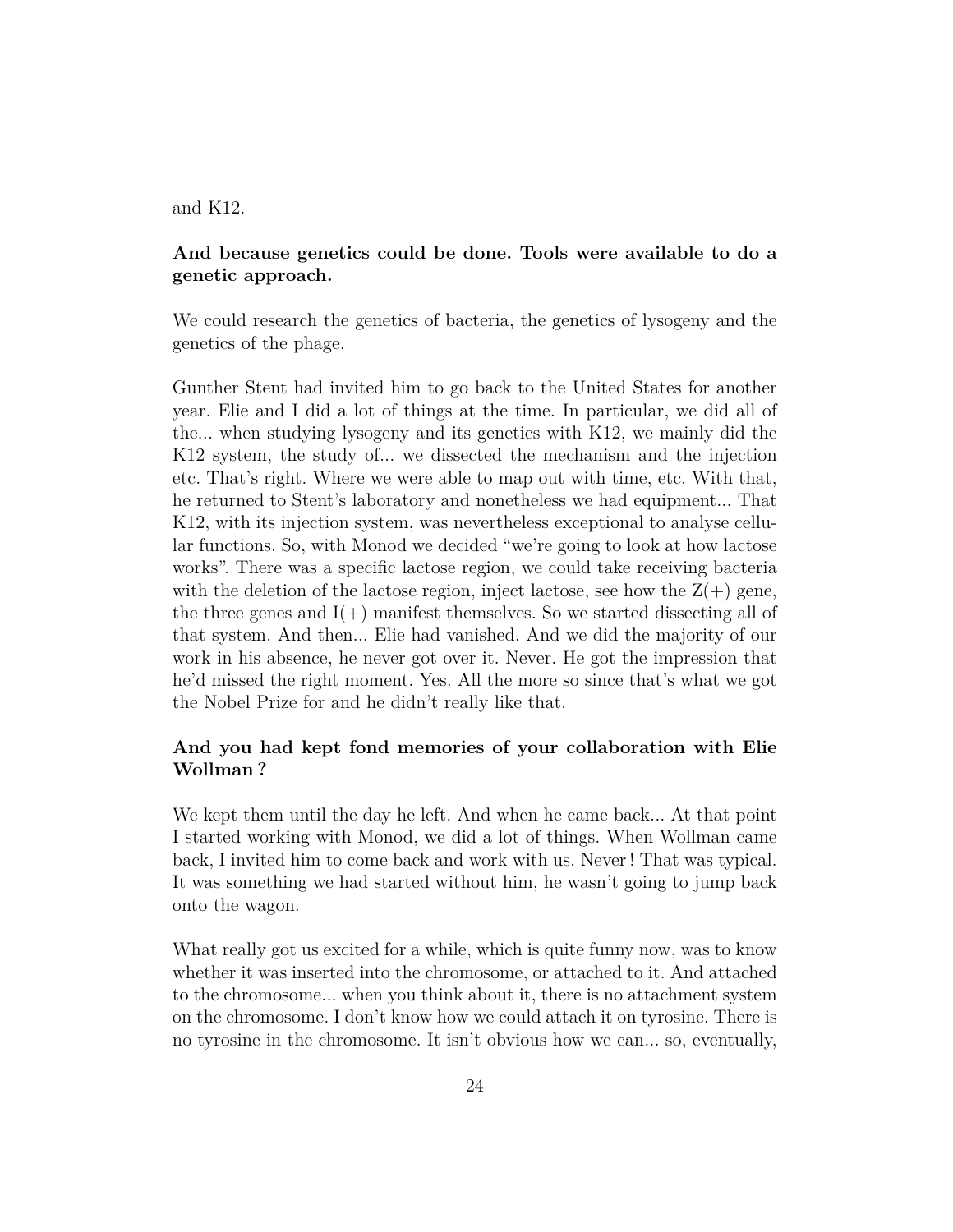as soon as the structure of the DNA became clear, which was more or less around the same time, it became obvious that it needed to be inserted. All that really troubled us.

### **Basically, it's in fact at that time, we didn't have much data on the chromosome. So an attachment model really wasn't unreasonable.**

And we didn't have any DNA, well very little that is.

Yes, we favoured the attachment, but very quickly, it slipped through our fingers.

#### **Yes, but it isn't much in relation to the results that you obtained.**

Yes, but it was very important to see how... because the thing that... what really troubled us at the time, was that there were pieces of chromosome that we could add or cut off. And when we would say that, Ephrussi would say, throwing his arms up saying "A chromosome cannot be manipulated". And in fact, that was the first thing we started to play with. Up until Campbell showed that it was circular, and that the two circles... that we inserted one circle into another one in a linear way. In a very simple way.

**And that aspect, precisely the idea that genetical material couldn't be manipulated, that the chromosome couldn't be manipulated, that it was something that was beyond... it's something that you permanently fought against, because with Monod... you also had to convince him a little. At first, Monod, didn't like it at all. That's true. He was very quickly...**

He quickly got into it, but at the beginning he didn't really warm up to the idea of adding to and taking from the chromosome. But he quickly got into it. As soon as he understood it, he was very quick.

## **On lysogeny, wasn't it also maybe a model for understanding phenomena like cancer ?**

Yes, a little. Yes, it was also mainly presented by Lwoff and a little by me as a way of understanding cancer. Actually, it didn't really teach us much. The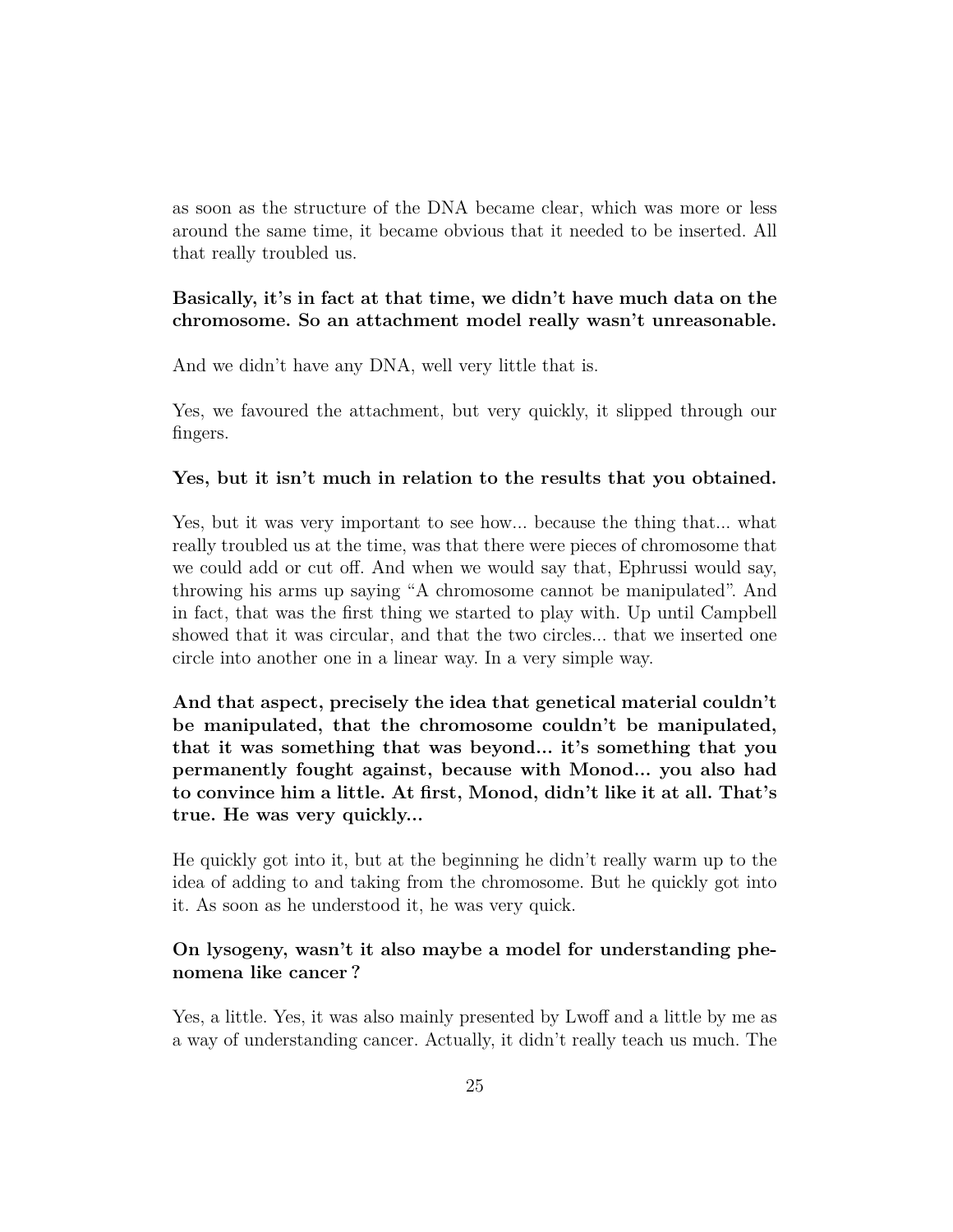cancer virus probably doesn't work like that. They insert themselves next to a gene that they either activate or inactivate, more than anything else.

**Nevertheless, at one point you had made the hypothesis that precisely, this sort of activation phenomenon and gene inhibition through the insertion of the phage could be linked to what was happening in cancer.**

Yes, but it was quite easy, until the moment.

#### **Yes, it was one way of seeing it.**

Well, we really liked it because like the cancer model, it brought a lot of interest to this little phenomenon of lysogeny.

# **And isn't it in those years that André Lwoff is going to slightly abandon his work on lysogeny ?**

Yes, he decided that he'd had enough of bacteria, he wanted to start working on real viruses. He and his wife went to the United States for one year, and they went to a series of laboratories that were working on mammal cells and on mammal viruses. He went to see Dulbecco, and three-four other guys like that, where he learned and came back with the techniques. And so he started cell cultures and things with viruses, real viruses.

# **But it's an important moment where we were sort about to understand what lysogeny was, what it consisted of. So, eventually he now considered this to be your work ?**

Yes, afterwards. He took the viruses and left us the...

It was an incredible model. The key was to know to what extent lysogeny was or wasn't a real model.

Eventually, it was a rather good model, but unfortunately it wasn't as simple as lysogeny.

While studying lysogeny, what we wanted to know, was the nature of what we call prophage. We considered that the lysogenic bacteria kept, in their chromosomes, the phage's genetic information in the form of what is called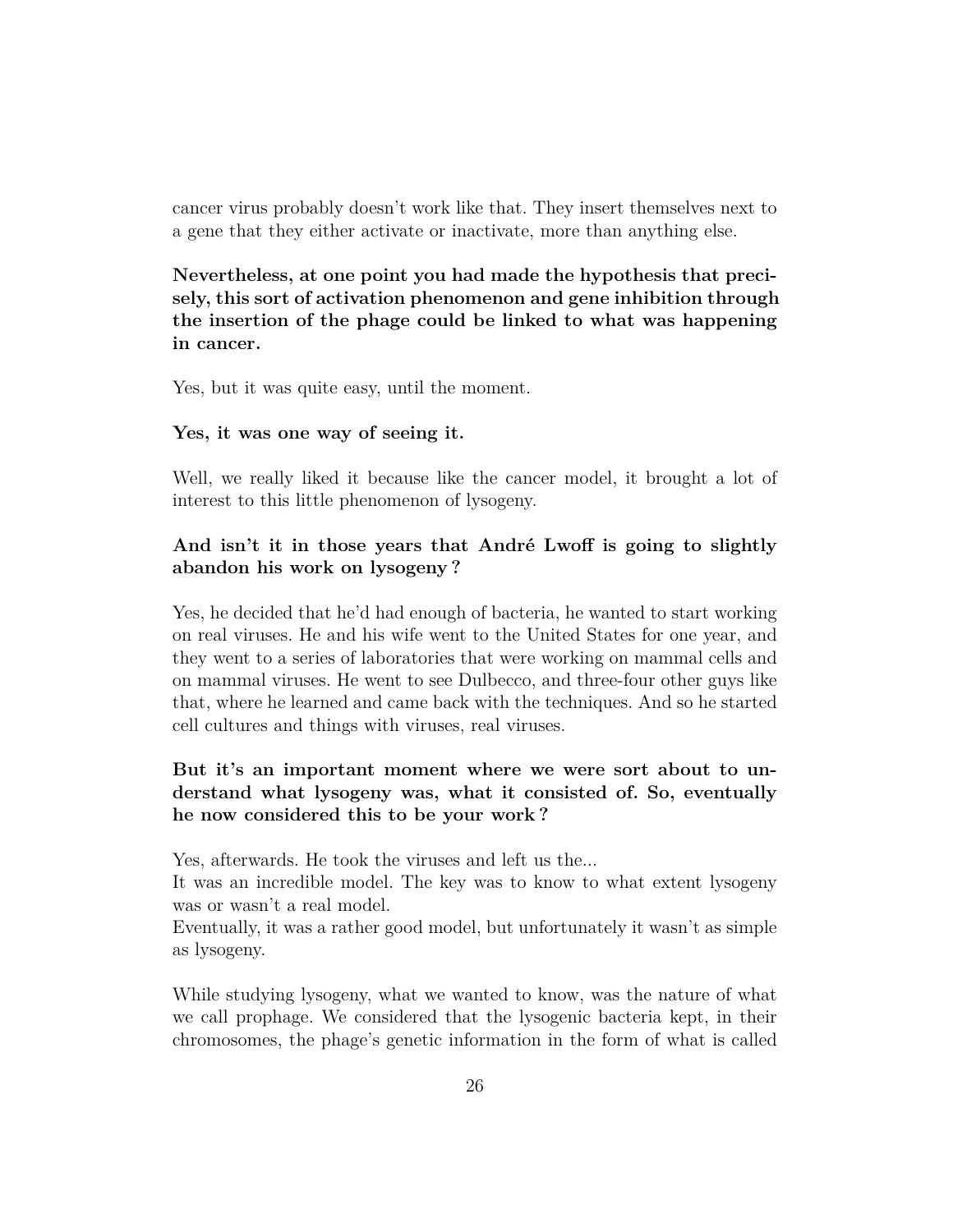prophage. And the question was : How is this prophage settled in the chromosome ? And it appeared that it was inserted in a linear way. Why am I talking about this now ?

### **Precisely because conjugation played a key role in positioning it on the chromosome.**

Yes, that's right. On conjugation, we tried to...So, we wanted to see if the prophage acted like a piece of bacterial chromosome, or like a group of bacterial genes. So we crossed them. When we crossed the two lysogenics together, which differed through markers on prophages, everything went well. After combination, the male chromosome ended up in the female, it went very well. But when we crossed a lysogenic male with a non lysogenic female, it wasn't working at all. And we noticed that when the prophage entered a non lysogenic cytoplasm, it started up and began developing. And that was the first argument to say that, in the cytoplasm of lysogenic bacteria there existed something which was probably negative and that prevented the development of the prophage, and that we called repressor. We were working on two things at a time. We were working on lysogeny and prophage on the one hand, and on the other, on Monod's lactose system. And eventually, little by little, it appeared that the two systems looked strangely alike, and that in both cases, independently there were structural genes that determined the formation of specific protein molecules, cellactose molecules or phage proteins. That it was the same mechanism in both. In the cytoplasm there was a substance that blocked gene expression, of either phage, or lactose.

## **But the work on conjugation, was to clarify both prophage and its localisation**

but it was reciprocal, meaning that the two worked together. In fact, we set off to try to understand prophage, but very quickly, it enabled us to study the exact mechanism of genetic recombination, of conjugation and of recombination.

## **And can you tell us about the principle of the experiments you did at the time, about uninterrupted conjugation ?**

Yes, so that was... What we noticed was that... Let me just remember how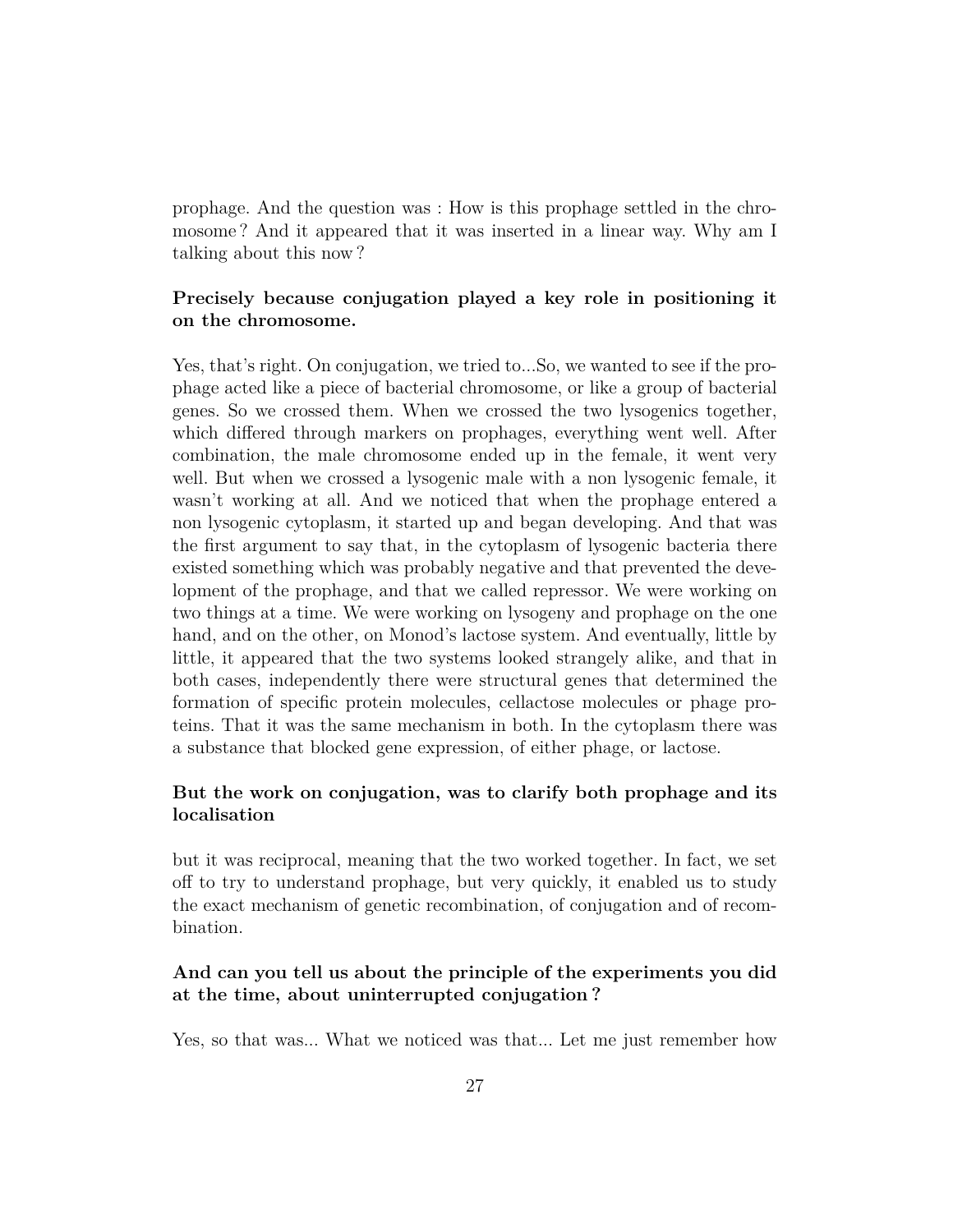it happened...

## **I know that William Hayes had found strains, it was quite important, wasn't it ?**

Yes, that's right. In the Colon Bacillus system, there were males and females, there were donors and receivers. The majority were low frequency donors, meaning that there were recombination with ratios of  $10^{-6}$ , but there were particular donor strains that had been isolated, on the one side, The Italian who worked on?

### **Cavalli Sforza ?**

Cavalli Sforza, and on the other side by Hayes, who injected markers at much higher frequencies. So we tried to analyse it and Elie had the idea of of separating the happy couples during conjugation by placing them in a waring blender. It was an experiment that Hershey and Chase had done with phage. By marking proteins with S35, or nucleic acid with phosphor, they tried to see what did and what didn't go in the phage particle. And they showed that it was the nucleic acid that went in and that the protein came out. So, we tried to do that with conjugation, and we noticed that... let me see...

# **From an outside perspective, I imagine that you saw that specific markers were going in at different times.**

Yes, that's right. The aim was to separate them to see when the chromosome went in. We would mark it either with sulphur or with phosphor, and the idea was that conjugation should occur. And at some point, the male chromosome is going to end up in the female. And when we had done that, and we had separated them at different times, as it happens we separated some at 10 minutes and others at 30 minutes, and the results were different. And we noticed that if we separated them in a abrupt manner at different times, we would see that the chromosome went in through one end. It was the so-called spaghetti experiment, which infuriated Wollman.

**The chromosome being a long spaghetti that enters the bacterium.And afterwards, you found that depending on the bacterial strains, the same yet slightly shifted order could be found.**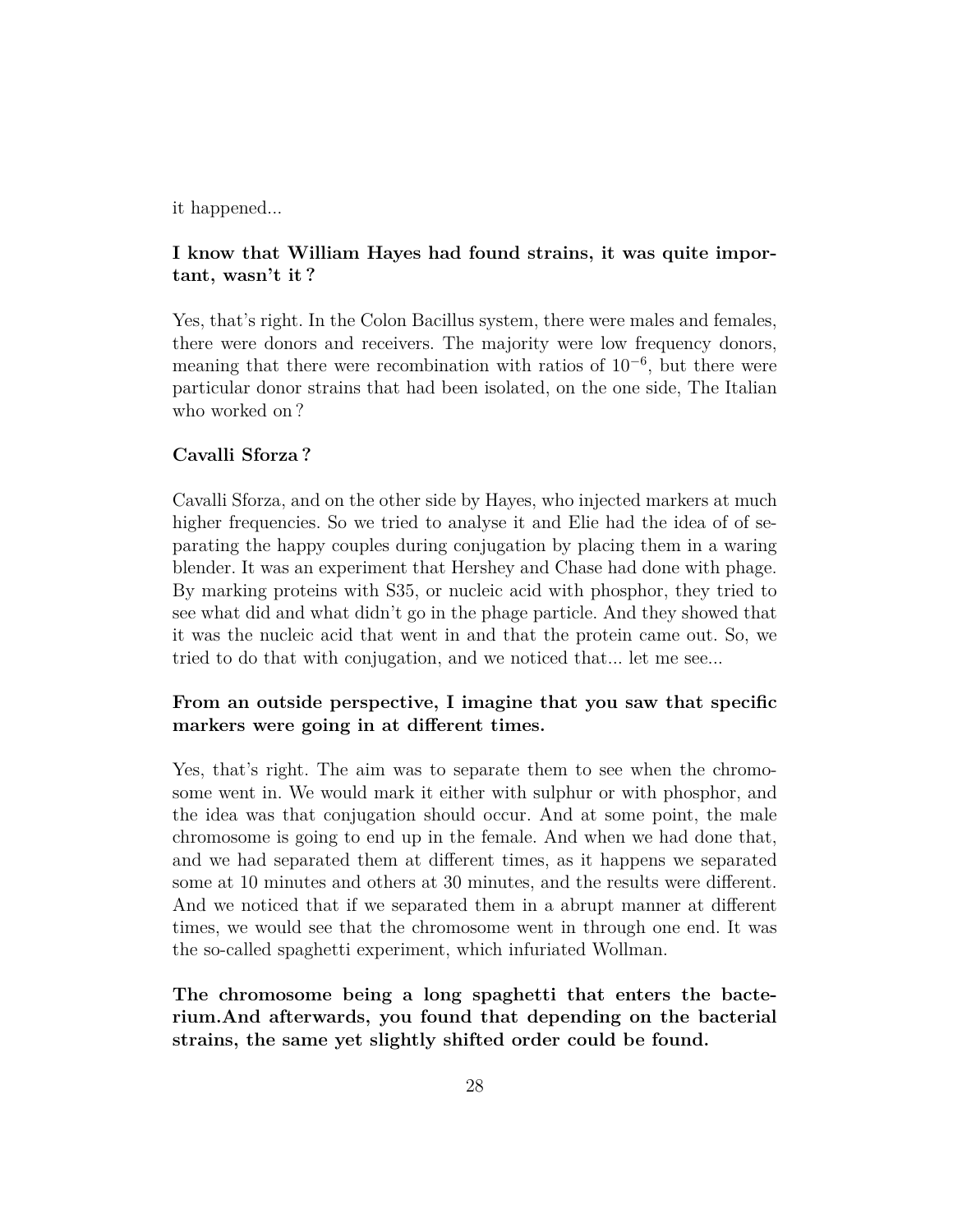That's right. It has a name. To permutate, yes. In other words, the only way of explaining it, is to put it all in a circle that would be open at different ends, the opening being the front and the back.

#### **Which at the time was revolutionary, wasn't it ?**

Yes, the circle was revolutionary. I remember the first time I told Elie that the chromosome was circular, he was beside himself. I don't know why but he was furious. Then he accepted it. The idea of a circle wasn't obvious. It was already clear for the phage. We knew that phage chromosomes were circles. But, it was quite a nice explanation, a circle that you open at different points and that goes in, it wasn't bad. It held out.

In Lwoff's laboratory, there was an important person, and that was Monod. Lwoff was working on lysogenic bacteria, and Monod was working on the system of the use of lactose by Escherichia Coli. At the beginning, in the fifties, everything was set up on the other side in the attic of the old building. There was a long corridor, with at one end Lwoff and his group, and at the other end Monod and his group. Lwoff worked on lysogeny, on lysogenic bacteria and Monod on the system of use of lactose by bacteria. It was a comfortable place to talk. But it really wasn't a comfortable place to work. Meaning that they were old labs. There were too many of us, but that was really good because everyone would meet in the corridor to talk. As soon as we had an idea, we would rush to the corridor to talk with the others, who would quickly try to destroy it. It was extremely lively, active and particularly stimulating.

#### **Meals were eaten together, weren't they ?**

Meals were eaten together. For a long time they were in my lab. You weren't there then, you were too young. I had a lab at the end of the corridor with a very large table. And because of that table, everyone had their lunch there which infuriated me, because I liked to start my experiments very early after lunch, and the others hung around over coffee, and it was very difficult to get them out. But we all ate together and talked a lot. I have a very pleasant recollection of that time and of that group, in particular because of Lwoff and probably also because of Monod. In general, we talked things over in the morning. At best, we had an idea that we would carry through in an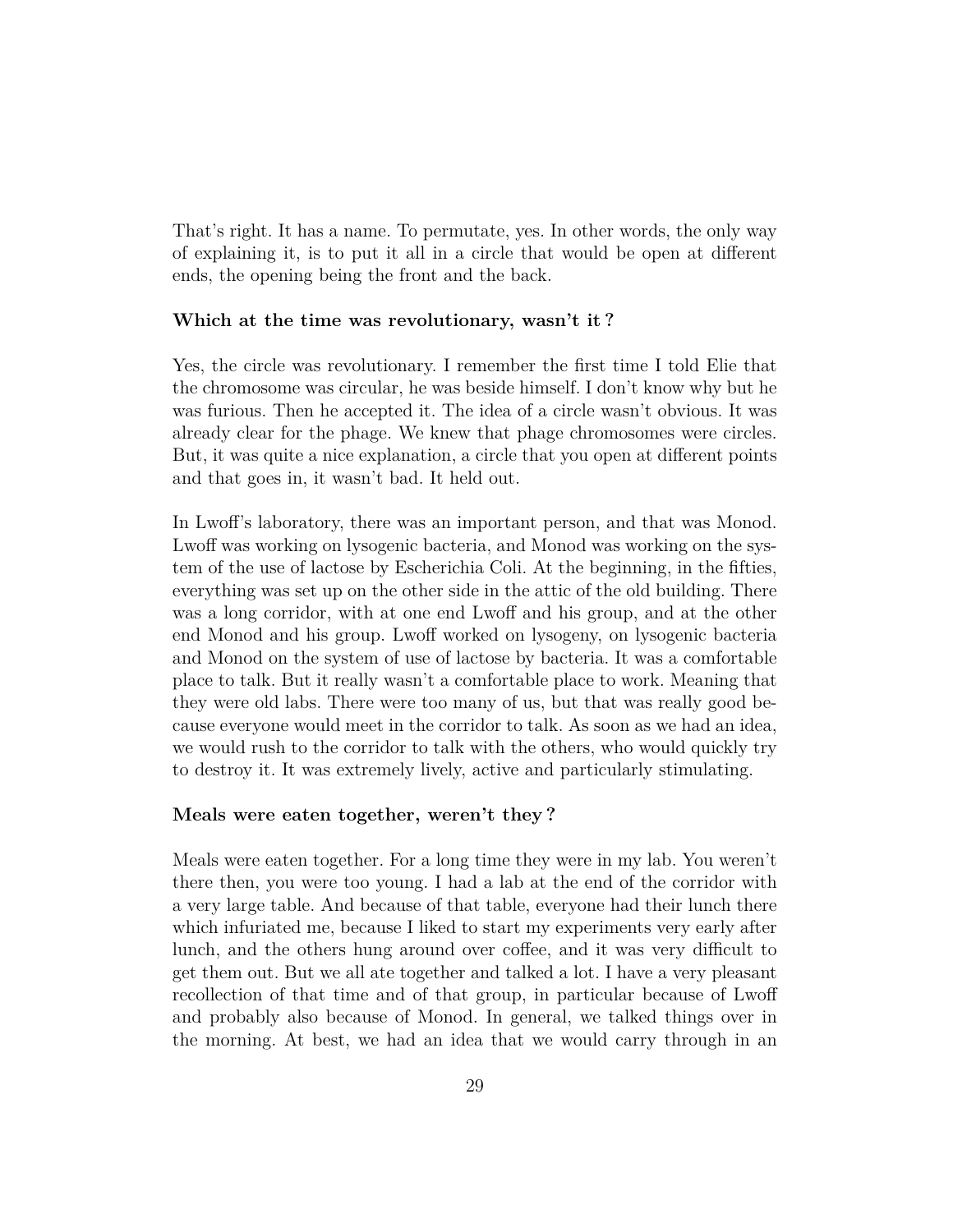experiment that afternoon. And when all went well, we had the result the next morning, and we would start all over again.

#### **Those were also the advantages of genetics.**

It was above all the advantages of bacteria which go very quickly, and of genetics in particular. But the system went very quickly. In the morning, we would discuss the results we had obtained the day before. We prepared the experiment which was carried out at two o'clock, at 9 o'clock the next day the results were in. At 10, we would discuss it again and put the next experiment together. It was an absolutely unbelievable race.

### **And was André Lwoff open to discussion ?**

He was very open to discussion. He, himself, didn't speak much, but yes he was very open to discussion.

## **Could you go ask for his assistance when you were faced with a problem ?**

Yes. He was very generous. He was very nice and very generous. In fact, he was a guy who... He had people he supported and people he was against. If you got on with him he would do anything for you. If you didn't get on with him, you were sure to get torn to pieces and to have the worst problems. He was an enthusiast, he was very warm.

#### **He wasn't even ironic if you ever came up with a bad idea ?**

No, no. He was a little like everybody else, but no more so. Monod was much more ironic. Monod was harsher.

### **And after that, did the tradition of common discussions continue even when Monod went downstairs, yes.**

Until then everything happened in the attic of the old building. When Monod was appointed chief of the biochemistry department, he got the large department downstairs, on the ground floor. And then, the lunchtime discussions changed and moved to the ground floor. But the system more or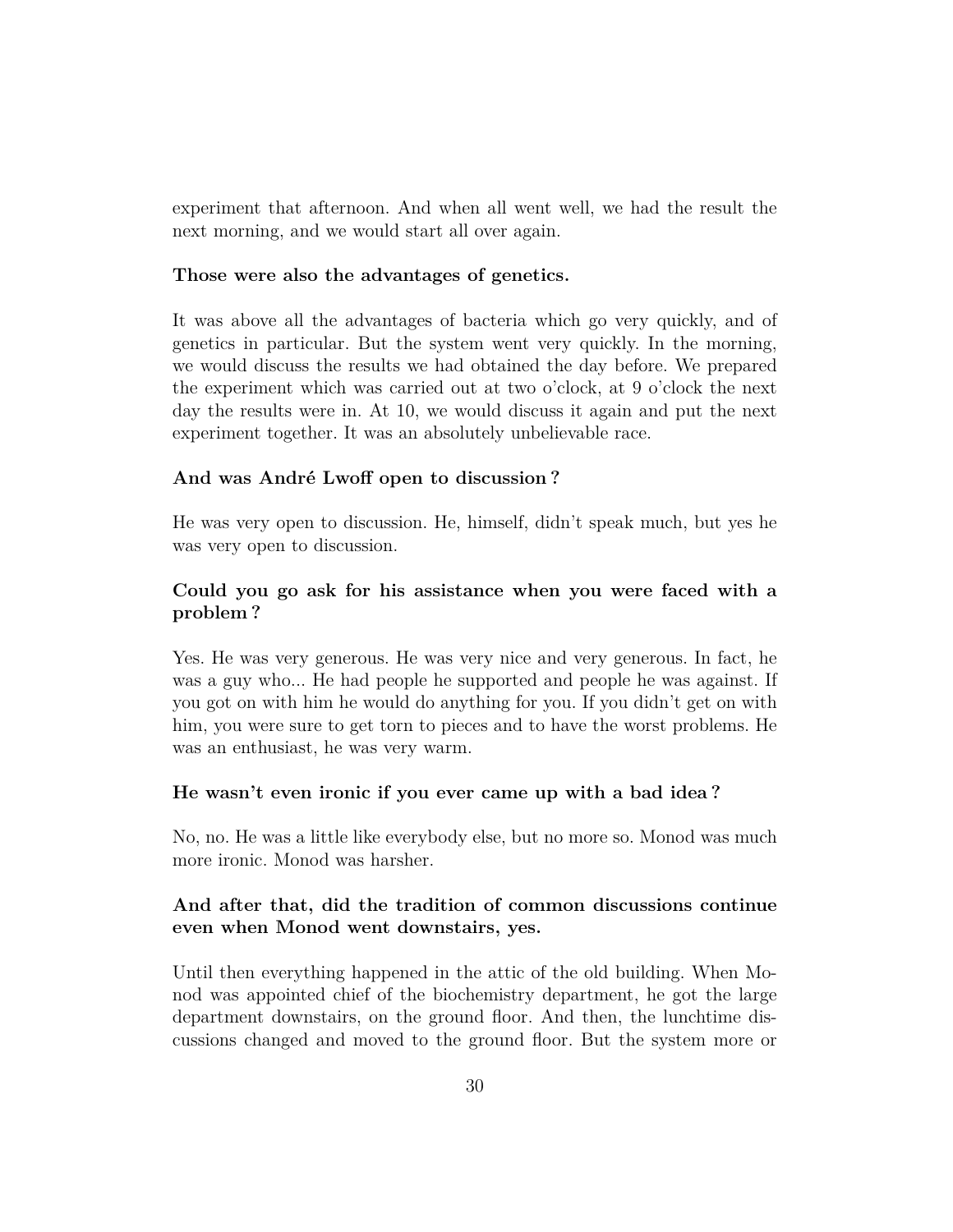less continued. The two groups saw a lot of each other. I practically worked in the lift. I was doing the experiment with Monod, but my lab was on the second floor so I spent my time going up and down. Yes, people talked a lot.

#### **And about everything ? Science, politics ?**

Absolutely everything. Yes, about science, politics. On the whole, people more or less agreed. They were slightly left-wing, not too much, definitely left-wing even and there were no political battles. There were discussions like there are discussions between people of pleasant company, but without fights. But they were still firm discussions. We also talked a lot about the personalities of the scientific world. And then we were harshing.

Well the Americans were there for a year. They brought in fresh ideas. They also brought the links with the American laboratories. At the time we often went to the United States. As a matter of fact, I think that after the war Lwoff and Monod were the first ones... the first ones to rush to the United States. I think they had both received Rockefeller grants. So there were links. They also got money for the lab from Rockefeller. I also got some straight away, as soon as I started to emerge and write papers. So it worked out very well.

#### **And thankfully, because you weren't getting much help in France ?**

Not much, the Pasteur Institute didn't get any, and from the extra-Pasteur Institute, from the ministries we got very little. So, we had a little American money which was valuable. Which was especially valuable because we bought a lot of things in the United States. There was an extraordinary person, you knew her, Sarah. Sarah Rapkine who was the widow of a researcher called Rapkine, who was a friend of Lwoff and Monod. She was the one in charge of buying things in the United States. So we talked to her about the things we needed to buy, about money problems.

Yes, the biggest joke was to use the same word to qualify things that we considered to be completely different. And it was only little by little that, by analysing each of the systems, we noticed that there were strange similarities between the two systems, and that eventually, it lead to a shared experimental model. And that model, was the so-called Operon model, namely that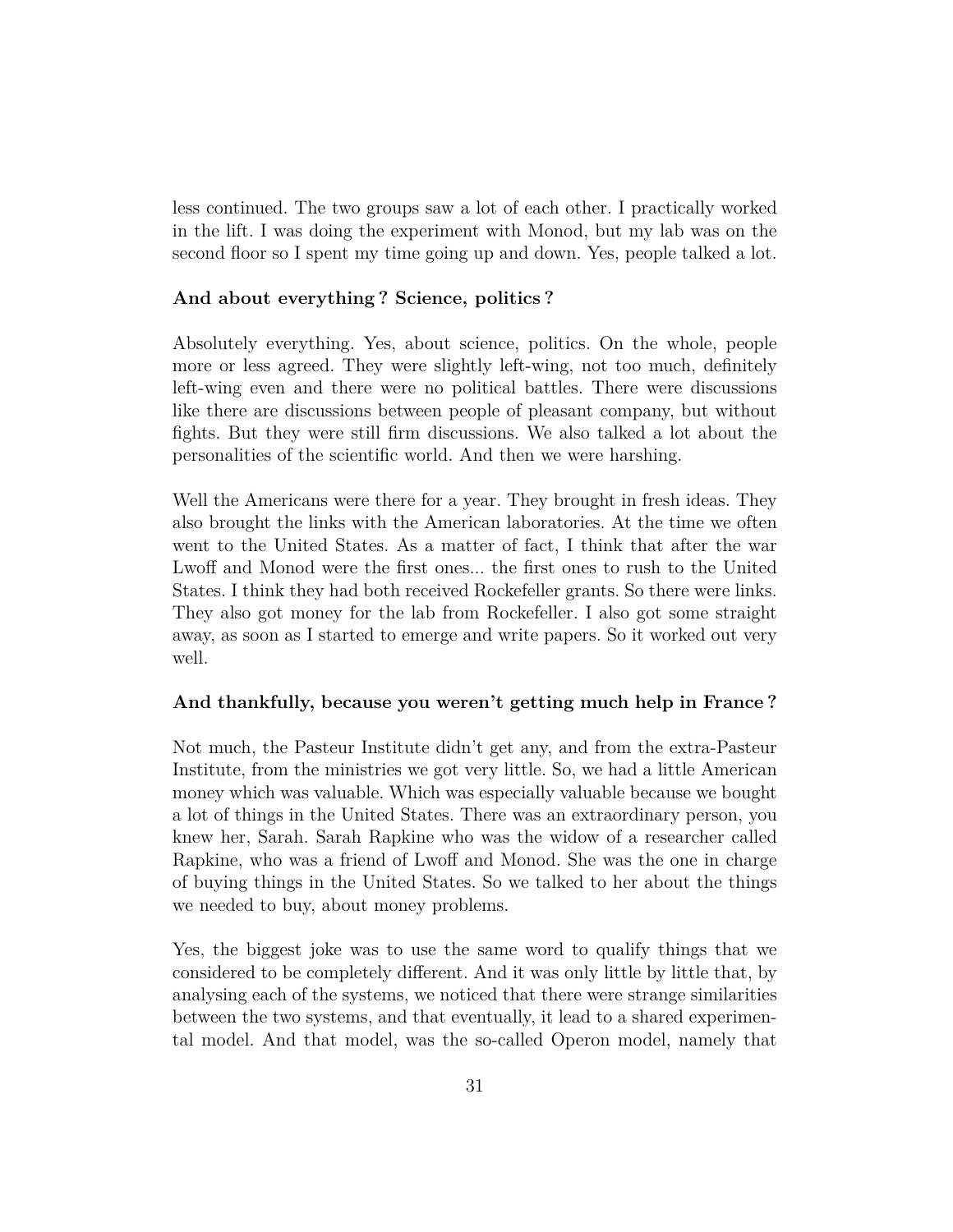there were structural genes that ruled the synthesis of one or several proteins, and that there were regulator genes that made... we haven't already described this ?...

#### **No, no**

...which made a product. It took us a long time to understand what it did. That it made a cytoplasmic product, that acted to regulate the other's activity. And we hesitated. At first we thought that it was a nucleic acid, because at the time, no one had talked about the protein affinity yet, that there were proteins that had affinities with nucleic acids. Then very quickly, we were lead to believe that it was a protein, because there were regulator mutants, thus of the regulatory system, which were sensitive to... What are they called again ? That replace the... Suppressor, exactly. Suppressor genes, which we knew were replacing an amino acid by another, or which placed an amino acid where there was a hole.

# **And the first experiment that you did together with Monod,and which was sort of at the origin of the Operon, was that famous experiment called PA JA MO- PA JA MA - PY-JA-MA ?**

Yes that's right, with Arthur Pardee. Arthur Pardee was doing an internship, well a post-doc, not post-doc, on sabbatical that's it.

He came over on sabbatical to Monod's laboratory for a year. With Monod we had reached... after having worked together for several months, we had reached the conclusion that we needed to use the conjugation system where we... Have we talked about conjugation yet ? Well we need to talk about it.

## **Well you talked a little about conjugation but not really why it might have been a tool.**

Conjugation had an astonishing virtue, being that there was the injection of the donor chromosome inside the receiver, and we could, by separating the happy couples... We would cut the chromosome and were able to find-Wollman and we noticed that the chromosome went in through one end and progressed linearly at more or less constant speed. So, on the one hand, we could make a genetic map, not only through cross breeding and through ge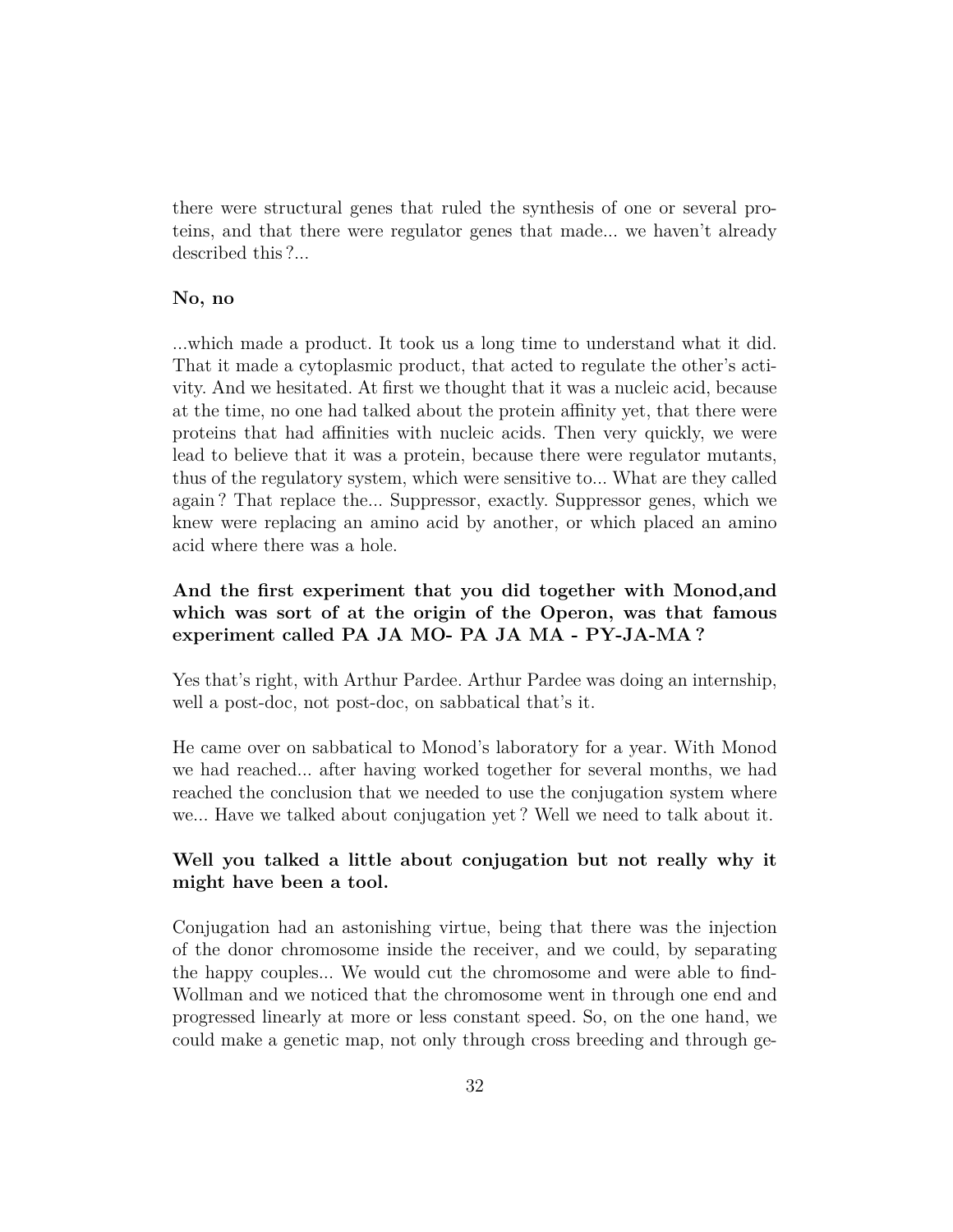netic distance, but also through the injection time of certain markers with a specific pair of bacteria. So, the lactose of which Monod had located the genes, there were several genes... There was an enzyme that split lactose into glucose and galactose, which is called galactosidase. And there was a permease. There was another protein whose use no one knew which was called acetylase. All of it was determined by three adjacent genes on the chromosome and regulation was practised by a close but distinct gene, called I for Inductible. And so the question was... with Wild-type Coli, the synthesis of these proteins, galactosidase and so on, only happens in the presence of lactose or galactoside. They are said to be inductors. But there are mutants, which make these proteins, even in the absence of inductors, and that are said to be constituents. So the first thing was to know... the first idea was... until then Monod's idea had been that the constituents were making an internal inductor. We studied the question and by cross-breeding, we noticed that what was dominating, wasn't the constituent called I-, but the inductible called I+. With the transitory diploid  $I+/I$ -, the system was repressed. Which meant that the dominant was I+ and that the gene was making what we called a repressor.

#### **Who had the idea for this experiment, to use conjugation to... ?**

With Monod, we decided it as soon as we saw thatthe analysis of the conjugation was done with Wollman. But it became clear when we analysed the conjugation, that we could show that there was a chromosome that went in at constant speed starting at one end, and that markers could be located according to the time of entry, it became an exceptional system for the analysis of cellular functions. We placed the lactose-galactosidase system in the conjugation mechanism and we tried to analyse it like that.

#### **And did Monod accept the idea of the repressor quickly ?**

He hesitated a little, but he was curious. He still didn't like to abandon his ideas to adopt those of others, he really didn't like that. But at the same time, once he had accepted that it was necessary, he became an ardent believer in the new model. Meaning that at the beginning, he wasn't very interested, but very quickly he became very much in favour of it.

For a month we thought that it had to be a nucleic acid because, foolishly,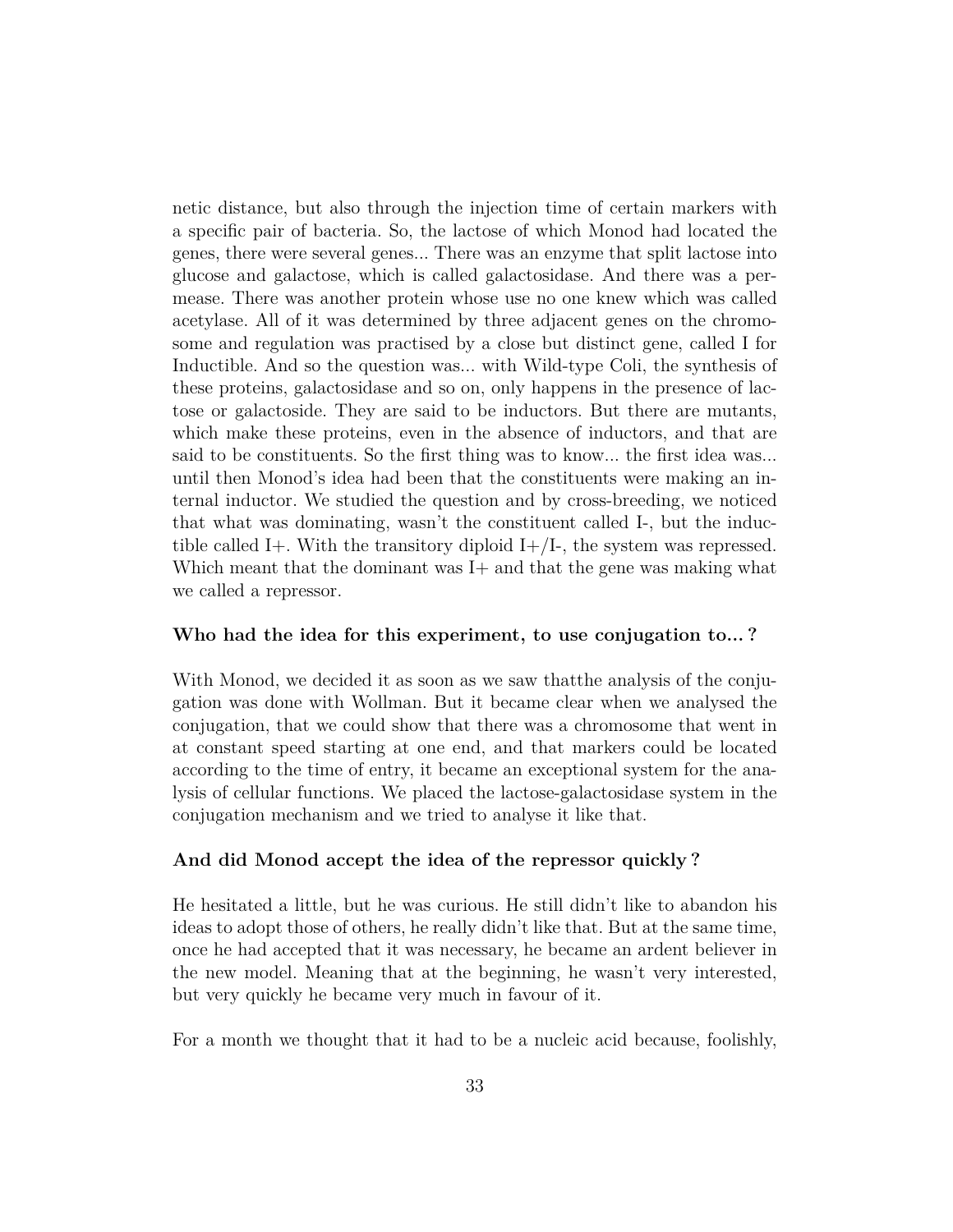we thought that chromosome paring was a very good system. But it quickly became clear that there was a protein, because there were protein suppressors.

### **And the very idea that the repressor acted directly on the DNA, you said that it was when you were preparing a conference.**

That was one of my set ideas. It's while preparing a conference I had to give at Harvey.

I was very proud of it and searched everywhere for someone to discuss it with. Monod was on holiday, Lwoff was on holiday, Wollman was in America. My wife was the only one there. I explained it to my wife who said "Well, I thought everyone knew that"... Which I found incredibly exasperating. Then I get back from holiday, everybody gets back from holiday and I tell my idea to Monod who, at first, was very much against it, very very much against it. And for reasons that I have now completely forgotten. But there were at least 5 very strong arguments against it. And little by little, one by one, we took down the arguments.

# **And do you know why it was while you were preparing that conference that you got that intuition ? Was it because you were basically forced to make a synthesis of your works ?**

Yes, it's mainly due to that. It was while preparing that conference. And then I reached the conclusion that the reasoning was the followingfirst of all, the two systems were similar, the phage, prophage and lysogeny system and the lactose system. In both cases, there were structural proteins that were made and a regulatory system that did something. So very rapidly, it appeared that this something could hardly be what we call positive. Meaning that the I gene produced an inductor, but that didn't last very long. So, it made a repressor. Once again, what was very surprising, was that the two systems were different, they didn't allow the same type of experiment, but the substance was basically the same. And that we could do certain experiments with one of the systems, for instance phage genetic is a lot easier to do than enzyme genetics. But on the other hand, to measure enzyme synthesis and protein synthesis, when for instance we release the repression, it's much easier to do in the lactose. So it was complementary and we could go from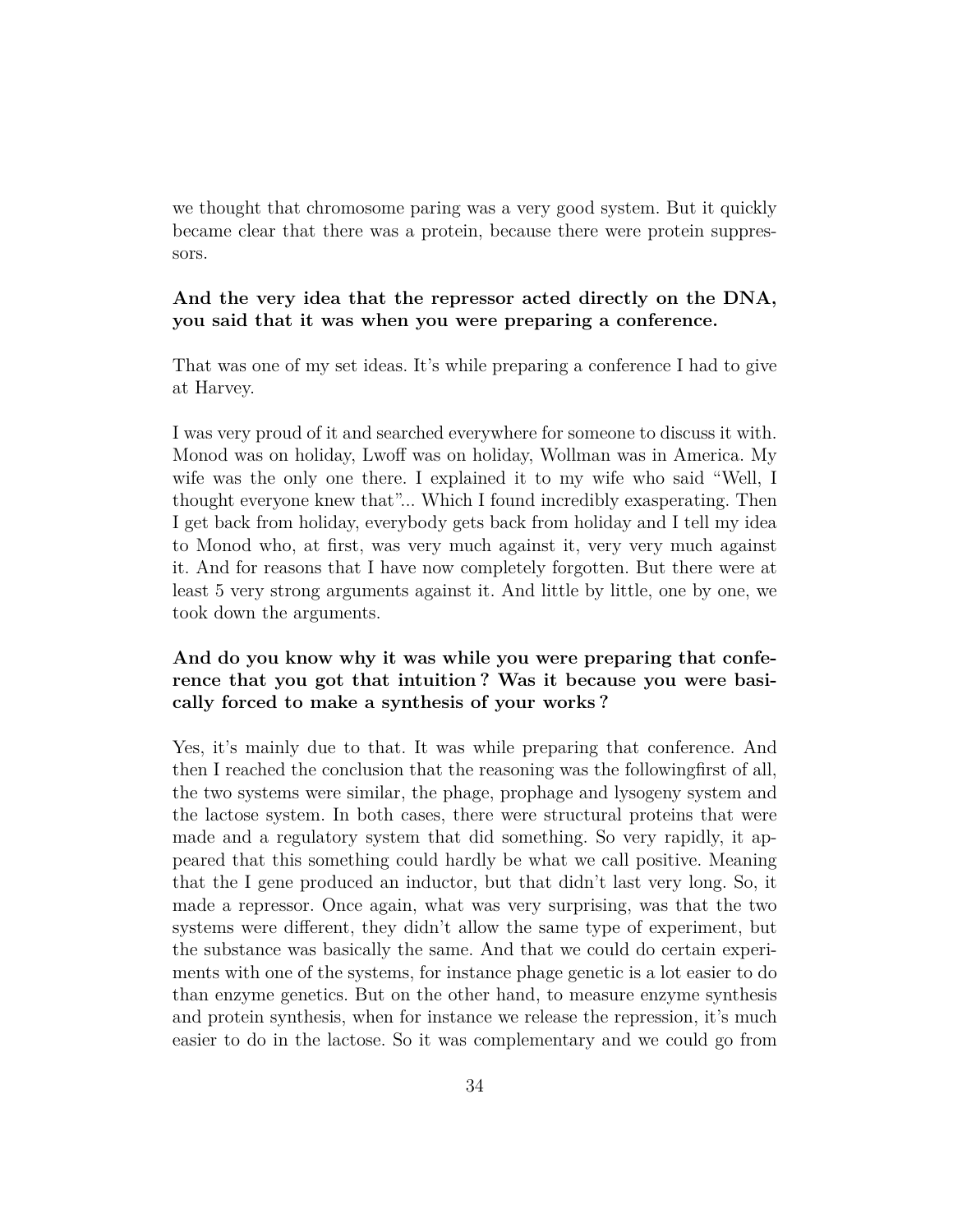one to the other. It was very useful.

## **And is that when, for two or three years, a sort of ping-pong game between the two systems started ?**

Yes, that's right.

# **When you made the hypothesis, you were eventually going to look for the mutants in one of the systems.**

Yes. And when we found a mutant in one system, we could predict that the same one would appear transposed in the language of the other system, and we would find it. For instance, the constituents were the same. I once found in phage a mutant that wasn't inducible. Phage induction, of prophage, meaning in lysogenic bacteria, there are phage genes that are inserted in the bacterial chromosome, there was a cluster of 20 or 30 genes. And those genes are not active. And there is a repressor, which is synthesised by one of the phage genes which blocks the synthesis of all the other ones. So the two systems are very close. But the reasoning had been that for all phage genes, meaning the 25 or 30 structural genes, to be repressed by that very repressor gene, there needs to be a system... there needs to be a joint regulation system somewhere, of the 20 genes. So it can either be on the messenger or on the DNA. And for reasons I can no longer remember, there were many more arguments for it being on the DNA than on the messenger. I really liked that because for quite a while, I was convinced that the repressors worked on the level of the DNA. At that point, I had long discussions with Monod, because he didn't like it. He didn't like it because he had received a traditional genetic education. And traditional geneticists didn't like things to settle in a chromosome, or activate or deactivate it.

Yes, working with Monod really was incredible. Because we saw each other everyday, at least two hours a day in front of the blackboard, talking nonstop. And we discussed things at full speed, because we were used to all the little details of genes, of mutants, etc., it was very difficult for someone else to keep up. I remember Georges Cohen for instance, who wasn't very far and was interested in all that. Once in a while he would come over, and he would have great difficulty keeping up because we spoke too fast and without spelling things out.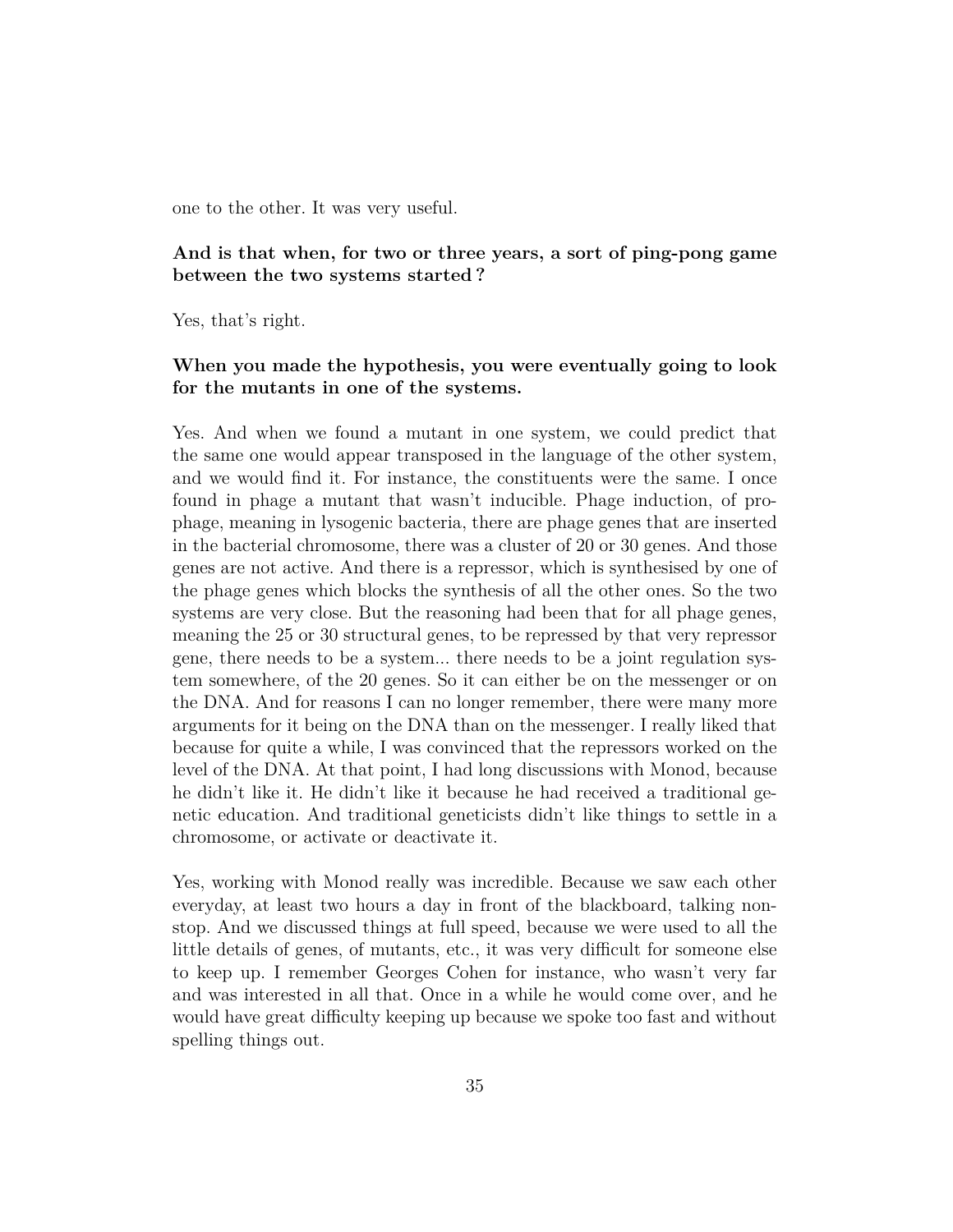# **Nevertheless, it was the tryptophan system which was still bringing forward arguments in favour of the same model ?**

Yes. There were three arguments in favour : phage, lactose and tryptophan.

#### **Et le tryptophane étudié par George Cohen.**

And myself. Because I was the one who had the idea of telling Georges Cohen "you need to look for the regulatory gene and see how it works".

We had planned two types of mutations, or more precisely, we had two types of mutations that affected the three genes. There were zero-mutations and also constitutive mutations. And we believed that the zero-mutations were also in the operator. Which wasn't really true. In the end, it was a little more complicated than that because there was a... what is it called ? An effect of polarity, exactly, and that the mutations, at the beginning of the gene, on the N-terminal side, could in certain cases lead to a standstill of the synthesis in the entire system. What we had thought were I zero/0, inducers  $\alpha$  zero/0, actually were not. They were polarity mutants. There was the I- and the IS. The IS were extraordinarily... The IS were the super-repressed. And the IS have been extraordinarily useful because it was a gene, it was a dominant mutant. And it isn't easy to explain what dominant mutants are, unless you have polymers and you make a MES of the final structure. And everything with the IS was very interesting.

## **Specifically to show that it was a protein with many sub-units, the repressor and an allosteric protein.**

It was the only way to explain it. And in fact, it happened to be once again exactly the same thing in phage. Because there are non inducible phages which are the exact same thing. Meaning that the inducible phage, is a phage whereas the repressor is crushed by induction, by more or less complicated things. And there were non inducible mutants who made a repressor, but the repressor wasn't affected by the inducer. It was a polymeric structure that no longer functioned normally.

With Monod we had reached, this is what I was mentioning earlier, the idea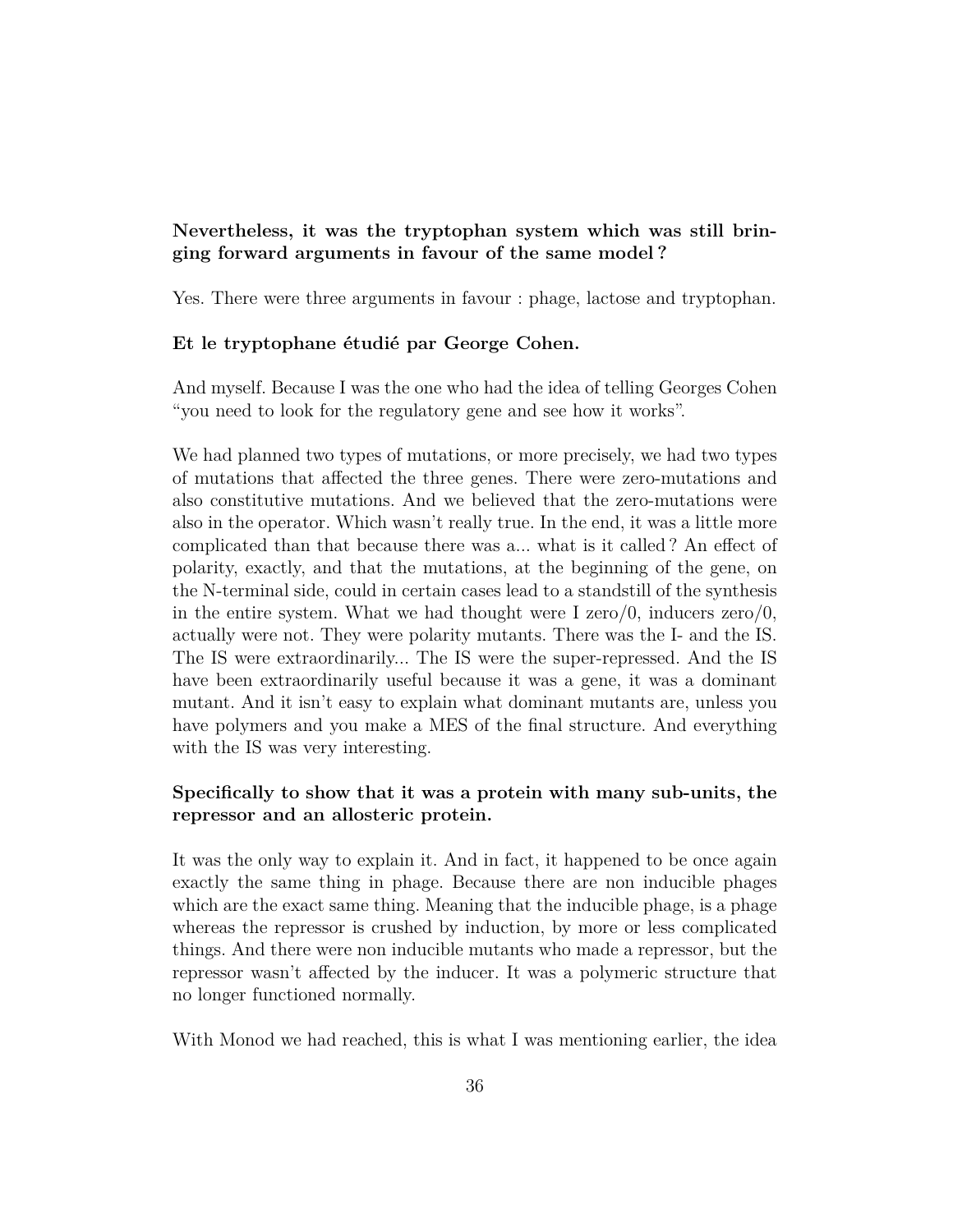that in phage the repression happened on 30 genes. So it either happened on the messengers... It needed to happen on a structure where the genes were combined and joined. It was either the messenger, or the DNA.

### **But the messenger itself hadn't been seen by anyone. At the time there were ideas that were.**

Yes, that's true, I shouldn't be talking about the messenger at this point. It was either an intermediate... actually it was either an intermediate where all of the group's genes were represented, or it was the DNA itself.

Following that, Sydney and I started working together.

How did it happen ?

# **If I remember correctly, it's because you remembered Volkin and Astrachan's results showing that there were short-lived RNA molecules.**

Yes, well I had completely forgotten Volkin and Astrachan, and so had Sydney. So we... I don't quite remember how it happened. But during a discussion at Sydney's, he had a room in his College. He was like any Englishman, they all have something in a College. He was in a very posh College, I don't remember which one. So he had a room there. And one day, we were having a discussion with Francis, who had arrived, where precisely I told them about the experiments on in-conductance, that we had done in Paris, which lead to the idea that there necessarily needed to be an intermediate between the gene and the protein, on which everything was represented. And it's following that... So we talked about it all and that's when they both leapt up, saying "It's Volkin and Astrachan.". I had completely forgotten about Volkin and Astrachan. I knew they existed but I had completely forgotten about them. They were the ones who had made the link. And so from then on, Sydney and I decided to go to Pasadena to do that experiment.

### **And it almost didn't work ?**

We had exactly 30 days. Because he had engagements. Max Delbrück had invited him, No, in fact, Max Delbrück had invited me and Meselson had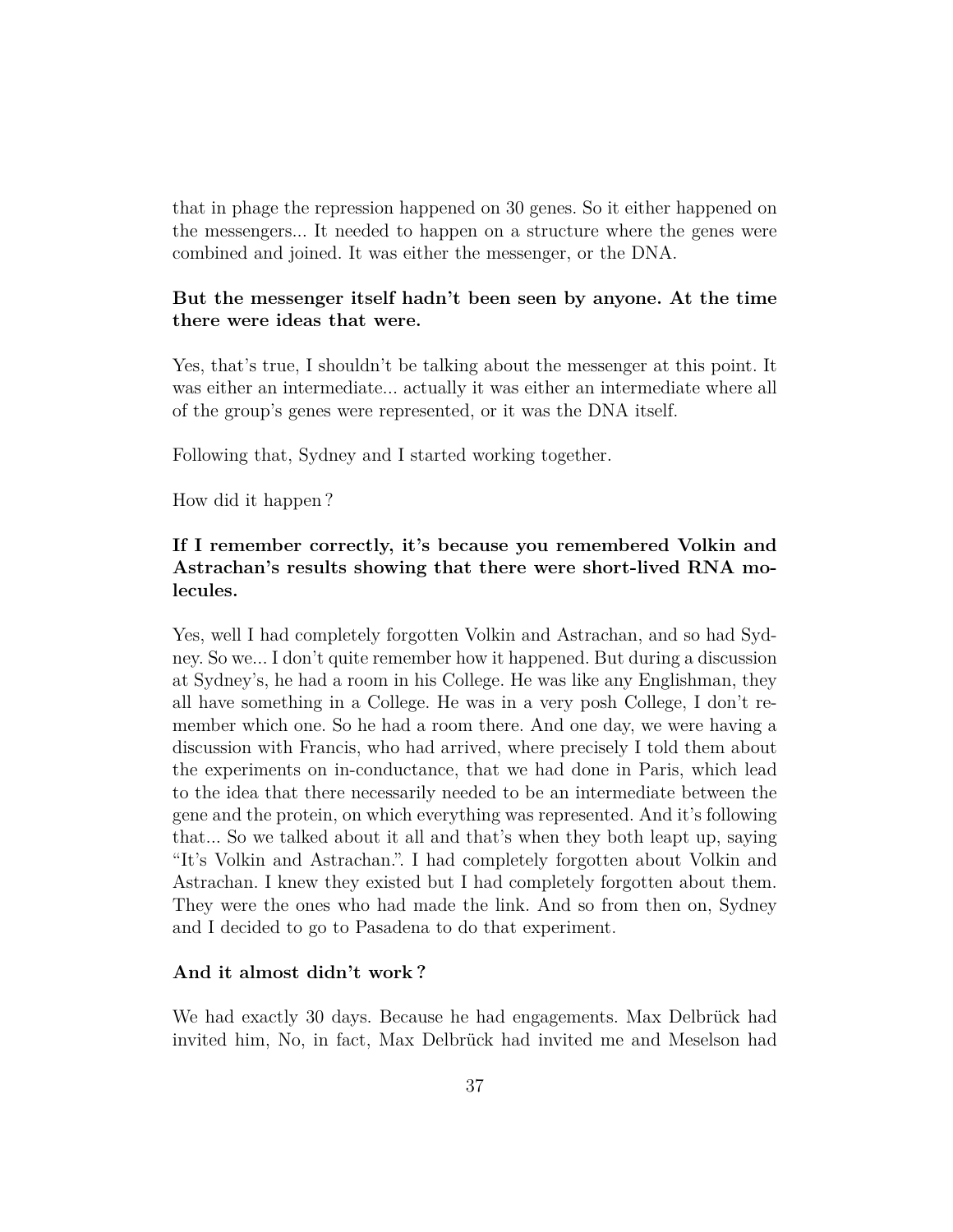invited him, that's it. And so we found ourselves over there. We decided that was what we were going to do, and we had exactly one month. We had to leave on a specific day. And for 20 days, it absolutely didn't work. Meaning that... the principle consisted in marking old proteins with sulphur and the new RNA with phosphor. And what we needed to show was that the new phosphor joined the old ribosome proteins. It absolutely didn't work for two or three weeks, until one day when we were hanging around on the beach, Sydney suddenly leapt up and said "It's the magnesium, we didn't put enough magnesium !". Because what we were looking at was inside cesium radians. And so obviously, the cesium was completed with the magnesium's divalent things, so much more magnesium was needed. We ran back to the lab, poured in tons of magnesium, and it worked.

## **And it was an experiment that showed that the ribosomes could basically join any messenger RNA.**

That's right.

# **And at the same time, François Gros of the Jim Watson lab was showing the existence of the short-lived RNA.**

Well, he went about it in a different way. He showed that... Volkin and Astrachan were working with phage. And they were trying to find, and they found, I think François was the one who found this, that when you briefly marked the RNA with growing bacteria, there was a sort of RNA that was very quickly marked, and that had the same composition as a basic DNA and which wasn't the same thing as ribosome. So it's through two different ways that we reached the same conclusion.

It was incredible. I know that, in Pasadena... I got there, I did three seminars. I did a seminar at Gunther Stent's who was at Berkeley. Afterwards I did a seminar at... I don't remember where, and then one at Max Delbrück's. And when I told Max Delbrück's about the hypothesis of a thing that at the time we called  $x$ , he threw his arms in the air, and left, that's how he was, he couldn't handle that much !

# **And what couldn't he handle ? An idea that didn't fall within the scope ?**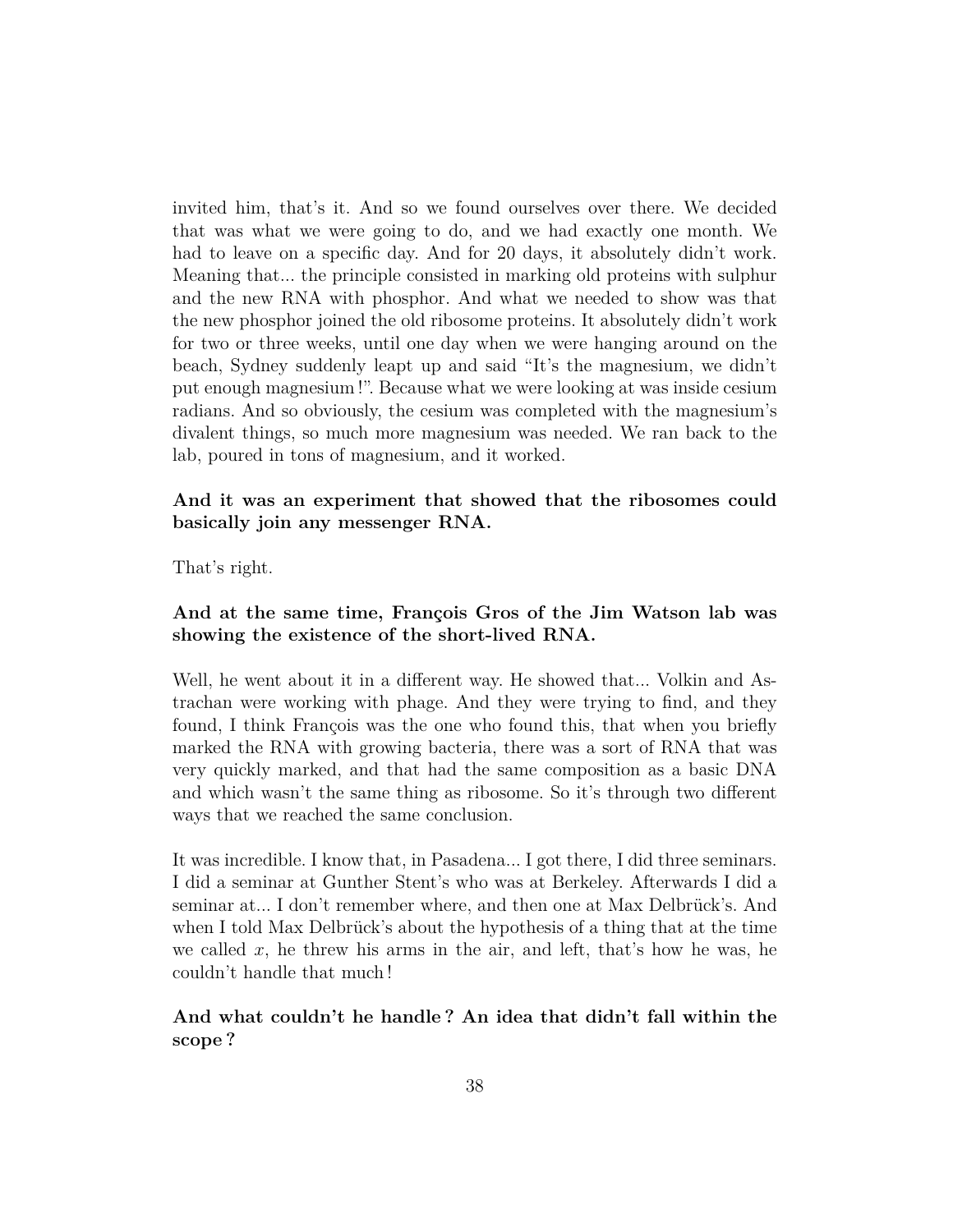Yes. An idea that seemed completely silly to him, that came from nowhere, that seemed completely useless. He really couldn't tolerate it. He was awful in seminars, he was unbelievable, sometimes he read his paper.

# **Which isn't really encouraging. But once the experiment was done, it's also that year that you are going to publish the big article in the "Journal of Molecular Biology". Everything worked together.**

Yes. It was very quick. For two weeks people threw their hands up, but in the end everyone accepted it. Not only did everyone accept it but everyone was saying, which is typical, everyone was saying "I've already done it !".

# **In particular, the Brachet group in Brussels who said "The messenger RNA, we described it a long time ago !".**

Them among others, yes.

We present the entire model. And then we did a series of things. Yes, there were two articles. Because I wrote my article on that. I don't remember what Sydney wrote. And Monod wrote a general thing, which were the teleonomic conclusions, as he called them.

### **Can you tell us what teleonomy is because it's... What was it ?**

Well I think that it meant, it was to say, oriented towards an end, but without using the traditional word. Yes, that's it. So as not to speak of theology, he would speak of teleonomy. That's exactly it. That's the word that... yes, that's right.

### **We were the stars at Cold Spring Harbor.**

Yes. At Cold Spring Harbor, we really were the stars, because we arrived with something fresh and we came out with that... Wait a minute, let me see... we weren't really the stars because Jim was also there with DNA. It was in 1958. This one was in 1961.

### **This one was in 1961. So when was Jim there ?**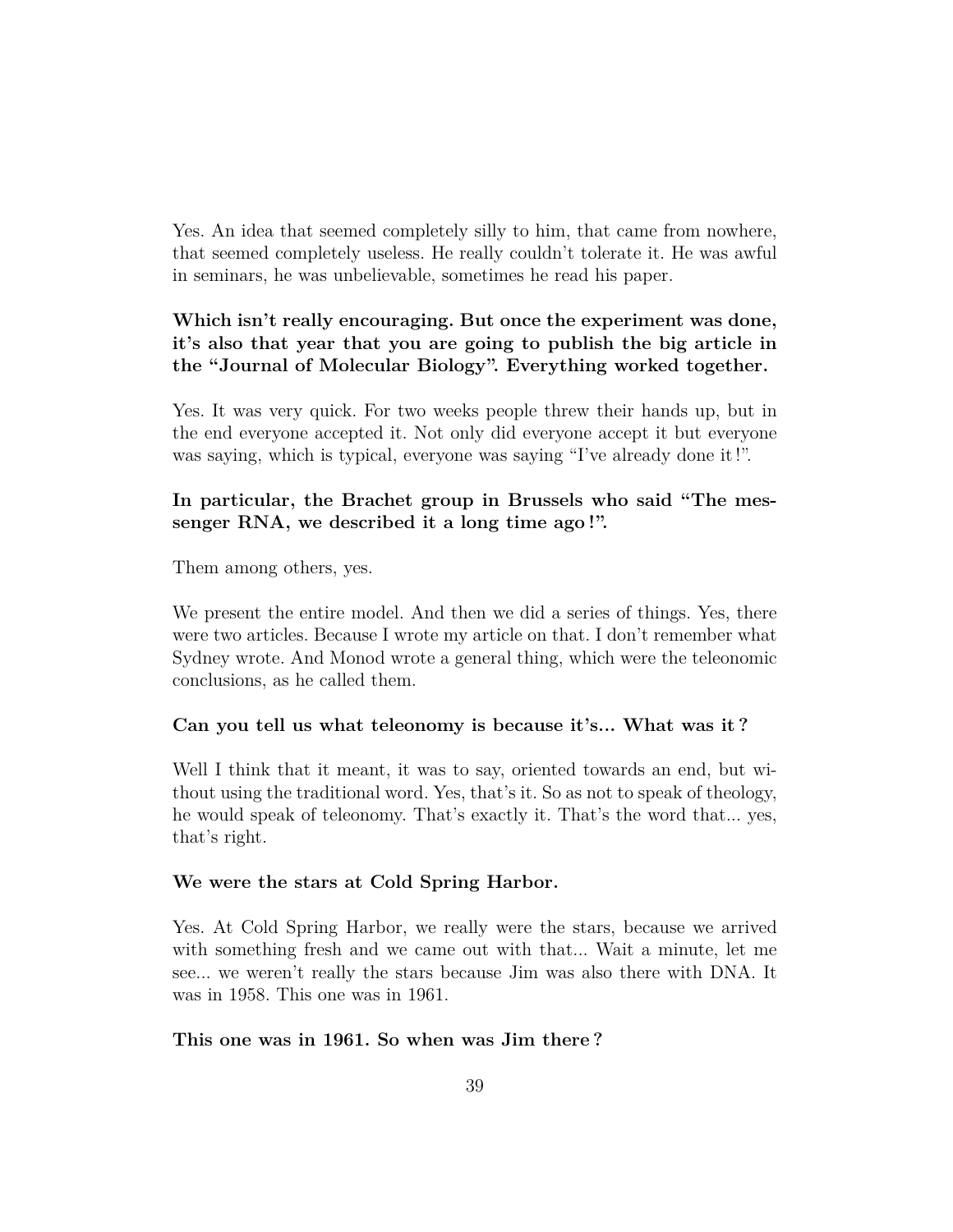I really didn't understand his article, well I didn't really read very carefully, his *"Nature"* articles. But I attended a Cold Spring Harbor where Jim was explaining his model. I don't know if you remember Jim with his shirt hanging out...

### **I saw him when he was older, I didn't see him at that time.**

There are photos of him with his shirt hanging out, his finger in the air to showwith his inimitable way of speaking... and at that point, his model was very clear.

### **But that must have been in 1953, don't you think ?**

You're right, it was in 1953.

There are many things that are potential Nobel prize winners. So it needs to get noticed a little more than the others. And actually, it really caused a stir. The whole world got excited about this model, and way too much. Meaning that they... people from almost everywhere, from every discipline, be it the guys who studied protein synthesis in rat liver, or anything, the model was applied to everything and anything. So after four or five years people couldn't stand to talk about it, and the model was rejected by everyone.

### **Something of a pendulum effect ?**

Exactly.

### **There's a negative period. Yes, there was a period when people didn't believe in it at all.**

There was a negative period. There's a negative period. Yes, there was a period when people didn't believe in it anymore. And eventually, it came back. And then there were these two guys, I don't remember their names, who were also working on regulation... and who were making models.

### **Britton and Davidson.**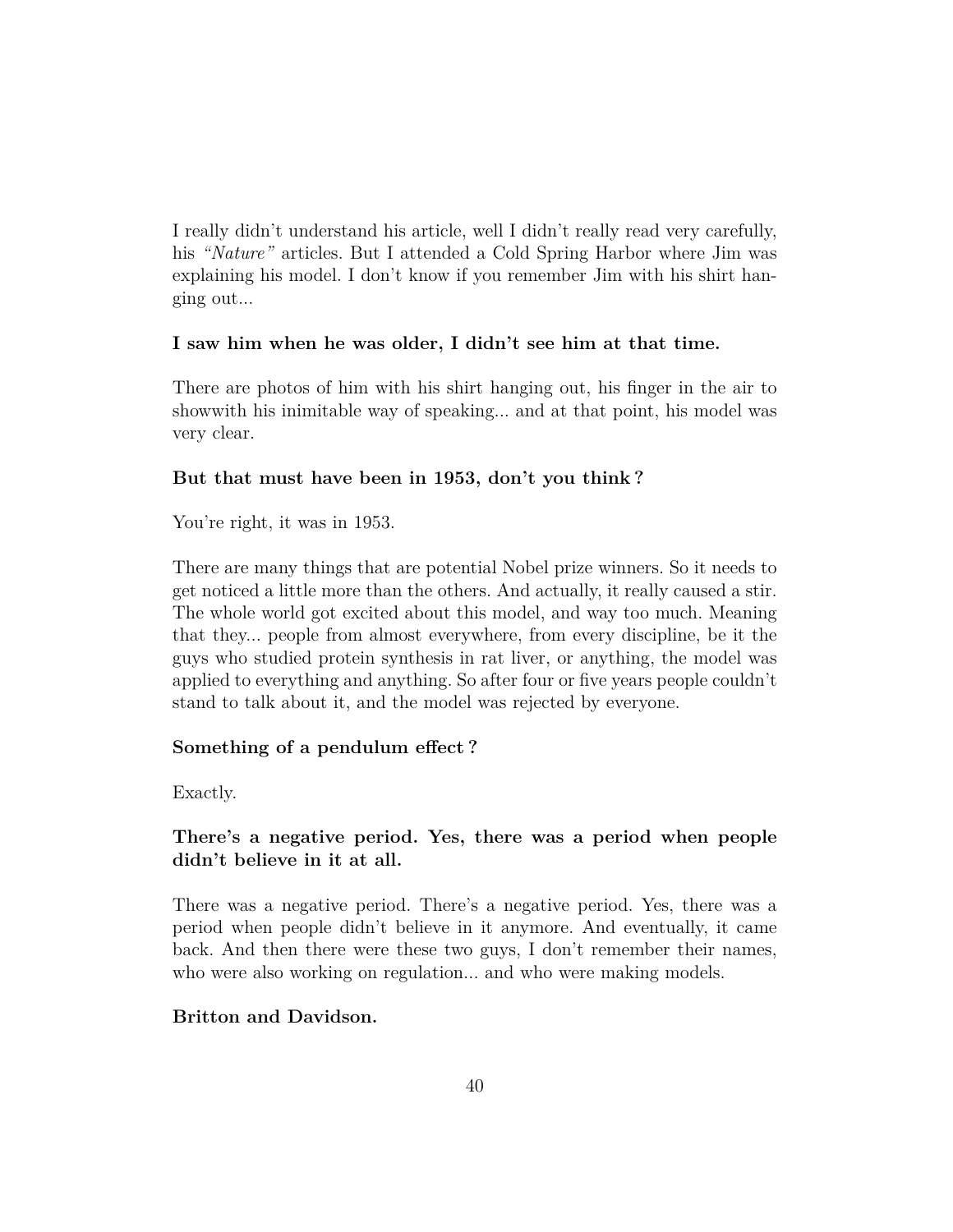That's it. Britton and Davidson, who were making completely eccentric models, and who were very succesful, but who were completely eccentric, who didn't have any experimental basis. But very successful.

### **So that wasn't doing you any good.**

Not really, because we found it so crazy that it didn't really bother us ! Have you read them ?

## **I've seen them. I had discussions with Americans, it's strange, these models have kept a certain aura.**

And I wonder why because they don't have any links with any experimental data. It's very strange.

### **I think that Davidson had a very strong position.**

Yes, that's it. And he also talked a lot, he attended every conference, he flooded conferences with his theory.

#### **But there's absolutely none of it left.**

In my opinion, there was nothing there to start with.

## **And when did the Operon model basically make a comeback- was once again recognised ? Was it from the genes development ?**

I'm not exactly sure. There was an eclipse that lasted a few years and then it came back. But what happened was that there had been an excess, an excess in one way which lead to an excess in the other. And it became normal again after a couple of years. But for a very long time, the regulation models and the ones of negative things, the people that were working in the regulation of superior organisms in particular, were never referring to our stuff. It was completely...

## **Yes, and in particular embryologists like...I don't know, Conrad Waddington or even Boris Ephrussi were...**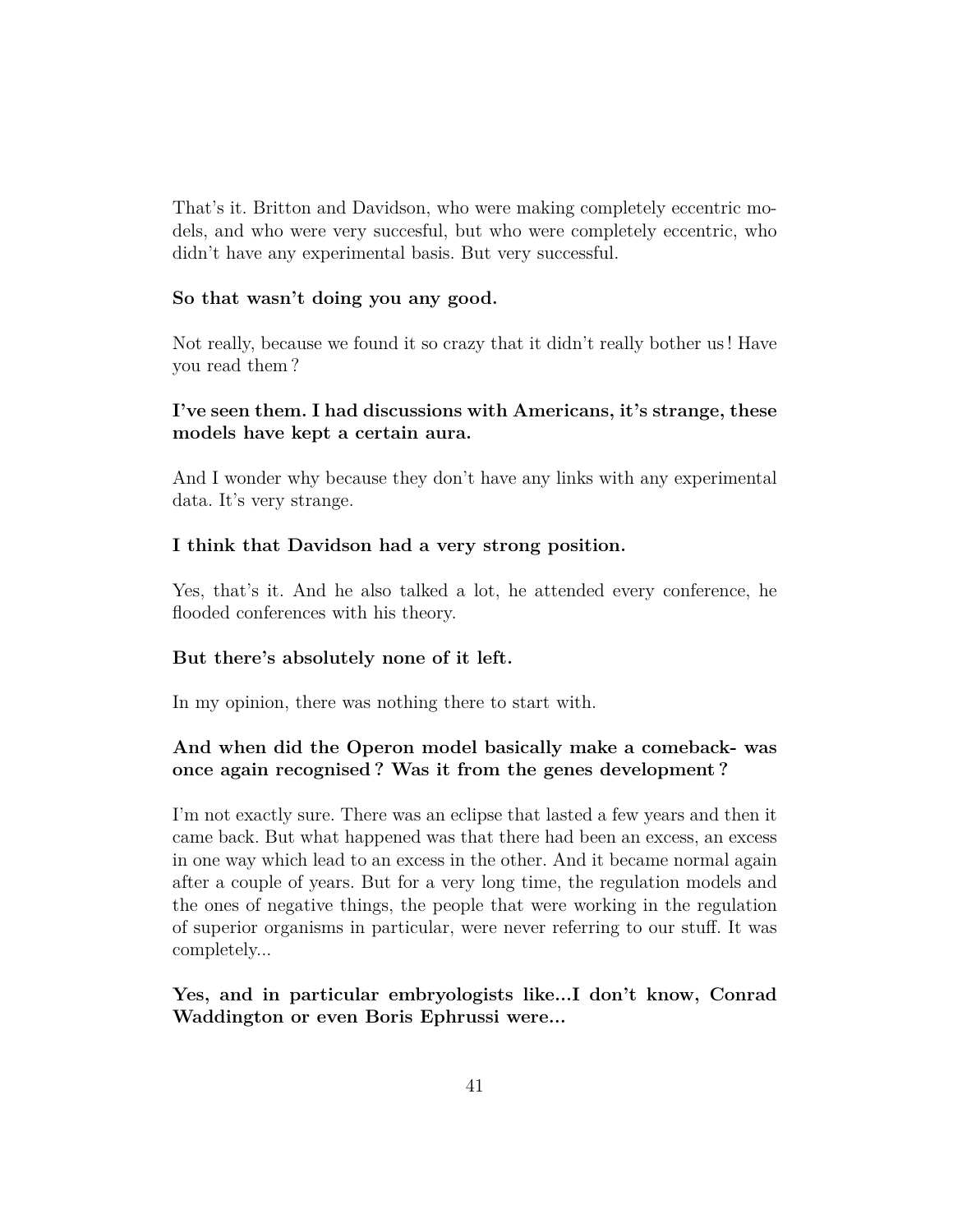No, Waddington came over... he came over to Paris especially to see what we were doing. He was an odd guy, did you ever meet Waddington ? Very intelligent and a little strange. He sort of looked like Churchill, he was the type of guy...but he came over to- I think he was giving conferences, of which I've forgotten the name, at Columbia, there was a series of quite famous conferences... and he was supposed to do that, so he came over to see if what we were doing could be applied to his regulation in the superiors.

### **And I think he applied it a little at the start.**

Yes.

### **And afterwards, he became...**

He became against it. But that was a little too easy. I think that there was an excess of people who were in favour of it, which lead to an excess of people who were against it. And it took a long time to put the record straight. But very often, even now, when people do the history of it all they don't refer to it, they don't talk about it.

**No. And even the development genes, they sometimes have names, we speak of master gene, when we could very well be speaking of regulator genes. But it's a new nomenclature. Nowadays, in postgenomics people do refer to themselves very often to your model. It has became a sort of icon of post-genomics, in some ways. Which is interesting. But in France, it's your model that basically helped to discover molecular biology. Yes. It played a key role..**

Yes. But that, that's French stupidity. Yes, exactly. Genetics, that's incredible. The first genetics chair was Ephrussi's. There was no genetic chair for years, not in Medicine or at the Science Faculty. And the first genetics chair was Ephrussi's. And the first microbiology was André Lwoff's but even later.

# **As for biochemistry, apart from Fromageot, it was still quite traditional. Well there were some.**

Well there were some. There was Gabriel Bertrand who was Monod's precursor. Did you ever meet Gabriel Bertrand ? A very old man with a goatee,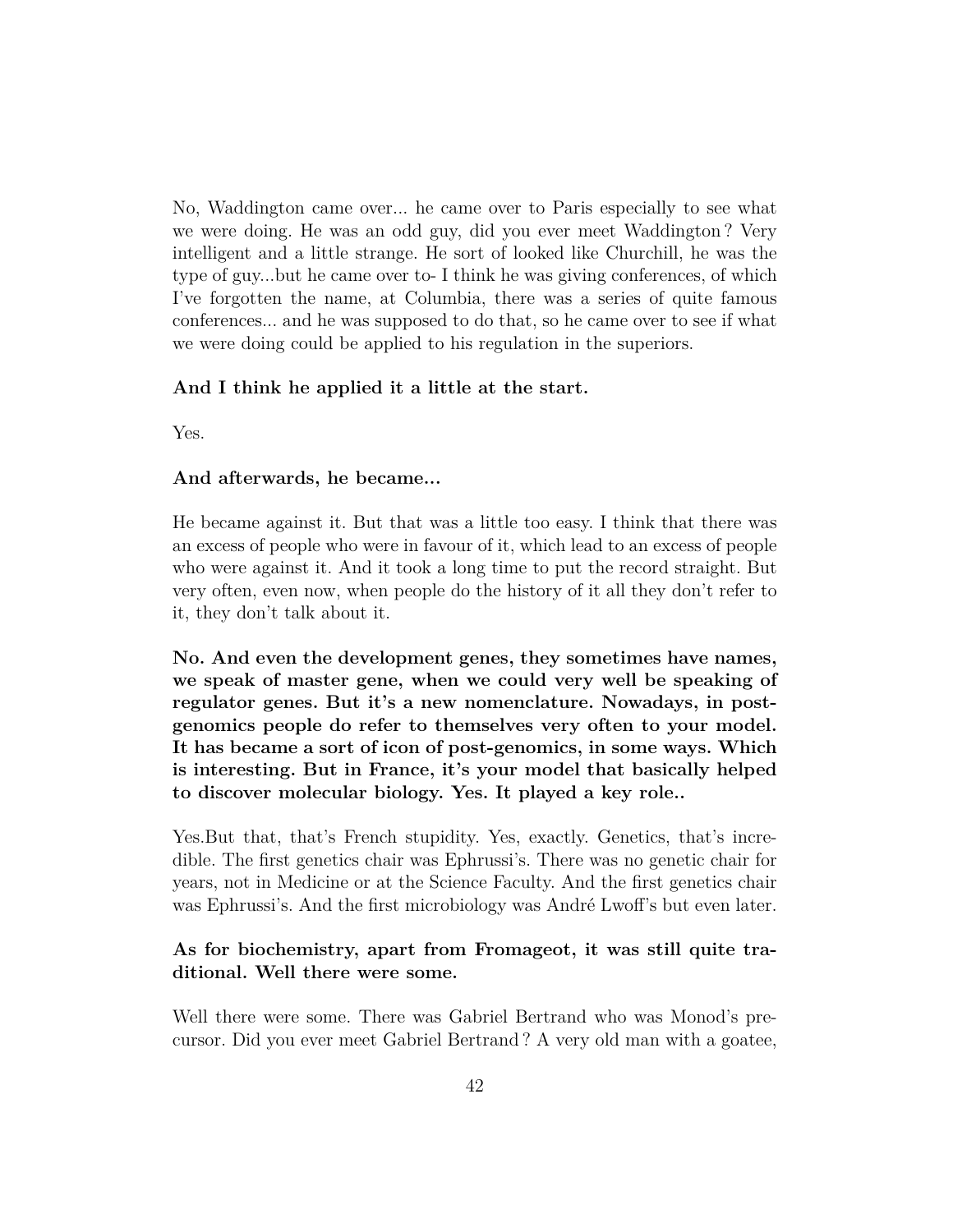who took very small steps and who had the office... Monod was given the... Trefouel had given his department to Monod, but not the office, which was... So Monod was waiting for him to get sick to get the office...

## **It is Gabriel Bertrand who, in enzymes, told that that was the metal who was important and not the protein...**

Yes.

# **It's quite an unbelievable discovery. For the evolution of biochemistry.**

It's quite an unbelievable discovery. And for student's education, it's was not bad.

We were told by a Swedish journalist, the week before the Nobel prize, which I think took place on the 15th of October or something like that. The previous Saturday, a Swedish journalist had called Monod and had come to see him. And Monod rang me so I could be there as well. She said "It seems that you have won the Nobel prize ?" We said "we'll see". And that's it. And so we asked her "are there two or three of them ?" She said "I don't know". Apparently, she didn't know if there was a third one or not. But that quickly became clear.

### **And when you got the Nobel prize, what did it represent ?**

It represents an avalanche. We weren't famous at all, no one knew who we were. There weren't any French students. There were American, German, Turkish, Chinese students but no French ones. And practically no one knew this laboratory. At the time, Monod had been a lecturer at the Faculty for a while, but very few students had known about it. And so, it was a sort of avalanche. Suddenly, at noon that day, the day the prizes were announced, we saw journalists turning up from all over the world, we were completely knocked out. Well it was... it was terrible.

# **And afterwards, in the years that followed, it still allowed the development of molecular biology.**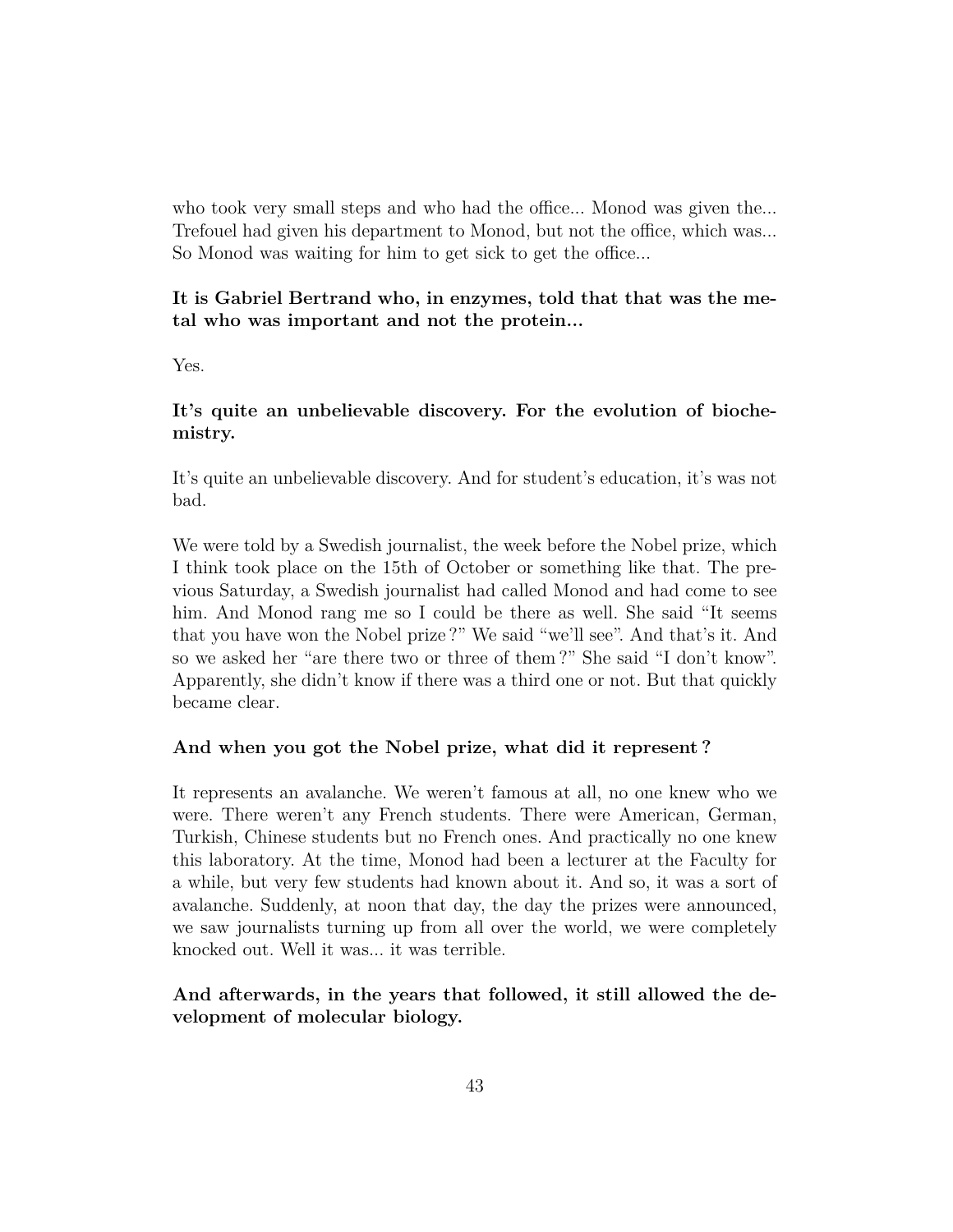Yes, it was its main virtue. Yes, it enabled us to get money, it allowed us to do... what was it called... the DGRST. There was a molecular biology concerted action which enabled the construction of various buildings, including this one, and four or five molecular biology buildings. Yes, it definitely sort of unblocked the system.

### **And to have students who must have then been hurrying over.**

Yes, the students rushed over. Obviously. That's a very French thing to do.

### **Going for the winning team in a way.**

Yes, but mainly the total absence of anything current. Because, actually it started in the fifties. We can say that, molecular biology started with Watson-Crick. The physicists had it on their mind when they said "the molecules really do need to do something and therefore biology must be molecular". That was Delbrück, Crick and those people. But the real demonstration was Watson-Crick. It showed that a molecule could account for absolutely incredible properties in biology. But between 1953 and approximately 1960, not much happened here.

There were, I don't know, maybe a maximum of 20 guys. And so there were meetings here and there. I remember several meetings. I think that the Rockefeller foundation had given a group constituted of Ephrussi, OleMaale, did you ever meet Ole Maalu ? He was a Dane, a very charming guy, very friendly. And then, there was Ephrussi, Maale who were the first geneticists... and probably Cavalli the Italian... had given some money to these guys do to a series of conferences. There was one in Denmark, there was one in Pallanza in Italy and then there was another one I don't remember where. And there were 15 or 20 guys, always the same ones. It was a very small... Roughly there were Delbrück's guys... there was the Delbrück-Luria group, Jim who came from it because he was Luria's student. In England there was Crick and Sydney. And there was us here. And that's it.

### **Quite a change compared to nowadays.**

And everything happened by post or phone.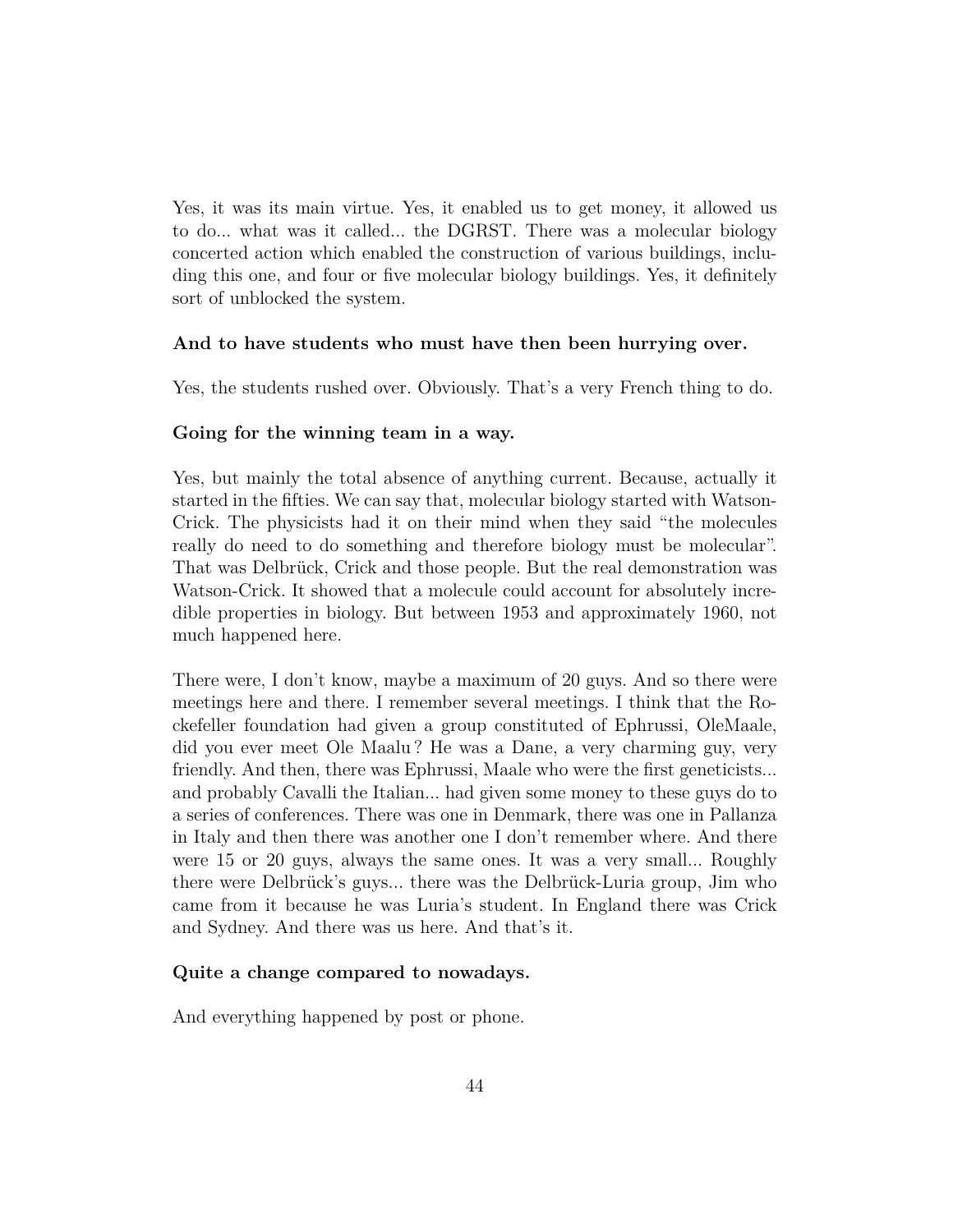We knew roughly six months ahead of publication what was being written, what everyone was doing. It was rather exceptional for a while.

### **You spoke of golden age when referring to that time.**

Yes, that's more or less it. But I mean there was... I particularly remember that story... I told you that there was a meeting at Sydney's with Francis. And it took place in Sydney's room in his college - Kings, or something like that. And they asked me to summarise what we were doing in Paris. And the conclusion was "there needs to be something, an intermediary *x*". And that's when they leapt up and said... Well. But about three weeks or a month earlier, I had made the exact same speech, exactly the same one, in Denmark, in Copenhagen, with the same guys, and not one of them bat an eyelid. That's how it was !

Crick was the brightest of all the molecular biologists who ever existed in the world. He was astonishing. He was so astonishing that he would even explain to everyone what they were doing. So that people understood the importance of their own work he would explain it to them. Which people didn't always appreciate. There are some who don't like things to be done that way. But he was extraordinarily bright. He made a speech, it must have been in 1960, on the synthesis of proteins...

## **I think that it was in 1957, the conference where he spoke, in particular, about the code, wasn't it ? The idea of code ?**

That's right, the idea of code, the idea of ; what are those things called,

### **that... adaptors, yes.**

He had a very surprising opinion on that. In comparison to the confusion, the mess that was the synthesis of proteins, Crick's speech was extraordinarily simplifying, he brought things into perspective, he showed where we needed to look for something and where we shouldn't be looking for anything. And he was very surprising. Very surprising.

**And you say that nevertheless, at the start, when you saw the Watson-Crick model, you knew Watson, and everyone was saying**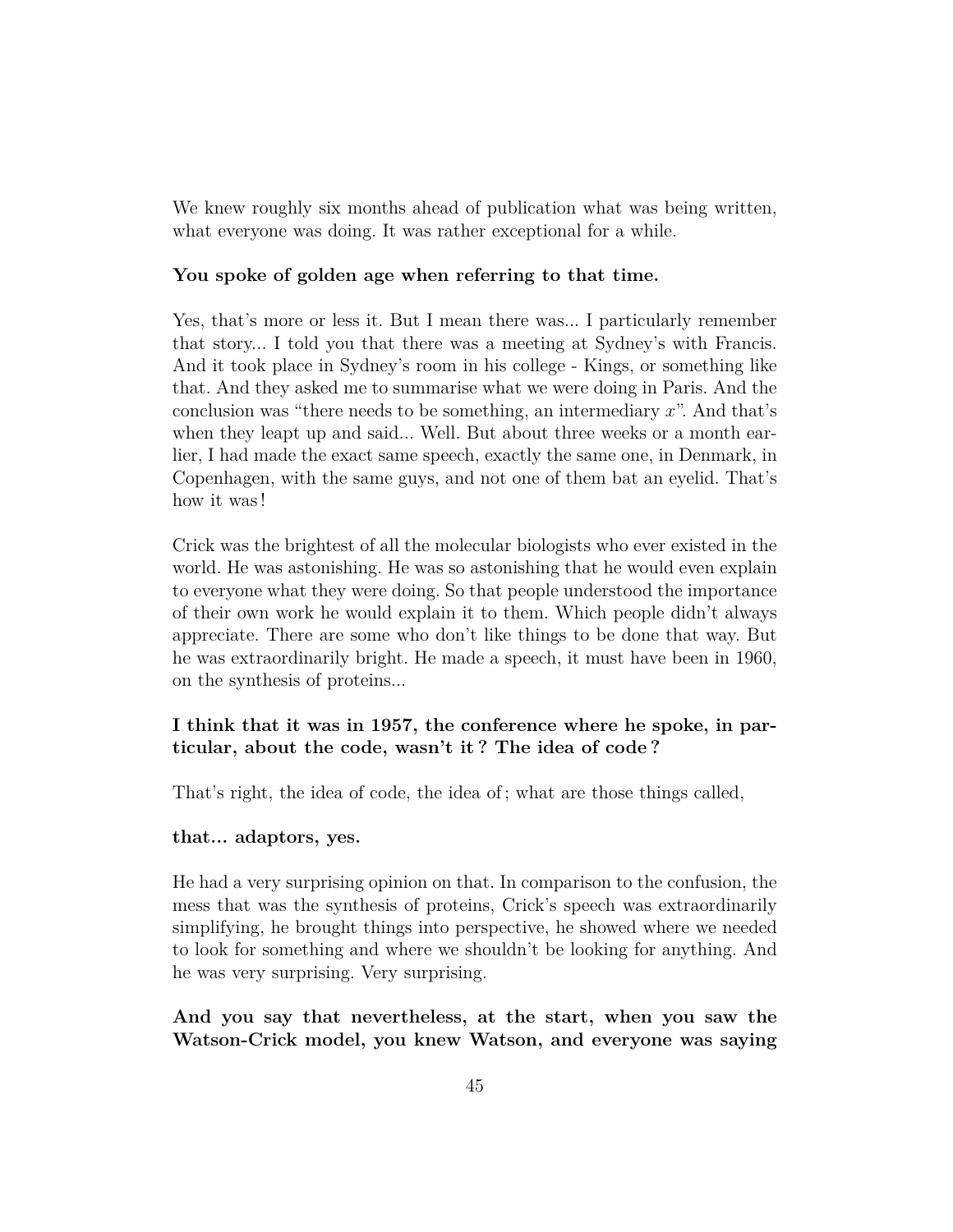#### **he was the author.**

Yes. I thought Crick was one of Watson's appendages. Until he got here. He came over for a seminar. And then, it was clear that he wasn't a by-product.

# **And afterwards, towards the end of his life, Francis Crick turned towards the development of the nervous system, and all that. Did you follow what he did later on ?**

First he did... I think he did a little development.

#### **Yes, he had worked with Peter Lawrence.**

That's right. And he also worked with Sydney. Because Sydney and Francis were together, in a room in Cambridge, and they were hard at work there because they were both very very bright. Sydney is an extraordinarily bright guy, full of ideas, never stops talking. I think he must have gone on for 20 hours without stopping. He's extraordinary in his own way.

Seymour Benzer is also a really extraordinary person. Seymour came over for a year, quite early on, soon after I arrived at the Pasteur Institute. We were in the same lab. And for more or less a year, he arrived in the morning, said "hi !" and we didn't hear from him all day. And in the evening, he would say "bye !". That's all we would hear from him all day. But he was surprising. Because he's a guy who, you talk to him, you ask him a question, no answer, he doesn't say anything. And then, four days later he comes back and he's got to the bottom of the problem. He's also really outstanding in his own way.

Jean Weigle, he's in a class of his own. Weigle was a physics lecturer in Geneva. He decided, when he was 40, that at 50 he would stop. That it was inconceivable for a physics lecturer to be older than 50 years old. So, he was stopping. And when he stopped he started travelling the world. He had money so he travelled. He ended up in Pasadena at Delbrück's laboratory. He was fascinated by phage, and so he came back to Geneva with Lambda, K12 and everything else, all the gear. And he was very very friendly, he was a very warm guy, very nice. He died very early, soon after he started working on phage.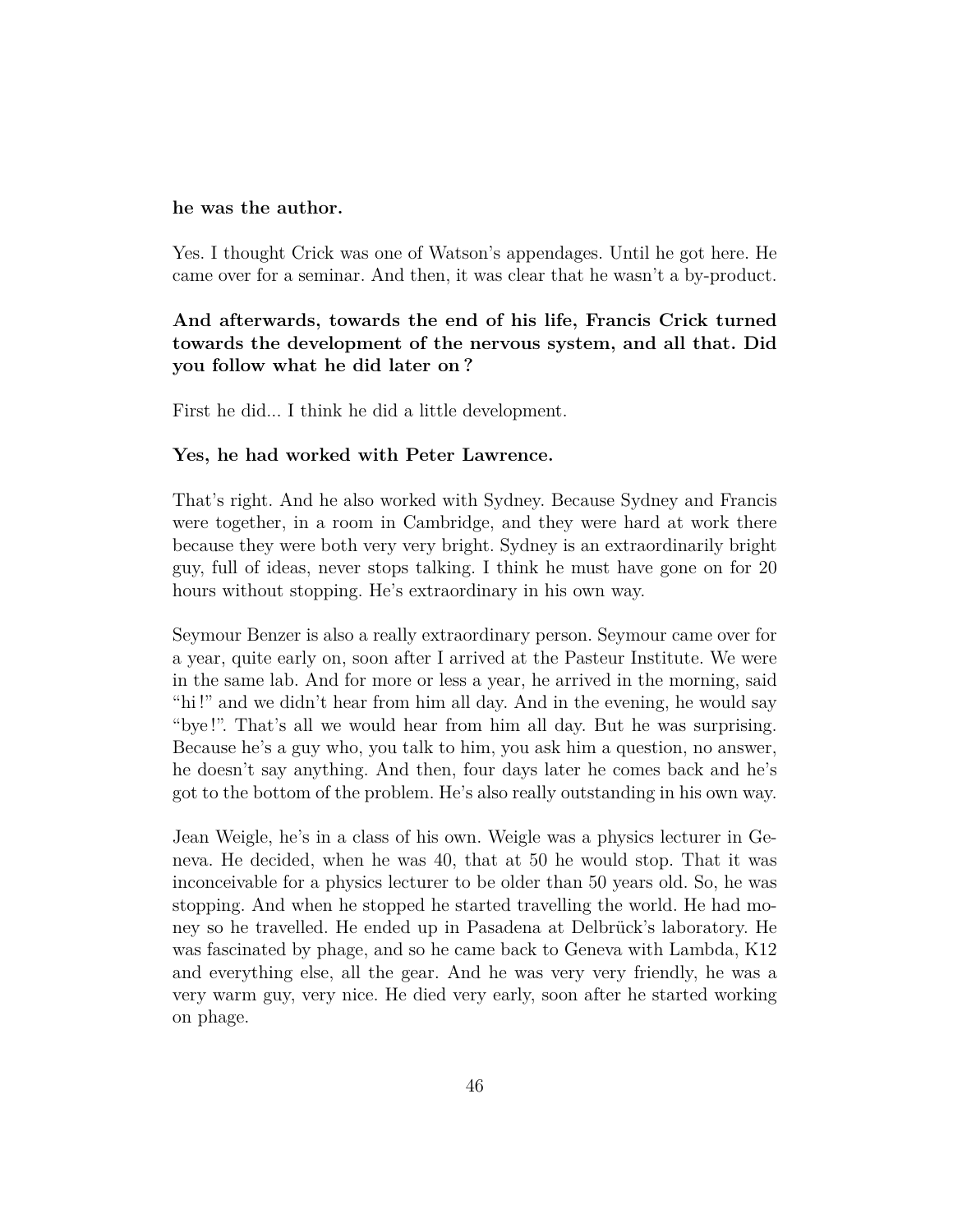Leo Szilard, he's just like a bumblebee who goes from one flower to the next and fertilises just about anything. Szilard is also extraordinary, an incredible, surprising man. He had 10 ideas a minute. He had ideas about everything. I must have forgotten now, but he had, I have somewhat forgotten his ideas, but there were things to make money, to do experiments, to...

### **I know that he was very active in anti nuclear weapon movements, wasn't he ?**

Yes, he was very active. He was one of the guys who... He went to see Einstein, he took him by the arm, and took him to see... Who was it then ?

### **Roosevelt.**

He's the one that set the whole thing off, yes. But he was very surprising.

Aaron Novick was one of Szilard's physics students. And when Szilard had had enough of atomic bombs and physics, he got into biology, they both got into biology. Their first work was something Monod had been doing on his side, which was a continuous growth device, you know, bactogene. They called it bastostat and Monod called it bactogene but it was the same thing. And they did it independently. Szilard was incredible. He came in, sat you down, and sat opposite you with his notebook, he started asking questions, he wrote down all your answers. And a year later, he would say "that day at that time, you said this, is it still true ?"

Jim Watson, he's... Well you know Jim Watson ?

### **I know him. But I know him as Head of...**

He's an extraordinary person. Actually, he's probably the one that did the most molecular biology of all the system. He's the one who dragged Crick into it. And he's the one who... as well as the human genome. He's incredible. But at the same time, he's completely crazy. When you see him, he's very surprising.

**And you also said that he was the one who read his paper during, him as well since...**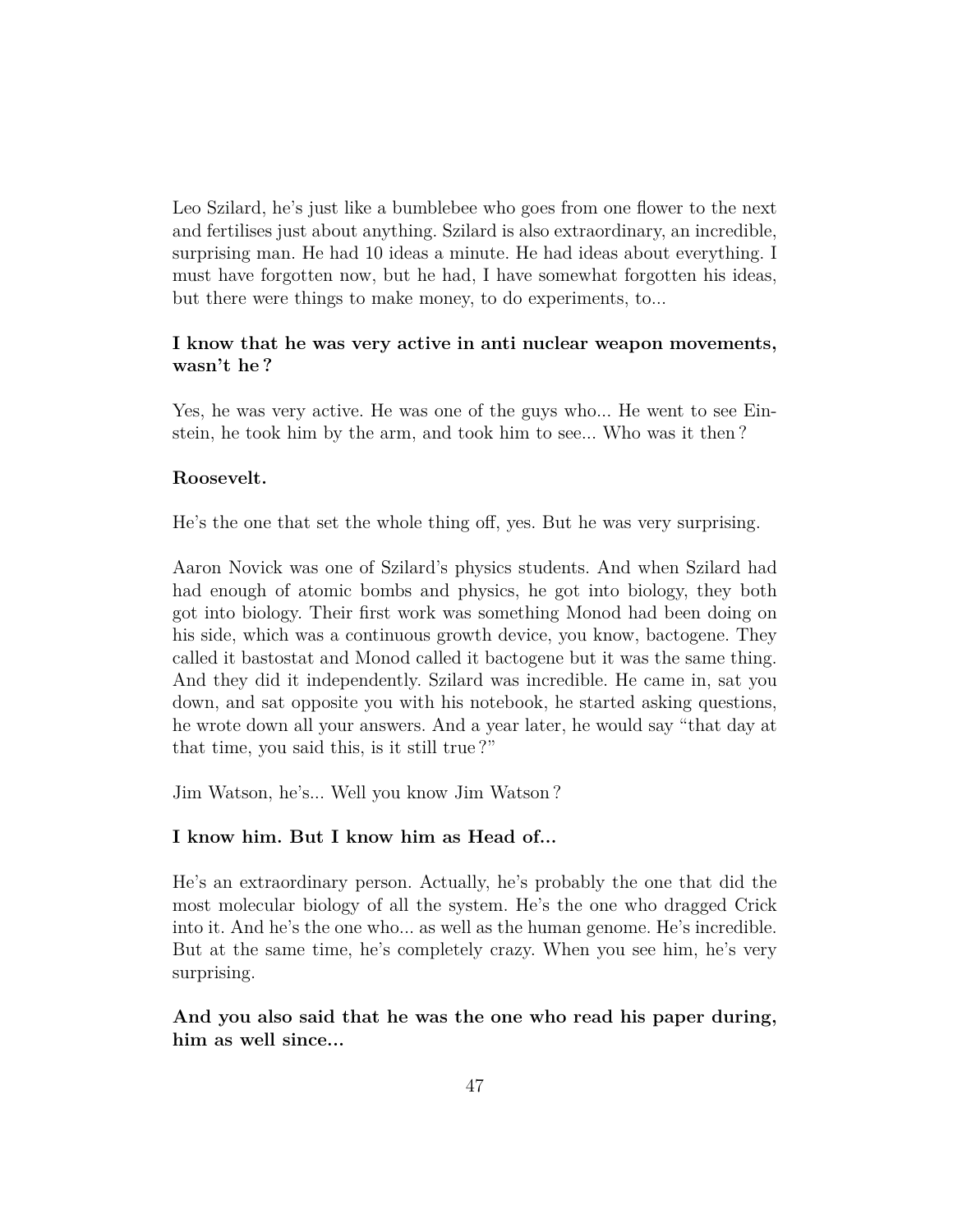Yes. That was during a conference, the Copenhagen conference that I was talking about earlier. Every time someone was making a speech he would open his paper. Which means that when he went up to do his speech, everyone took a paper out.

I was absolutely convinced that... which is odd... Luria and Delbrück, that was something classic, it was an incredible experiment. Do Luria and Delbrück mean anything to you ?That really was an incredible experiment, from a conceptual point of view as well the way in which it was done and everything. And so, they were very famous. In the lab, we talked about Luria and Delbrück all the time. And I don't know why, but I imagined Delbrück to be the short fat one and Luria the tall dark Italian. But it's the exact opposite. Luria wasn't fat but he was short and dark, whereas Delbrück was a tall blond. It's always surprising to find out that people aren't like you imagined them to be.

## **And, in your opinion, those were things that were so established that you already imagined the people...**

Yes, well in the lab, that's all we talked about. Luria and Delbrück... until the day we saw them.

### **And you worked with Salvador Luria at Pasteur ?**

Yes, he came over to Monod's lab a few times for a few months. So he was a short Italian, very dark, with a bad temper, screaming, very politically committed. Whereas Delbrück was a cold and calm guy.

Gunther Stent was one of Delbrück's students, like most of those guys. And Elie Wollman had gone to the United States for two years at Delbrück's lab. And Elie and Gunther Stent became very good friends, they worked together on something completely uninteresting, which was the role of tryptophan in the absorption of T4 phage. Apparently, T4 phage doesn't get absorbed if there isn't any tryptophan. So they worked on that for two years. It didn't make much of an impact. And so Elie and Gunther were very good friends and Gunther often came over. And in fact, Gunther invited Elie to Berkeley for a year. And it's during the year that Elie spent in Berkeley that we really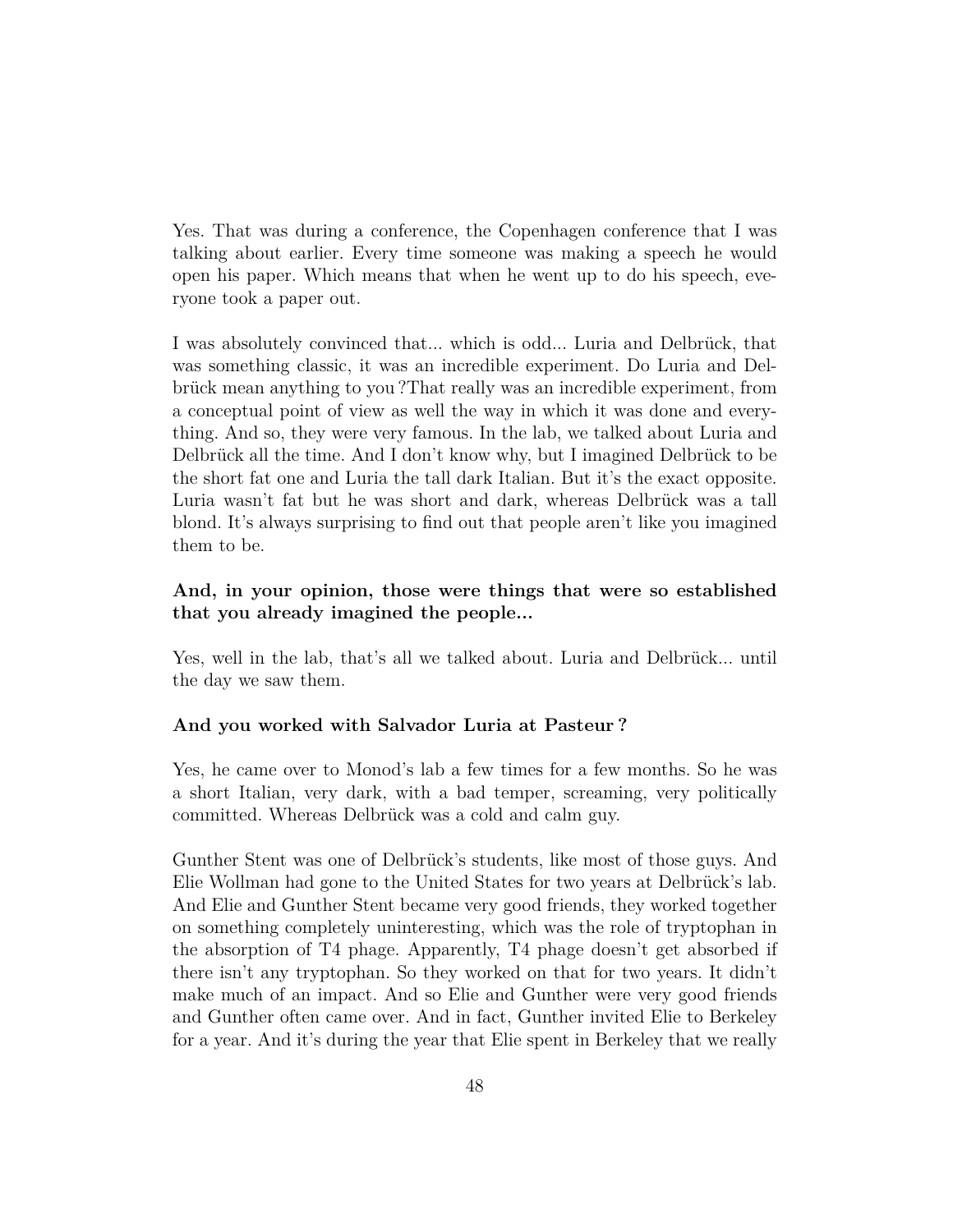did things with Monod. And so when he came back, we told him "come work with us". And he said no. It wasn't worthy of him.

# **And afterwards, Gunther Stent is sort of going to be opposed to the Operon ?**

Yes, he did the Operon, but he didn't do it at the DNA level, but at the level ofbut he was always against it. We can almost say that he was regularly opposed to every theory that came out, and we can say that we could pretty much bet that the truth was more or less the opposite of what he was saying. Almost every time. It wasn't "that reliable", but almost.

# **And in fact afterwards, in the years that follow, I know that in development biology, he's also going to be opposed to gene development.**

Yes, he always ventured off the beaten tracks. But he was very very nice. He talked quite a lot. He's a philosopher now, it suits him well, he had a philosophical mind. He's a philosophy lecturer. He gives philosophy lectures at Berkeley.

# **And when you speak of that time, you often insisted on the pairs of scientists.**

It was a time, when people often worked in pairs. Yes, I think that until the war, they worked alone. Now you need 20 or 25 people to work on the genome. But at that time, at the birth of molecular biology, there were couples, there were pairs. There was Watson and Crick, there was Luria-Delbrück, there was Jacob-Monod, etc. There was Meselson and Stahl. It's funny, but that's how it was, there were pairs. But I believe that working alone is boring, it's much more fun to work with someone, it's more cheerful, it goes much quicker.

## **In the end, It wasn't the Pasteurian laboratory who isolated the repressor ?**

No.

**Did you regret it ?**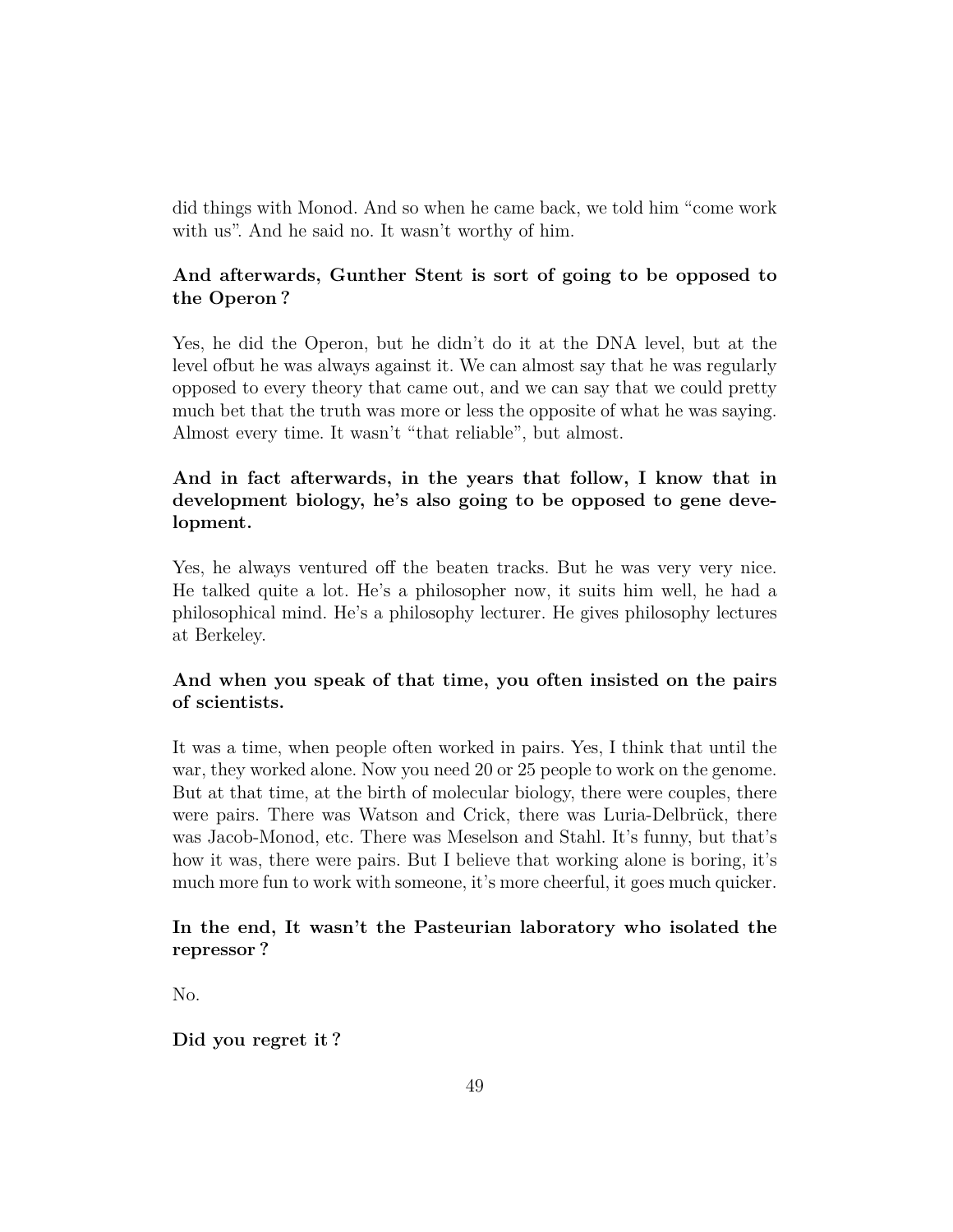Yes, I didn't really appreciate it. I thought that the geneticists had worked much harder than the chemists. And that the chemists, whose job it was to isolate the repressor hadn't isolated it. Actually, the people that isolated the repressor used one or two tricks, such as obtaining mutants that did much more than the normal strain, the wild-type, because obviously, the quantity of repressor per cell is very small. And we could expect that it would be very small. So they had better isolate the mutants that were doing too much. And they found some, which simplified the isolation of the repressor.

### **But in the end, the isolation ?**

Well, it wasn't us. Yes, it was even indispensable. But that's why it would have been good if it had been us.

## **On the other hand, you go, very quickly after working on the Operon, develop the Replicon model with Sydney Brenner.**

With Sydney, yes. Yes, because we... it happened on a beach... Me, I had already knit with this story for some time because I found that during the recombination systems, that it is by conjugation or transfer by phage, when a piece of DNA was transferred, a piece of DNA say, was transferred by any of these mechanisms in a recipient cell, this piece of DNA did not replicate. It only replicated under certain conditions and when it had a certain segment of the phage chromosome for example or any other ... So the conclusion of this story is that there had to be a site that allowed replication or not, and compared to the operator's system, I built this thing with the replicator and this difference was supposed to be positive. I had arguments to say "there must be a gene that makes a protein, a product, that acts on a site, that allows the replication of DNA, for example, or any ...", that's it.

### **So that positive regulation in fact, for you, that was not a problem.**

No.

**The idea that there could be positive regulations alongside negative regulations, which annoyed Jacques Monod.**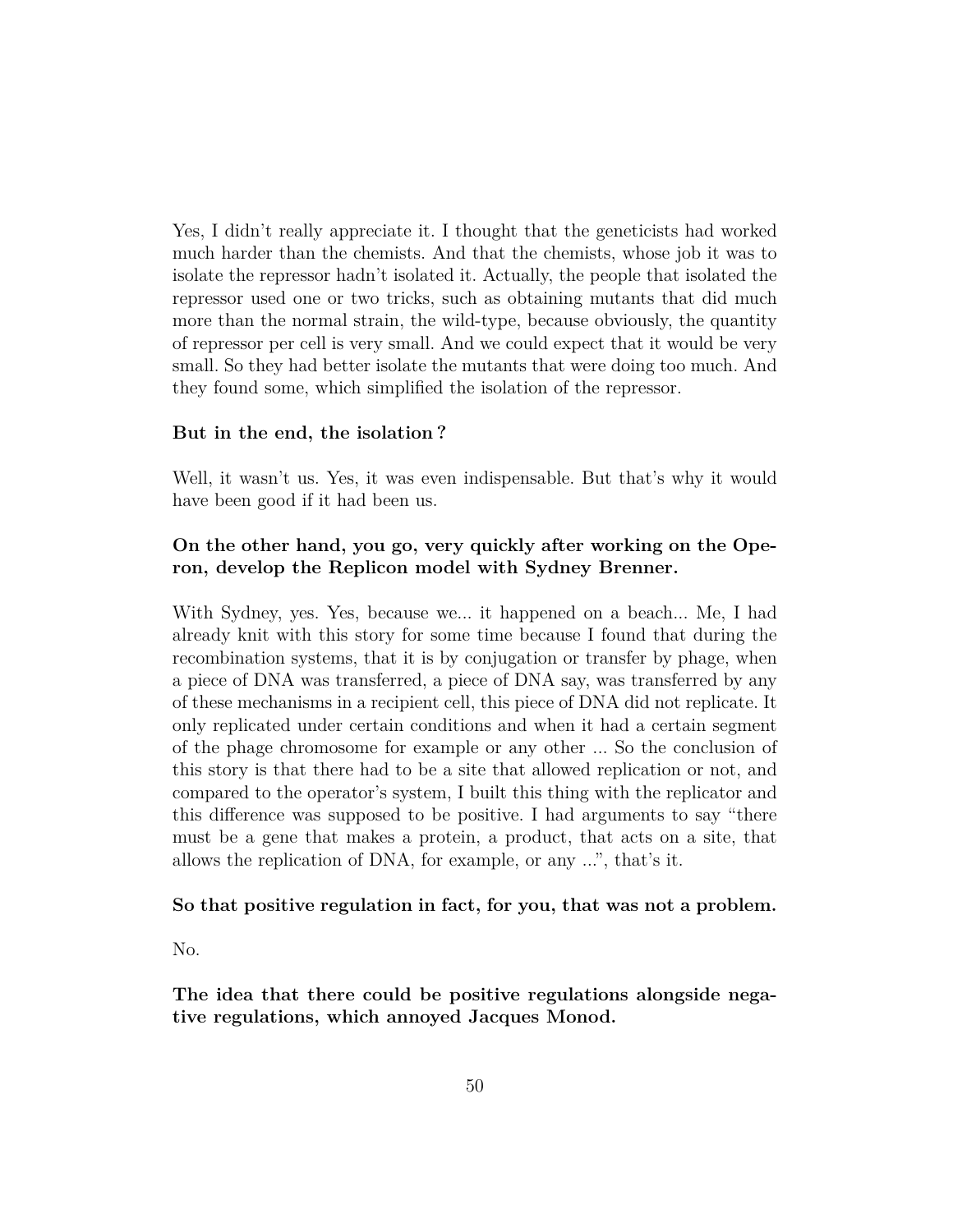But Jacques Monod had a spirit, he was made in such a way that nature must be rational but have the same rationality as him. Which was not absolutely obvious. That's why, for example, he wanted all regulations to be negative. Since we had found 3 systems one after the other, phage, lactose, and tryptophan were all negative regulations, so nature was o-negative regulator. Which was not absolutely obvious a priori.

## **You believe much more, you, basically, to the diversity and inventiveness of nature.**

I have always believed in Do It Yourself (DIY). DIY, that is to say, to use the stuff as they are and take an old thing to make a new one.

### **This is an idea that you will develop in the 70s.**

Later, yes. Because evolution is a bit like that. Evolution takes a structure, and it uses it, not just in the way it was used in the beginning but to do other things at once. And that, it looks like DIY.

## **And it's a concept that has been very successful, everyone is talking about DIY today.**

Yes, but I think it was a very reasonable idea. It annoyed a lot, because the idea that we were the product of DIY, people did not like that much. But in fact, it's still a very useful notion because that's how it works.

What I mainly wanted was to change material. I wanted to have something... instead of bacteria, I wanted an organism that had eyes, that looked at you and that had a soul. And bacteria don't really have souls. And so there were a lot of discussions. Because the question was "if we want to go on to superior organisms, which one ?". So two of my friends, Seymour Benzer and Sydney, had already taken to plunge. Seymour was working on... drosophila

### **and its behaviour in particular.**

Yes, that's right. And Sydney had chosen the small warm. So I asked Sydney if I could borrow his small worm, which he did with disgust. He lent it to me, but he wasn't very happy that I was working with it. But I didn't really enjoy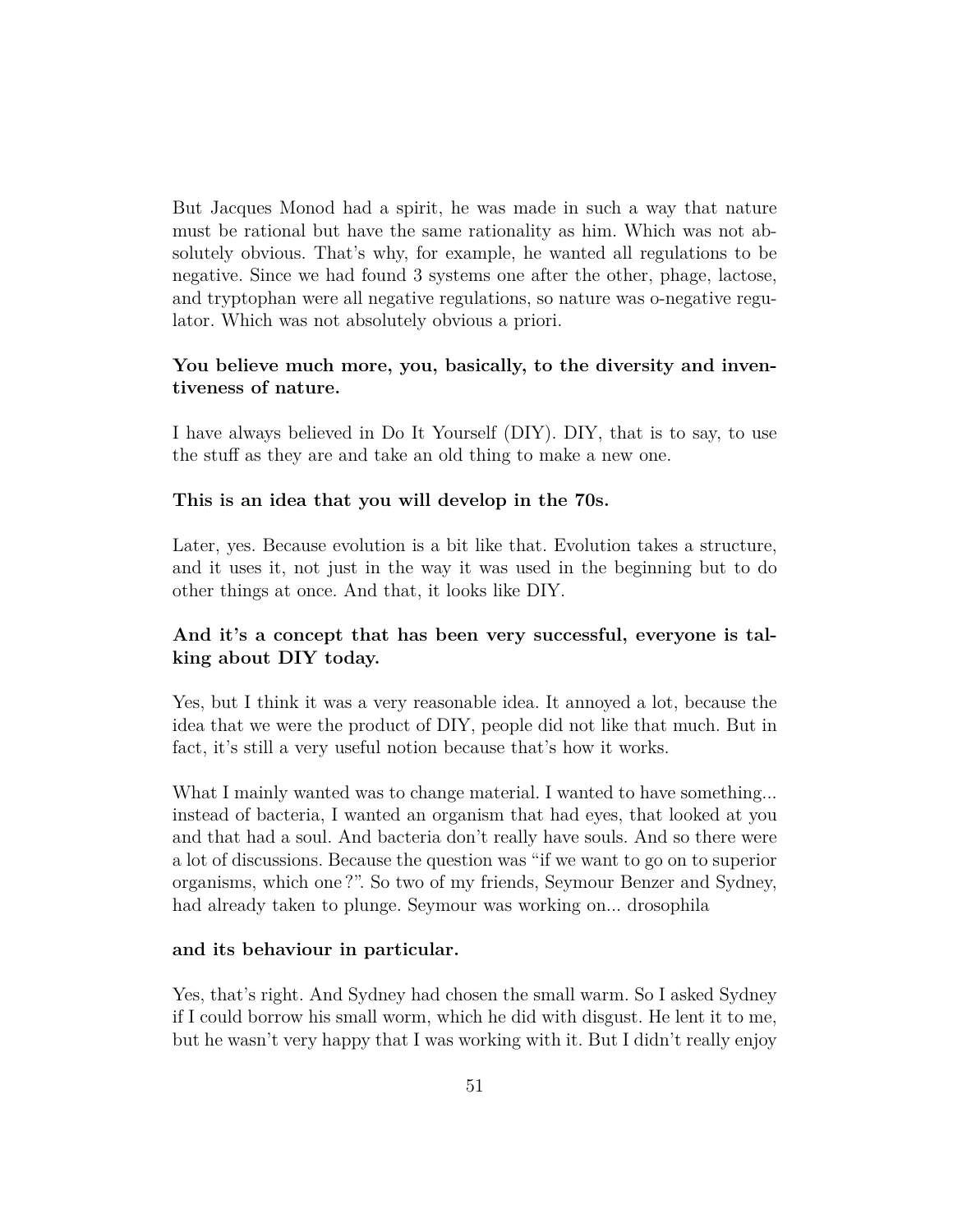working with the small worm. Which means that I didn't work with it for very long. And I thought drosophila was the perfect system, a tremendous system because of genetics, because of the possibility of, of really... But I thought that importing drosophila to Pasteur, with a sufficiently big enough group so as to be able to do something, wasn't very reasonable. Whereas the mouse, which is an organism on which bacteria, viruses and everything is tested... it was perfectly reasonable to do a little mouse genetics and do it with a mouse. Hence the mouse. Which, obviously, didn't allow me to do as much as with drosophila. But nevertheless, I thought it was much more reasonable to work with mice at Pasteur than with drosophila.

#### **And for the eyes and the soul. The mouse is better !**

Yes, of course. It's even better than roundworms Roundworms have souls like everybody else !

It seemed obvious to me, in the same way that we had been able to do things with bacteria, which was because we had brought together people from completely different horizons and education to work on one organism, which was Escherichia Coli K12 and its phage, that if we wanted to start working on superior organisms, the same thing needed to be done. So we could then start talking about which superior organism to pick, but eventually, for a variety of reasons, the mouse was the best one. Hence the idea of the mouse facilites at the Institute. People then thought I was crazy or... because why choose mice rather than drosophila, rather than man, rather than anything else. And they also thought "he wants to have an institute, which he would manage". If there was something in which I had no interest, it was to manage an institute. And eventually, it failed because of that. People didn't follow, which is silly because if we had done it, we would have been ten years ahead of everyone else.

## **Nevertheless, in the molecular biology department in which you have settled, the mouse had quite an important place.**

Well yes, because eventually I bent the system. But then I had a long talk with Monod, because it wasn't easy at the start. Especially... what was his name, Oudin who found it completely stupid, and who thought the only normal organism was the rabbit. Because serum is made from rabbits, and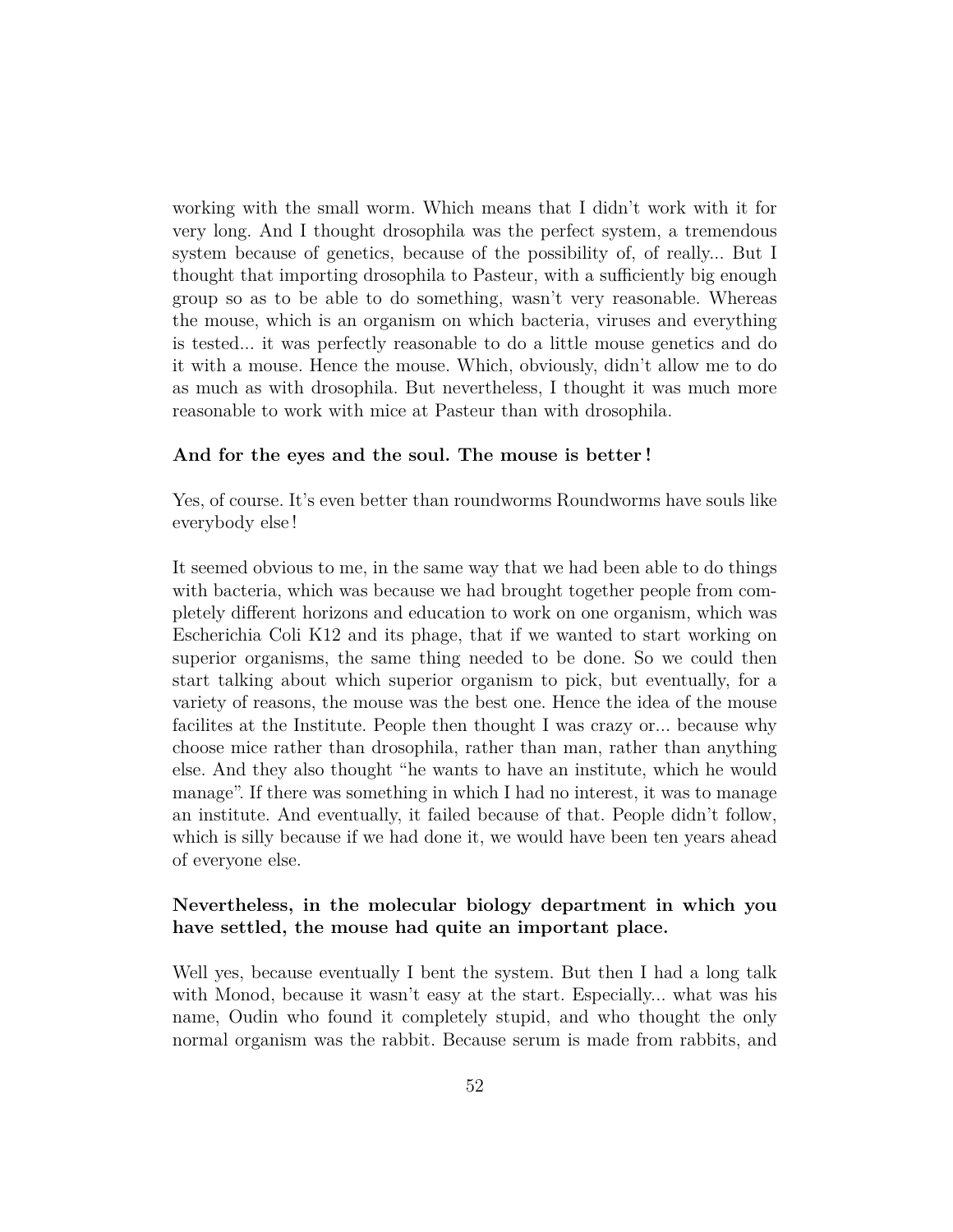that having 5000 mice in a corner of the Pasteur Institute was completely unreasonable. So I had absolutely Homeric talks with him, especially in the large lecture theatre at Pasteur, where I tried to prove that we needed to do genetics, which in his opinion really wasn't obvious, and if we wanted to do genetics, it wasn't rabbit genetics but mouse genetics that was needed. And eventually, Monod agreed with me and Oudin wasn't very happy. And we transformed practically all Pasteur's animal houses into mice houses.

I don't remember who hired him<sup>\*</sup>, who found him, yes, I think it was Fauve. He was Fauve's friend. Did you know Fauve ? Who was in Garches and then came here. He was the only one who was used to working with mouse-type organisms ; he had been working on them for years. He knew what it was like to inject a mouse, whereas we were completely inapt. He recruited Jean-Louis who was an incredible recruit. He immediately understood the importance of the project, and he got down to work, with a lot of difficulty, because of Oudin. Oudin wanted Fauve to give him rabbits. And Fauve didn't want to.

## **But nevertheless, you had a mice animal house which was at the time one of the best in France.**

I had mouse house because I stole it from Oudin. It was the animal house which was initially supposed to be a rabbit one. So I went to talk to him for three hours with Monod who totally understood, and who said "all right, we'll work on the mouse". To Oudin's great displeasure. Did you know Oudin ?

### **Yes, but I had trouble understanding the concepts he used.**

I had a fantastic discussion with him, I don't know if you remember it, in the middle if the big lecture theatre. Because we were talking about the way we worked. I told him "we can't work if we don't start with a theory". He said "sir, I don't form theories, I do experiments".

It was very difficult at the time. It was obvious that drosophila and even roundworms were much simpler. But mainly drosophila, because there were 50, 60, 70 years of genetics, mutants absolutely everywhere, rearrangements, translocations, this and that, it was fantastic. And effectively it was with

<span id="page-52-0"></span><sup>∗</sup>. Jean-Louis ?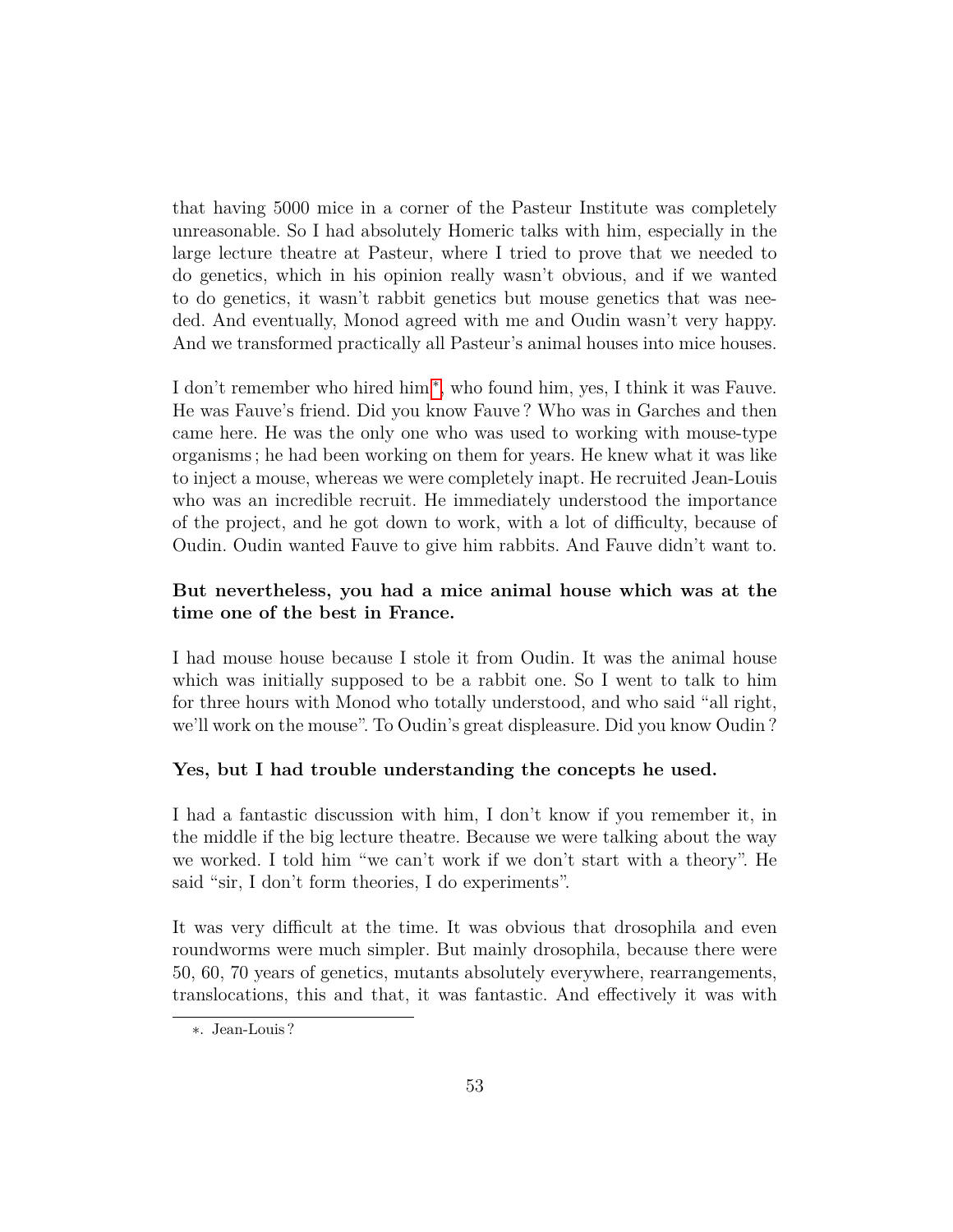drosophila that the most important things were done. But it wasn't easy to import drosophila over here. Whereas the mouse, was sort of the support for everything that was to be done...

## **Basically, you had anticipated the mouse, but the tools only arrived 10 or 15 years after you took that decision.**

Yes. But well, it was reasonable.

My idea was that if we went from bacteria to more complicated organisms, the two systems were needed. Meaning having the organism and cell culture. There weren't that many because the famous small worm, we can't put his cells in cultures. And in my opinion, that was almost a necessity. Hence the reason for the mouse. Because on mice cells we really could do a lot of things. And teratoma in particular. The day I discovered teratoma, I jumped for joy. Boris Ephrussi is the one who made me discover it. He was the one working on it, he didn't do much with it by the way. But nonetheless, he extracted two or three strains which were used worldwide. I've forgotten their name, but Boris' strains were very famous.

### **F9s ?**

Among others, yes. That's right.

### **PCC3s, PCC4s ?**

No, we were the ones who extracted those. The PCC was us. It was Paris and I don't remember what. P was for Paris. Edwige was the one who extracted those strains.

## **And was it a delight to work on Teratocarcinoma cells, to see inactivation in the box.**

It was incredible. If you put that in a box, there are cells that look like nothing. All of a sudden, a few cells aggregate, differentiate themselves and start beating, it's incredible to see a beating with a rhythm which is the cardiac rhythm of fifty cells, which are aggregated in the middle of the box, it's extraordinary. It makes you feel like God.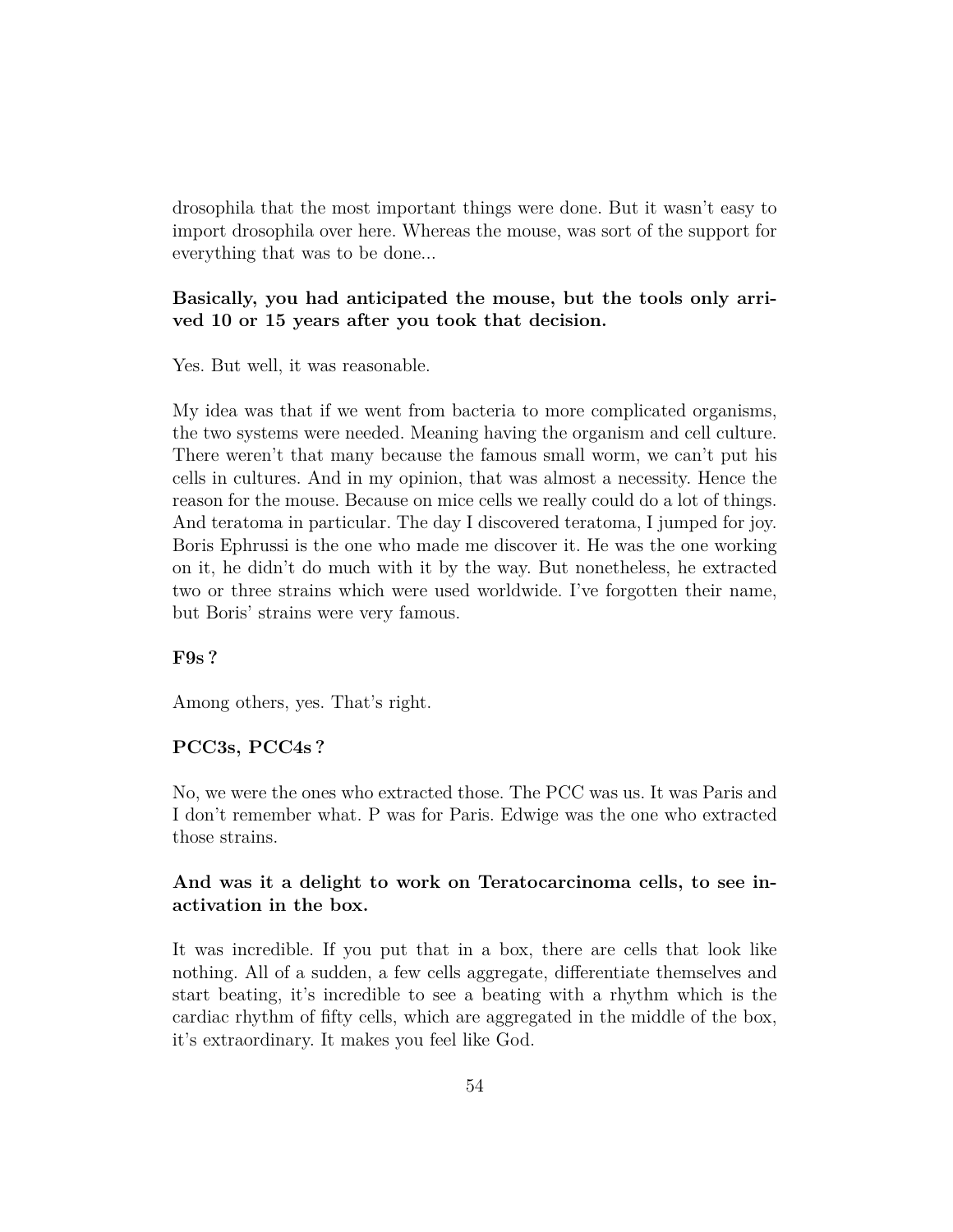**And in the end, the ES cells that we speak so much of today, they are practically identical, to those cells. So, what people are doing today is what you were already doing 30 years ago. Domesticate them in a way.**

Absolutely. But I don't think that they realise it. Because they are doing it on human cells, and obviously it much more dignified to do that on human cells.

### **It's difficult, It's difficult, yes.**

But a lot of the things that are done with it nowadays, we were doing them with mice cells.

**Even the compounds used like retinoïc acid, were compounds that you were already using at the time to master inactivation.**

Absolutely.

## **And from your work with the mouse, what will you remember ? What were your biggest contributions and your biggest regrets ?**

First of all, I'll remember that it's a lot more difficult than bacteria. It's incredible how much more difficult than bacteria. But that nevertheless, with cells, you can do an enormous amount of things in vitro. And what is necessary, at least that's what I believe to have understood, was to work with both, meaning the cells and the entire mouse, go from one to the other and back. I think that in the end it was a good thing. And eventually, all it did was confirm that the idea of mouse facilites was the most reasonable thing to do.

### **Do you think that France would be in advance on the ES cells nowadays, if you had received more support at the time ?**

Probably, yes. I think so, yes. ES cells have become a philosophico-religious problem. So it's difficult to talk about it.

**We might talk about it later when we focus on ethical problems.**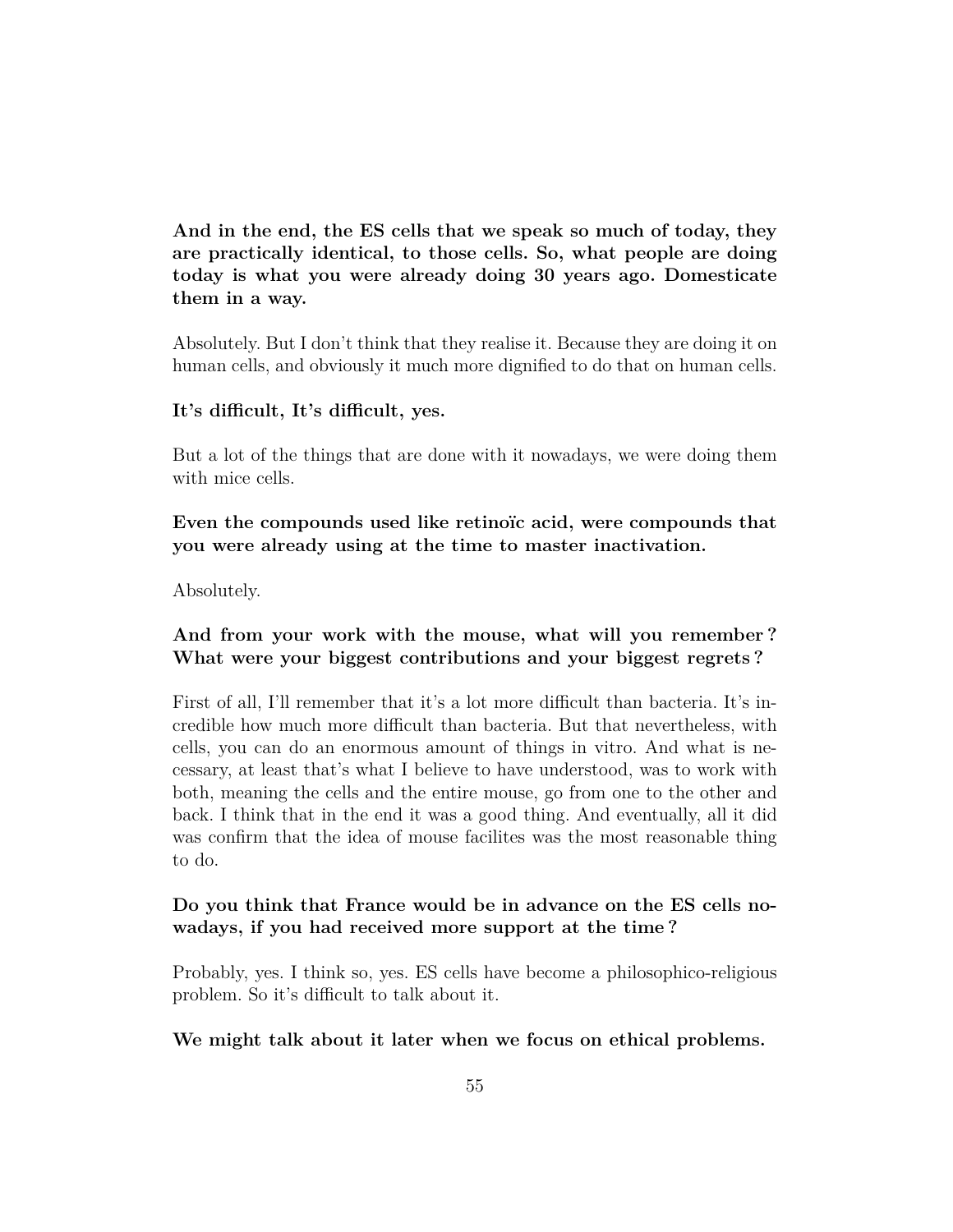### Maybe.

# **And is there anything that you regret, an experiment that you may not have done or that you could have done at the time but didn't, or that others have done with the mouse.**

More than likely, but I have forgotten.

## **I was thinking of what Beatrice Menz did when she managed to reconstitute**

Yes, Yes. That was one of the things we wanted to do early on, and Beatrice Menz did it. There was another guy that was very good. What was his name ? He was Beatrice Menz's rival. I've forgotten his name. He was the first one to do it, Beatrice Menz did it afterwards.

Extracting cells and re-injecting them in morula or in blastocyst, and making it appear in the mouse, that was indeed a magnificent experiment. We sort of failed to do that.

**At the beginning of the eighties, genetic engineering brought the tools that allow the characterisation of genes, which until then had been difficult since it had been almost impossible to isolate the gene until the beginning of the eighties. At the time, how did you feel about the arrival of genetic engineering ?**

Bad, because it happened in a slightly complicated context.

At the time there were constant arguments. I don't know if you remember. I didn't really like that. Which means that at the beginning, I didn't really get into genetic engineering. I waited for it to calm down a little. Well there were four or five guys that were very good here. There was one whose name I've completely forgotten, who was very bright. Alain Rambach, yes. What happened to him ?

### **I think that he manages a biotechnology company.**

He was very clever and quite unbearable. There were many like that, unbearable and clever. The time really called for it. There were... what was the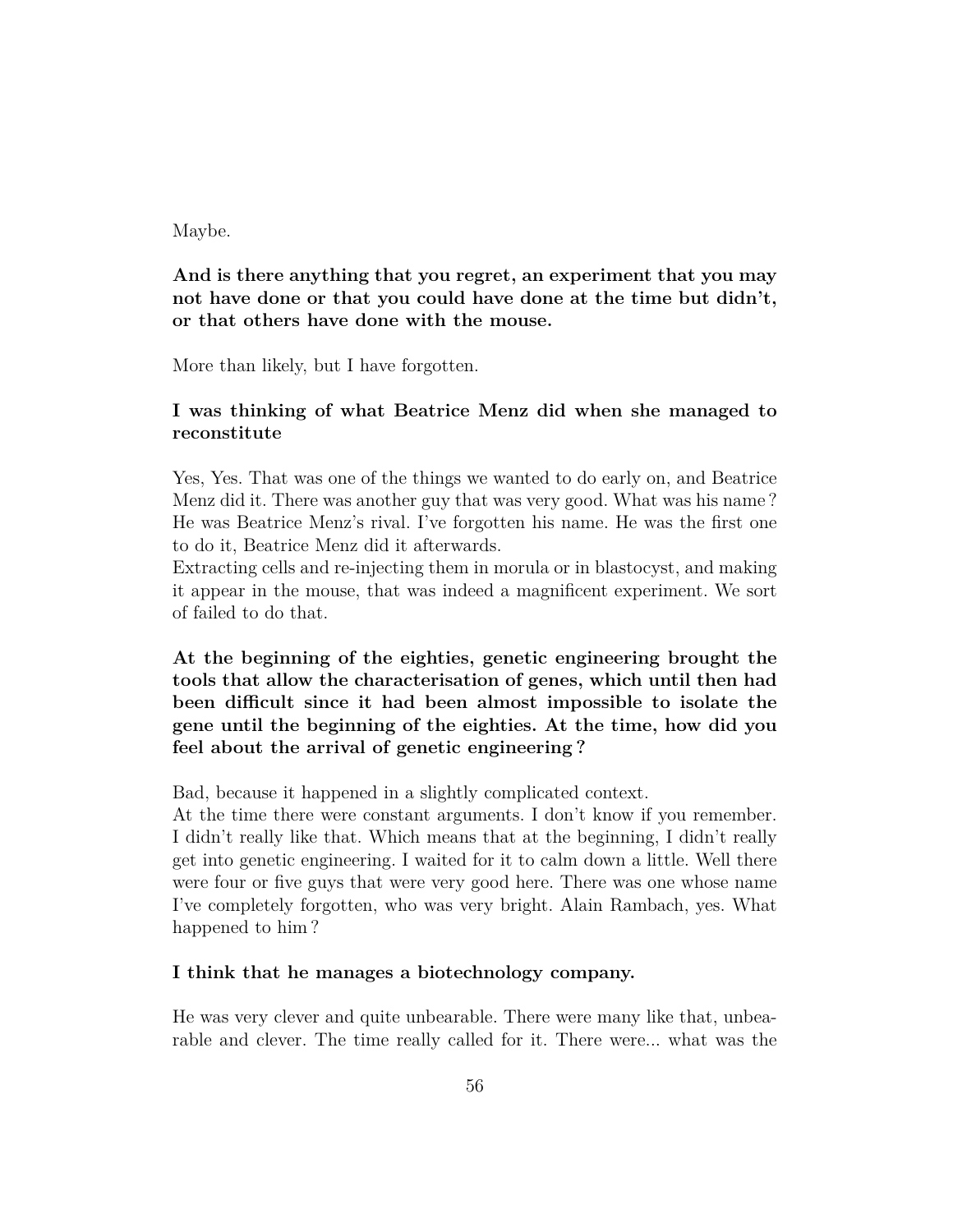other one called, the Canadian that came and went, who was really impressive in his own way. He was very clever and unbearable.

# **I don't remember the Canadian. I remember Pierre Tiollais who wasn't unbearable at all.**

No Pierre Tiollais wasn't unbearable, not at all. No, no, it was another one whose name I forget. It doesn't matter. Yes, that's right.

## **I don't know and who is one of the first to push the techniques on genetic engineering.**

Yes.

# **But in the end, it's in the middle of the eighties that, for the mouse, it's really going to produce tools for isolating genes.**

What mainly came as a shock, was to discover they were the same ones everywhere. That was something staggering. Since then, we have completely accustomed ourselves to the idea. But at the time, realising that the genes that constitute a man are the same as those that constitute a drosophila, that wasn't obvious. That whole thing really surprised me.

### **The bricolage concept sort of enables its explanation.**

Yes, absolutely. But what's important to know is, once you've accepted it, it's all right. But at first, it's still very surprising.

# **Until then, it was believed that the development of the mouse or of the drosophila were going to be different genes. Identical principles maybe, but completely different genes ?**

I started off... When I started doing biology, which was in the mid fifties, the idea was that the molecules that composed drosophila, weren't the same molecules as the ones that composed a cow. And it was because a cow was made of cow molecules that it was a cow. And that's how it was for quite a while. And it's only little by little, that we noticed that certain molecules, for instance haemoglobin, were the same everywhere, and little by little, this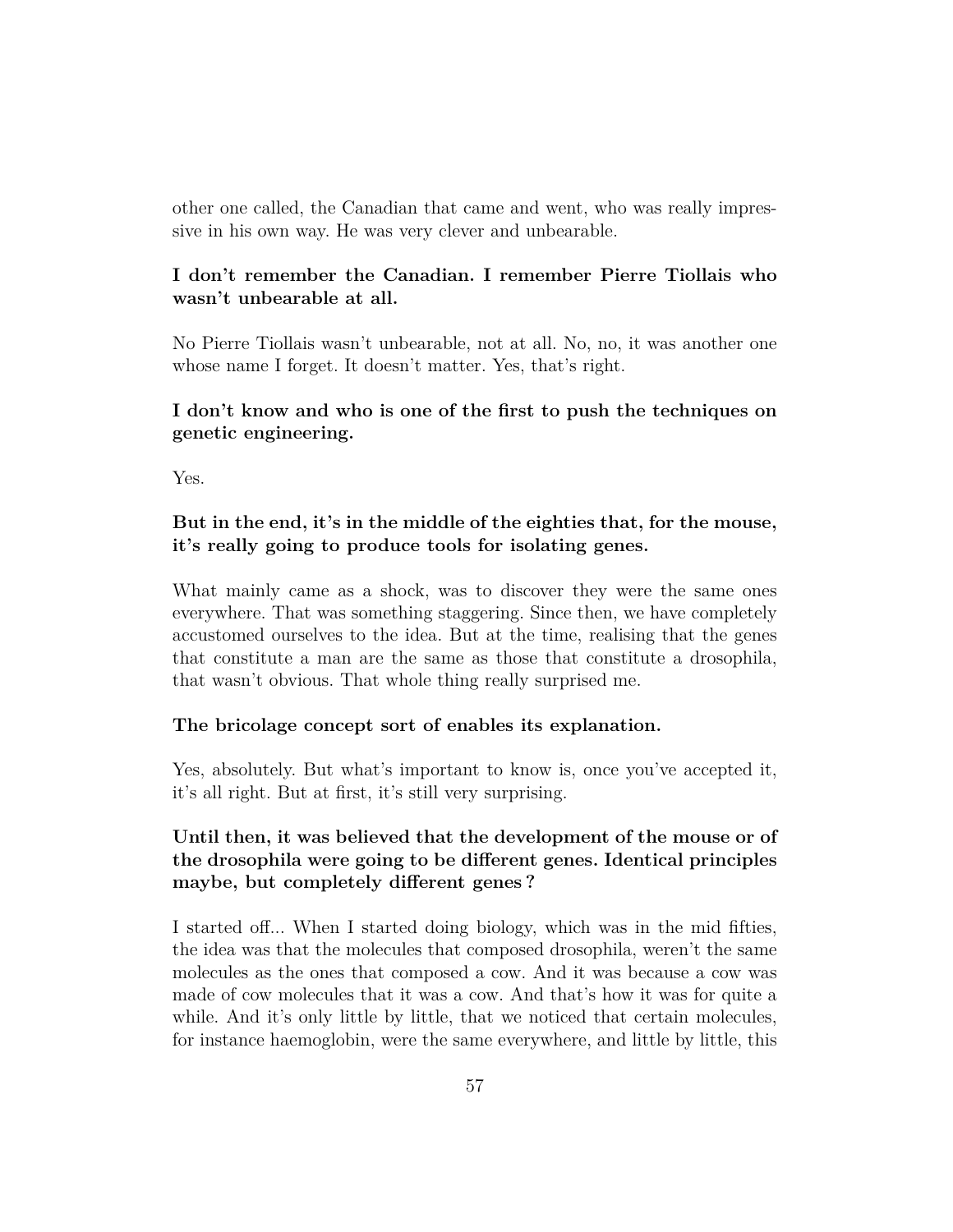idea grew and spread, and eventually we noticed that all organisms were made with the same molecules. That was the height of bricolage, yes.

## **And specifically with the paxis genes, which control the formation of the eye.**

For instance, yes. The formation of all eyes, everywhere.

## **That's also something truly extraordinary and unexpected, unpredictable.**

Totally unpredictable but astonishing. Confirming the wonderful concept that is bricolage.

The idea of making sequences wasn't something I particularly enjoyed. I thought it needed to be done, that we would do it, but that we had time, that there was no rush. And that it wasn't worth rushing to make sequences. It was obvious we would be making sequences and that we would end up making the human sequence. Since making the human sequence we haven't done much. We will be making some, but it takes time. And it was the idea I had at the beginning. Meaning that it needed to be done but that I'd rather the others did it.

**And post-genomics, which is largely talked about these days, how do you, that is to say the new technologies that would allow the observation of the organism in a global manner, protein networks.** This, I consider that it will be for future generations, but not mine.

**In regards to the transcriptome, people rediscover your intuitions, because they look at the coregulated genes as a whole, and in the end, they fall back on what you imagined in the sixties.**

Yes. It was predictable. It's a good representation of the idea, yes.

**And you make a few very striking distinctions, for example, day science and night science, which is an idea that you really developed. There are basically two forms of science. There's night science which is...**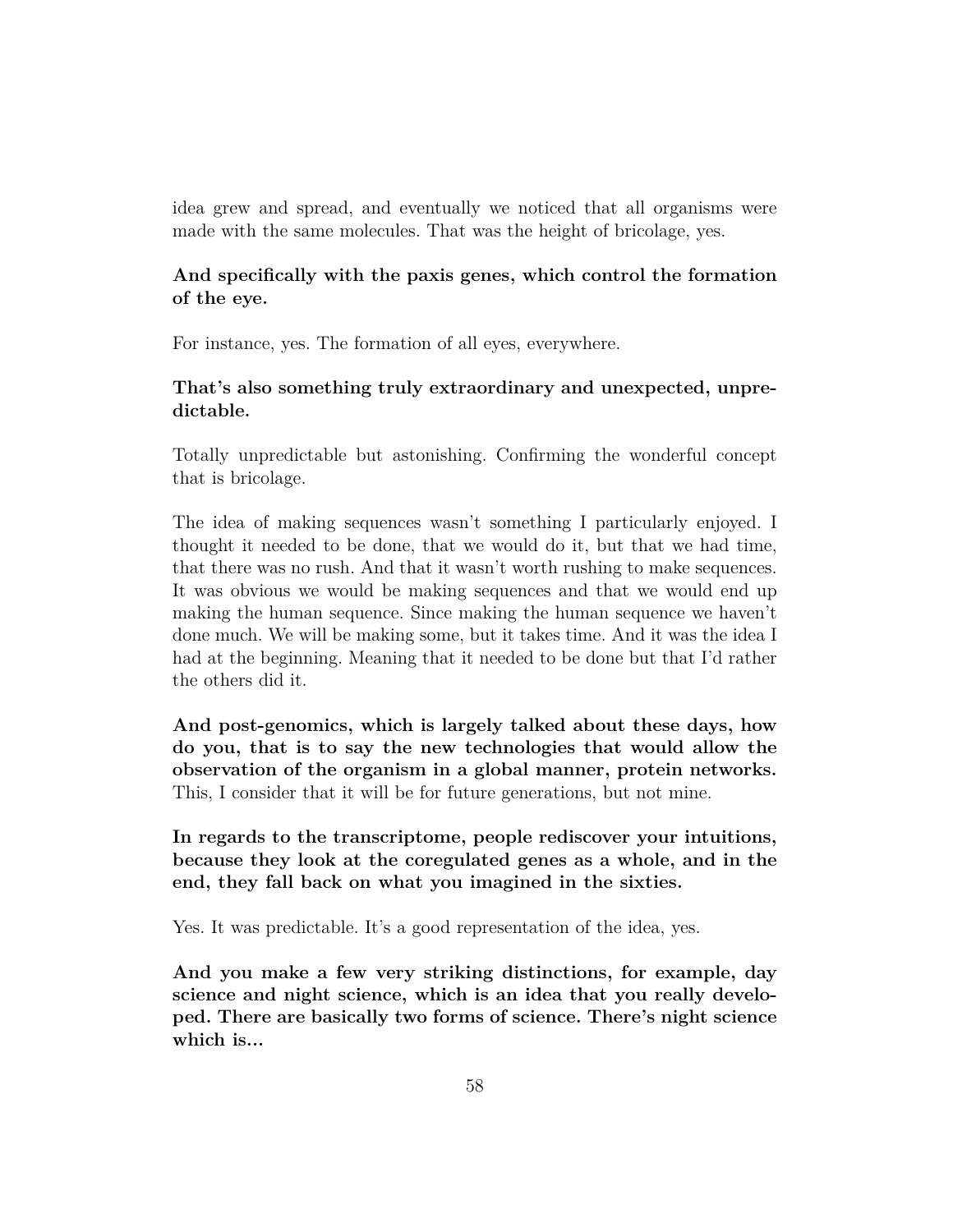There's the science that gets published and the science that is dreamt or appears in nightmares. That's the idea. Meaning that I think that the majority of ideas come to you at night. When waking up with a jump, sweating, etc. And while dreaming and having nightmares, that's what night science is. But all those ideas don't go on to be written, they don't appear in articles. In articles, everything is simple, clear and straightforward...

### **And is it normal to distinguish the two so much ?**

I don't know if it's normal or not. That's just how I see things. But I think it must be very different. That's how I worked. Meaning that very often at night, I would wake up thinking of experiments we had done, or that we were going to do. And generally, what we think of at night has nothing to do with the reality of the real. It's simply... but eventually it's quite useful because it still allows a few ideas that would not come up on their own to emerge in a rather pure logical reflection.

### **It's an idea and diversity generator ?**

Yes, if you want, that's it, yes. Afterwards, what exceeds need to be trimmed and brought backand the day science, is the one that can be seen appearing in decent articles, meaning what is allowed to be thought, to be shown.

# **There's also, you also distinguish between warm and cold science. Cold science being the one we read in books. And warm science being the one we do.**

It's sort of the same thing.

## **But at the same time, there's the psychological aspect because the one that really interests you is warm science.**

Yes, but all that is obviously psychological. We can hardly get rid of our psychology. Yes, yes that's right. But I think that it's true that you wake up at night with ideas that, most of the time, are wrong. Personally, I had reached the point of having a pen and paper next to my bed, mainly so as not to miss anything, because by morning you don't remember any of it. And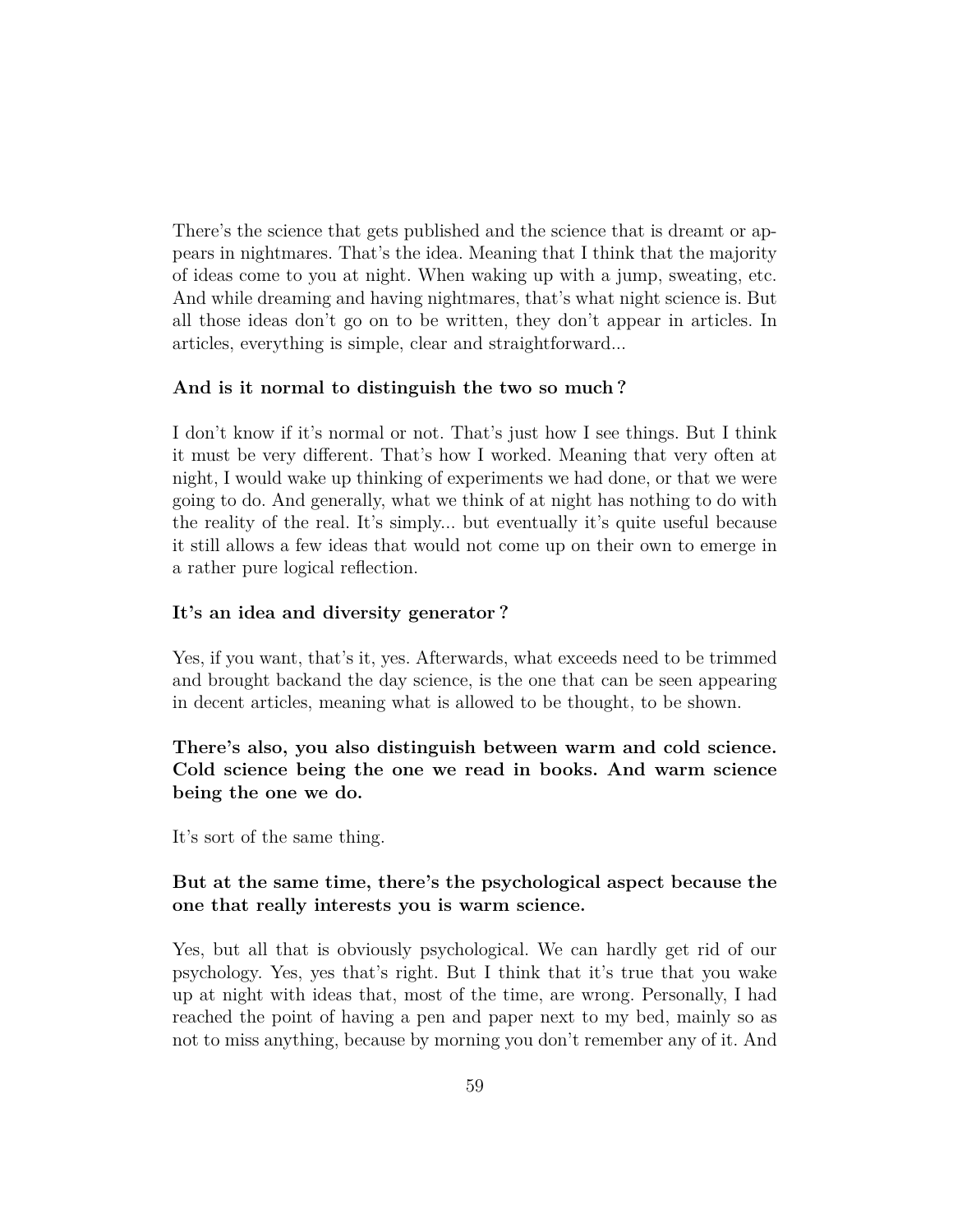actually, most of these ideas that occur at night, are fit for the dustbin, but once in a while, there are one or two that emerge. So I had the paper and pen by my side, in order to quickly write things down on paper. Actually, I didn't write much, but I still believe that at night, we're not in a similar intellectual and psychological state as the one we are in during the day. Well, at least that's how I am.

### **As if unexpected connections were made.**

If you like, that's right.

Actually, we always say that people are equal when faced with illness. But it isn't true. They are different when faced with illness. They aren't equal in front of therapy, if you will. But identity and equality aren't the same thing at all. Identity is biology and equality is culture. And it's because people are different that the notion of equality is necessary.

## **But I think that it's a very dominant confusion, for example with cloning.**

I agree, but I find it silly. Everyone's talking about it. Equality when faced with this and that. It's not an equality, it's a difference.

## **And the problems with stem cells which was also largely talked about, what do you think about it ?**

I think that it's still a fantastic tool and that it needs to be handled with precaution.

But I don't think we can go without stem cells. What we need is simply to set barriers on the exercises which we can carry out with stem cells. But it is still an incredible tool.

Towards the end of the 1960s, I was a little fed up with doing genetics of bacteria, so I wanted to start changing, I wanted to have time to think, and I asked myself the question "why is what do we do ?". So that led to the story of biology, but what I tried was not to read the stories of biology that others had done, but to make my own story by looking at what people had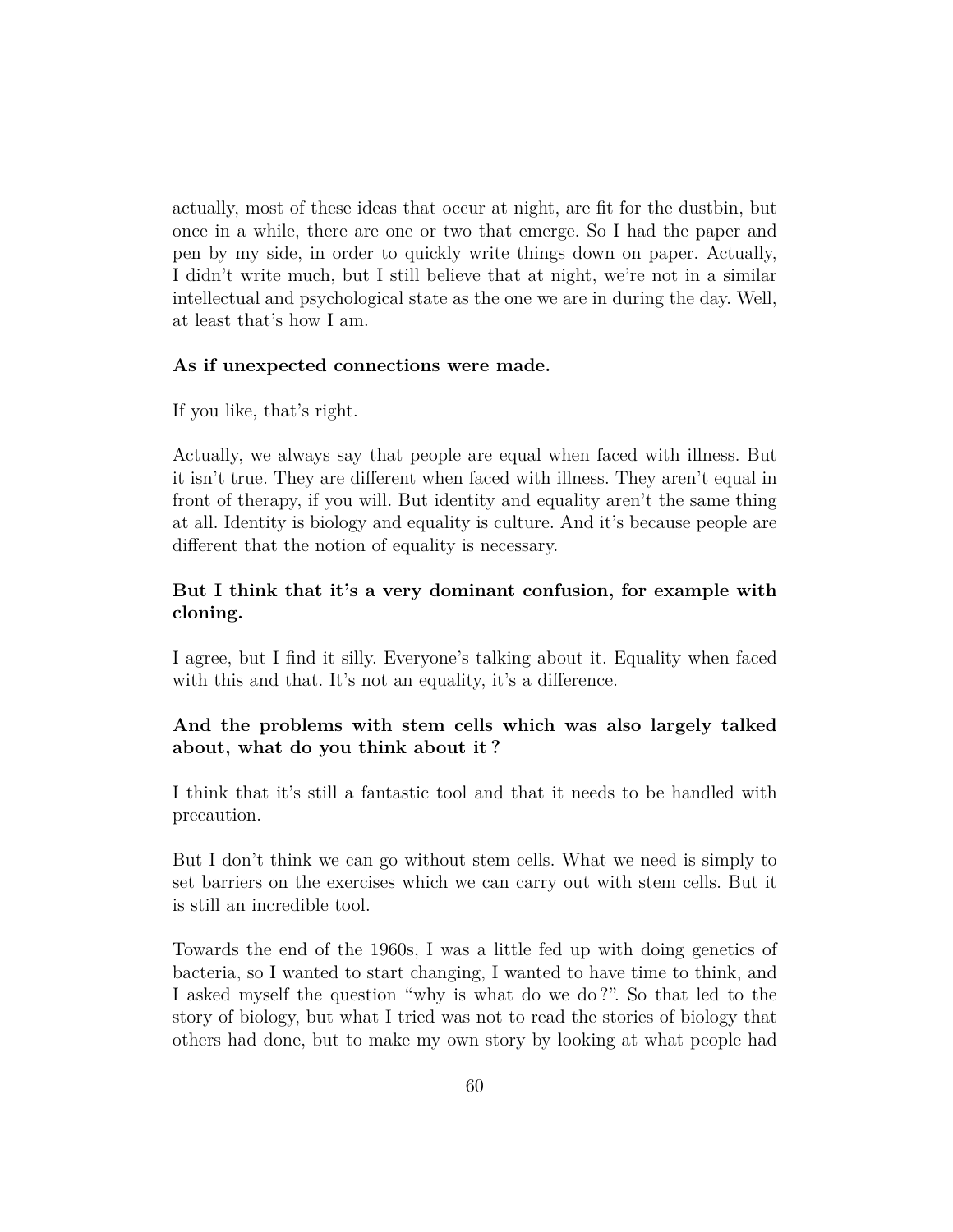do, exactly.

### **The original works, the works.**

Yes that's it. Well, that was the idea.

### **And that, today, you would do it the same way, or you had...**

Today, I will not do it *(laughs)*.

### **But have your ideas changed ? Has the history of biology changed ?**

No, no, my ideas have not changed, my ardor, if you like, my eagerness to read people and to write, has changed, that's all. In other words, I have aged. I spent a lot of time at that. Finally, it was not useless, because we learn a lot. It's not easy, how the stuff came, who did what, etc., that's very interesting. And for that, it is necessary to avoid reading the ready-made stories of the biology, which in general are quite badly done.

**Which were very traditional, right ? Which was a story of discoveries that accumulated ... But yet when your book came out, it was said that you were deep in the new epistemological history of science, for example, your book was similar to those of Foucault, saying that we found the same breath at the time.**

Yes, but it's not entirely wrong. I liked Foucault well. I thought Foucault was a very smart guy. He had lots of ideas. It is not false.

## **Except that Foucault has sometimes been reproached for not always referring to the original works.**

Ah, it's very simple, I saw how it worked, it rushed on the preface and the first 10 pages of the preface. And there, he was decortifying the preface in an extraordinary way and he came out that. It was absolutely amazing and extremely effective.

**Okay, but the rest, however, escaped his attention a little.**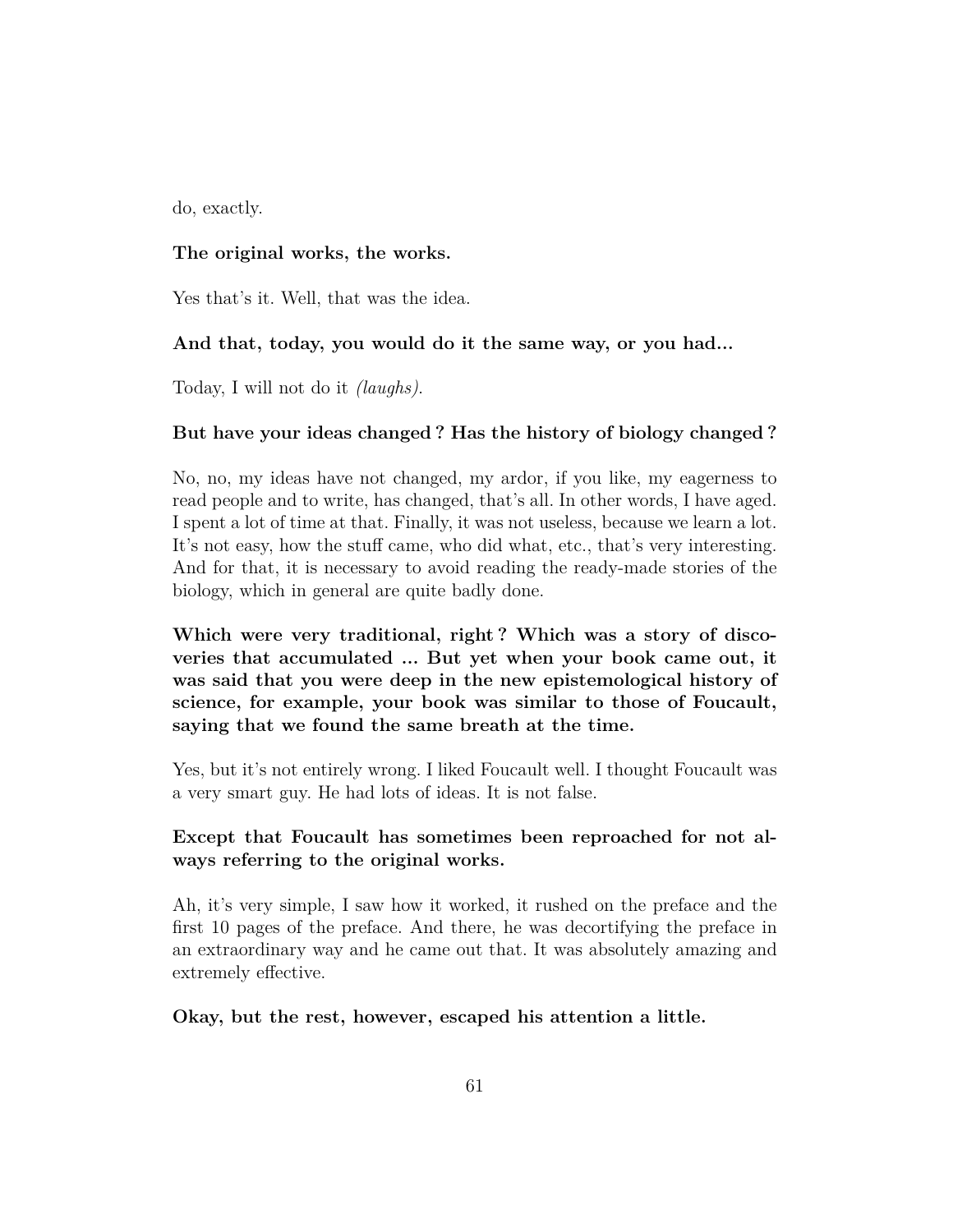The rest, he did not care.

## **And it is a book that has remained, because today still, it remains a reference for the history of the discipline.**

Well, I think they sell a lot of them. I think there are some courses where we recommend reading this, which always amazes me a bit because it's still quite old now, in 1970, it's been 30 years, 40 years.

### **There has been no work with a similar ambition since then.**

It is possible.

**Except maybe Ernst Mayr, who has oriented him more towards the history of genetics. And in the book** *The game of the possibilities***, it is there that you have divulged a little this notion of do-it-yourself.**

So *The game of possibilities*, that's very simple, it was ... I was invited to lecture on the west coast, I do not remember where, so I wrote the texts of these three conferences, which are become *The game of possibilities*. It was the time when I was doing DIY, and I put it in there, yes, it was one of the chapters of the book.

### **And then there was your autobiography** *The Statue Within***.**

It was something else.

### **And** *The mouse, the fly and the man***...**

No, there I took lectures that I was doing, yes, it was not a real book. It was reuse of leftovers.

## **Yes, but there was something new about the development of biology since the Nobel Prize.**

A little. It was less a book than the others. *The game of possibilities*, I like, I think it's a little book, it's not too long, it's not too boring, it's pretty well removed. It was the best of the series, I think. The first is a little heavy, you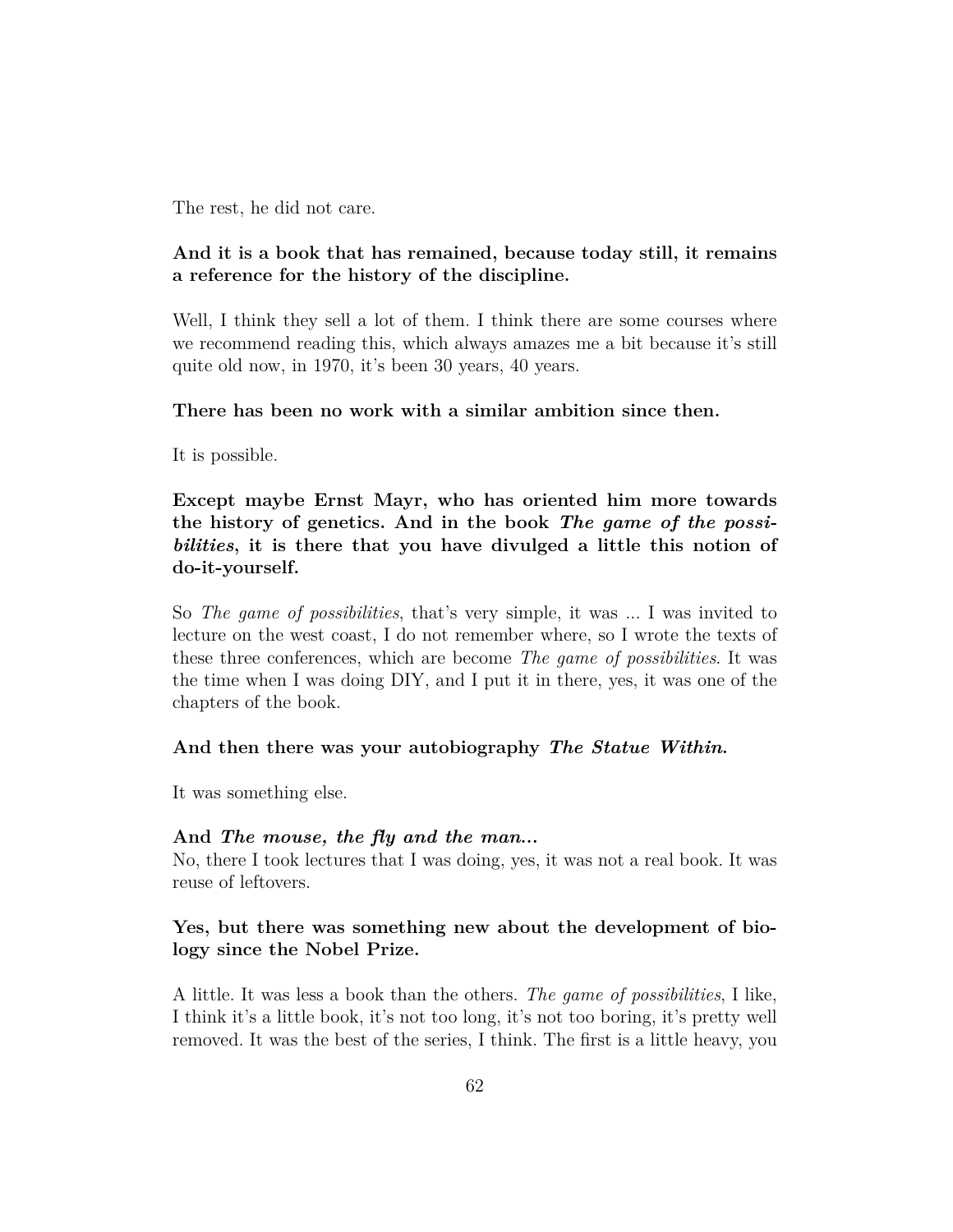can learn things but it's a bit hard to read. It's dense, very dense !

I didn't know Georges Canguilhem, I met him then. And the first time I saw him, he told me something extraordinary. He said "if I'd met you earlier I would have written less rubbish". It was very surprising. Because he wrote a lot of rubbish about genetics, among other things. I don't know if you...

## **Yes, Yes I read it. At one point he even came very close to Lysenkoism.**

Yes, he didn't understand any of it, absolutely nothing. And I found it touching that he would say that to me. Because, nonetheless, he is a very successful man, who educated generations of philosophers, and who is a very likeable and good guy. He was a member of the Résistance. He was a very good guy. Absolutely in his favour, but it amazed me, if you like. It surprised me that a guy of his stature and calibre would say that to me.

When I got there, I had found it difficult to settle somewhere. Because I had met Terouanne once. Terouanne was the director or assistant director of the CNRS. He was quite an astonishing guy in his own way. So there was the CNRS, Terouanne. There was the INSERM, which wasn't called INSERM at the time, it was the National Hygiene Institute. And the guy that ran it, what was his name ? I don't remember. And so when I arrived, I went to see him. And I said to him "right", because my little speech went as follows "Right, I haven't done anything, I fought in the war, I have problems with it, I would like to do biology, can I work here ?". So most guys threw me out straight away, Terouanne in particular. He... no, I would tell them "I wanted to do genetics". And he says to me "personally, I'm not interested in genetics". Fine. And then eventually, Trefouel to whom I had made the same speech, said yes and took me on, all because of my friendly face and I don't even know why. Because I hadn't done anything with biology, I didn't have any ideas apart from the fact that we probably needed to do bacterial genetics, which horrified most people, by saying "there are no genes, no DNA, etc.". And that's it. But in the end, he was very nice, he gave me a grant. The only problem with the grant was that I needed to find a place in the institute. My mind was already made up, I wanted to work with Lwoff and nowhere else. And I went to see Lwoff who said "I don't have any room for you". The following month I went to Lwoff, and he said "I don't have any room for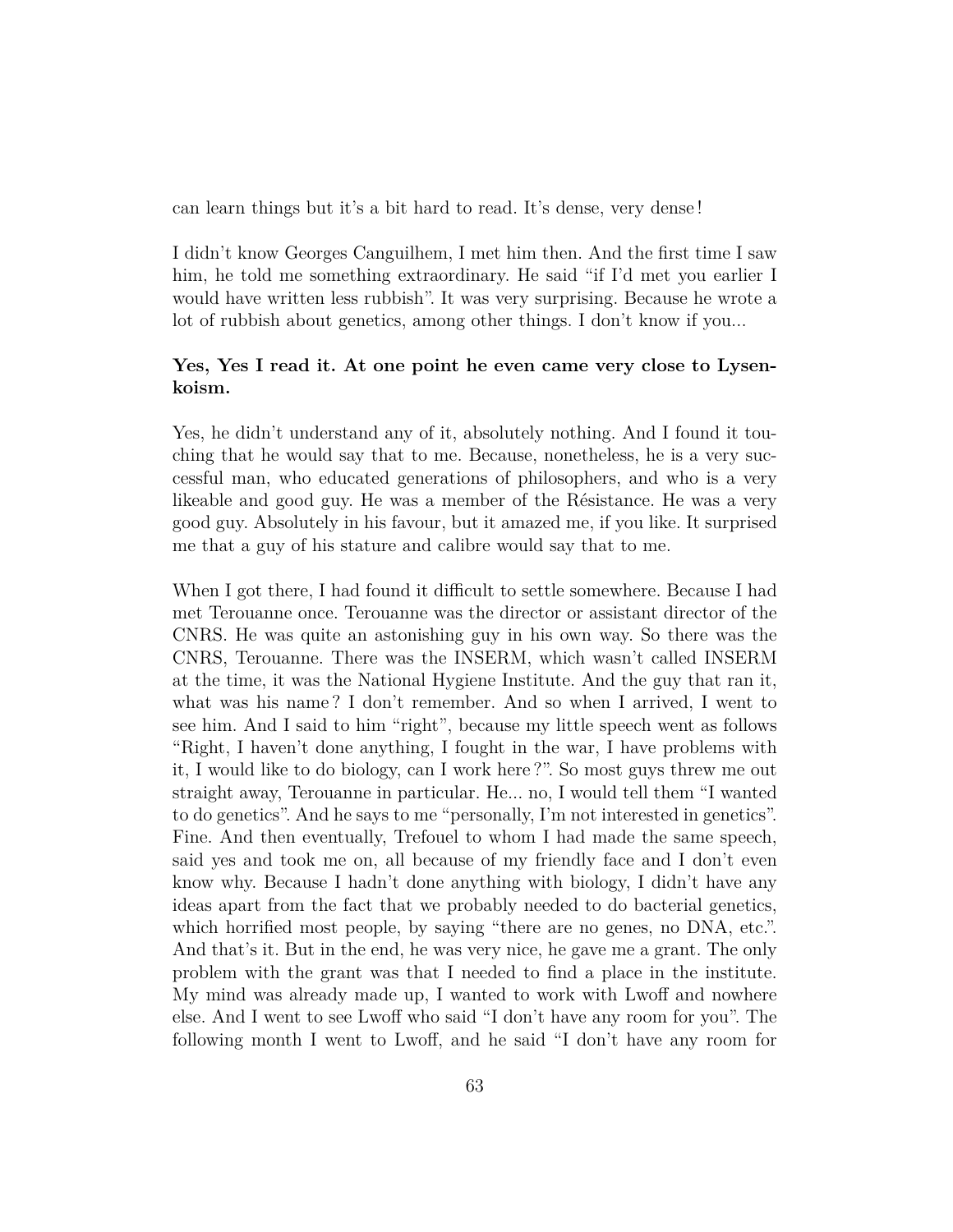you". It went on like that until May or June. And in June, I needed to find something for the next year and I was really struggling to find someone who could take me on. And eventually, in June, he said to me "you know, we have found the induction of the prophage. Would you be interested ?". I told him "I'm dying for it!". And in the end, he took me on. I came out of there, I went straight to a bookshop to see what induction and prophage were. I found something incomprehensible on induction, but prophage didn't exist.

## **We haven't really talked about the Pasteur Institute where your scientific career was made.**

### Completely.

## **So firstly there's the discovery of the Pasteur Institute that you write about in** *The Statue Within* **a placed filled with traditions and history ?**

All you need to see is the crypt. It's extraordinary, have you been to see it. Yes. You have to admit that it's astonishing.

### **It's surprising, yes. A blend of scientism and religiosity.**

Absolutely. Amazing. And what is surprising, I don't know if it still takes place and if you've done it, but it's the annual visit on the anniversary of what I think is Pasteur's death, where the whole of the institutes parades in front of the tomb, one by one. That is also incredible, particularly in such a place.

## **But really, those were traditions which were both rich, but at the same time could be a little unproductive sometimes.**

Yes, of course. But at the start there were incredible guys.

#### **For example ?**

There was a guy who came... When I got there, one of my first discoveries at the Pasteur Institute, was to find a guy who got there at noon, cooked his steak on the Bunsen burner and left at quarter past one. That was his day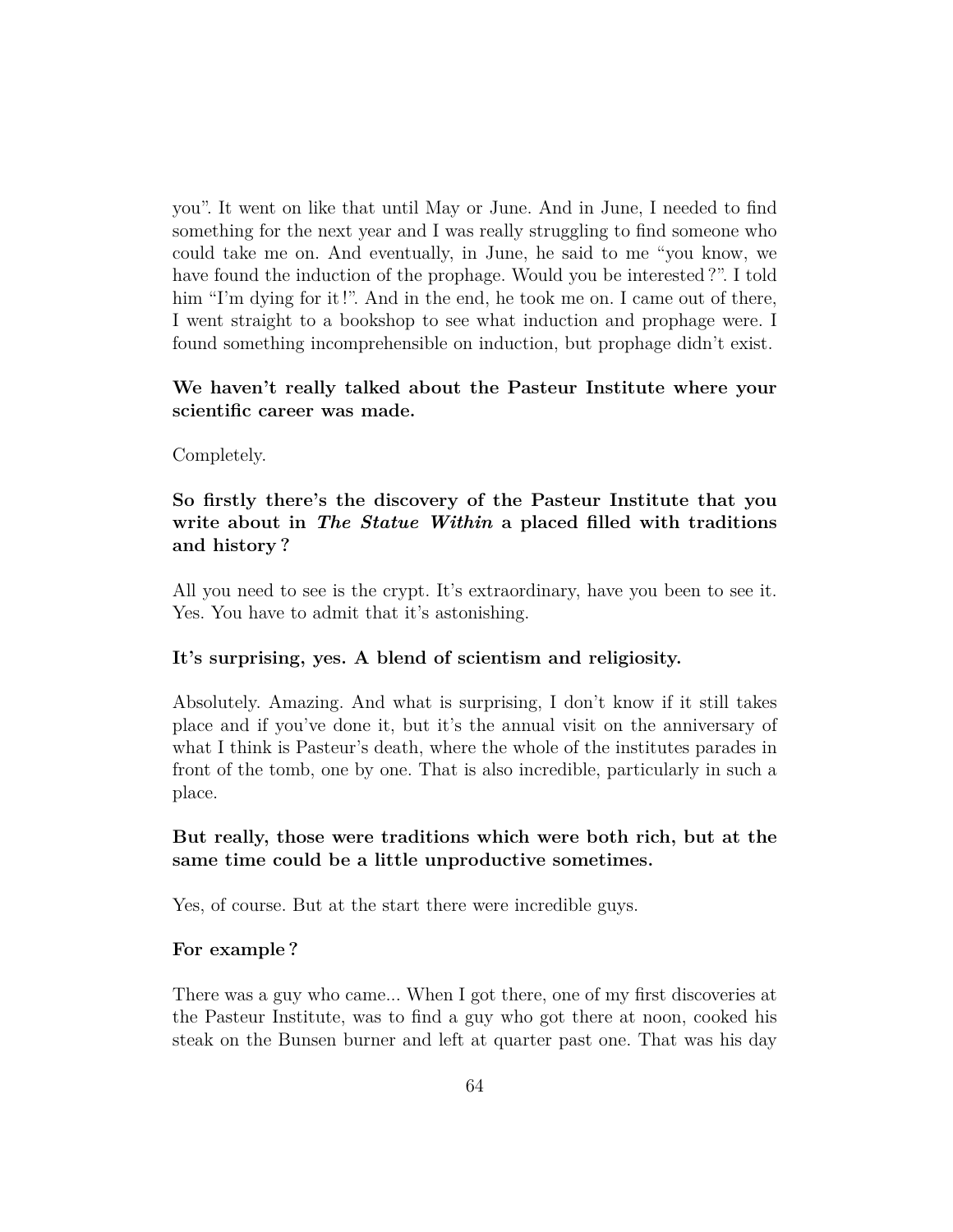at the Pasteur Institute. No problem. Nobody paid attention to it. That's what was good. Absolutely. The good side of the place. It's changed a lot. It was something, it was so calm, you could do whatever you wanted. And also do nothing, we could do as we wanted at that time in the Pasteur Institute.

### **There weren't any laboratory controls, audits, nothing like that ?**

Right at the beginning, when I arrived, right at the beginning, no. It really changed afterwards. But at the beginning, there was hardly any control. The whole institute was suspicious of the Lwoff-Monod group. They were completely separated, taking refuge in a... the proof that they were suspicious of Lwoff, is that he was given the attic up there. And that he was confined in his attic. That was also quite surprising. And a lot was needed for him to..., it took a Nobel prize for it to change. It's quite astonishing. In the fifties and sixties.

#### **And who was behind the change ?**

Well, there were three guys who brought about the revolution. There was Wollman, there was Virat, which probably doesn't mean anything to you, he was a veterinary surgeon, and there was a third one, Panthier, Jean-Jacques'father. Those were the three guys who plotted and brought about the revolution at Pasteur. Meaning that they... It was boiling. The director was Trefouel, who was very nice, but who was still really extraordinary. Trefouel was a member of the Academy, there weren't many, nobody from our group, neither Lwoff nor Monod had anything to do with the Academy. But since we wanted our notes at the Academy, we needed an academician to present the note. So, we would go to see Trefouel. We would bring a note on bacteriophage to Trefouel. He would say "it's absolutely fantastic, it's exactly like the chemistry of I don't know what".

#### **You couldn't really see the link.**

No. We would say "Yes, yes, you're right". And he would take our note and bring it to the Academy.

**But nevertheless, in 1960, Mr Trefouel continued to run the Pasteur Institute, but in a slightly lax way. I mean that a serious**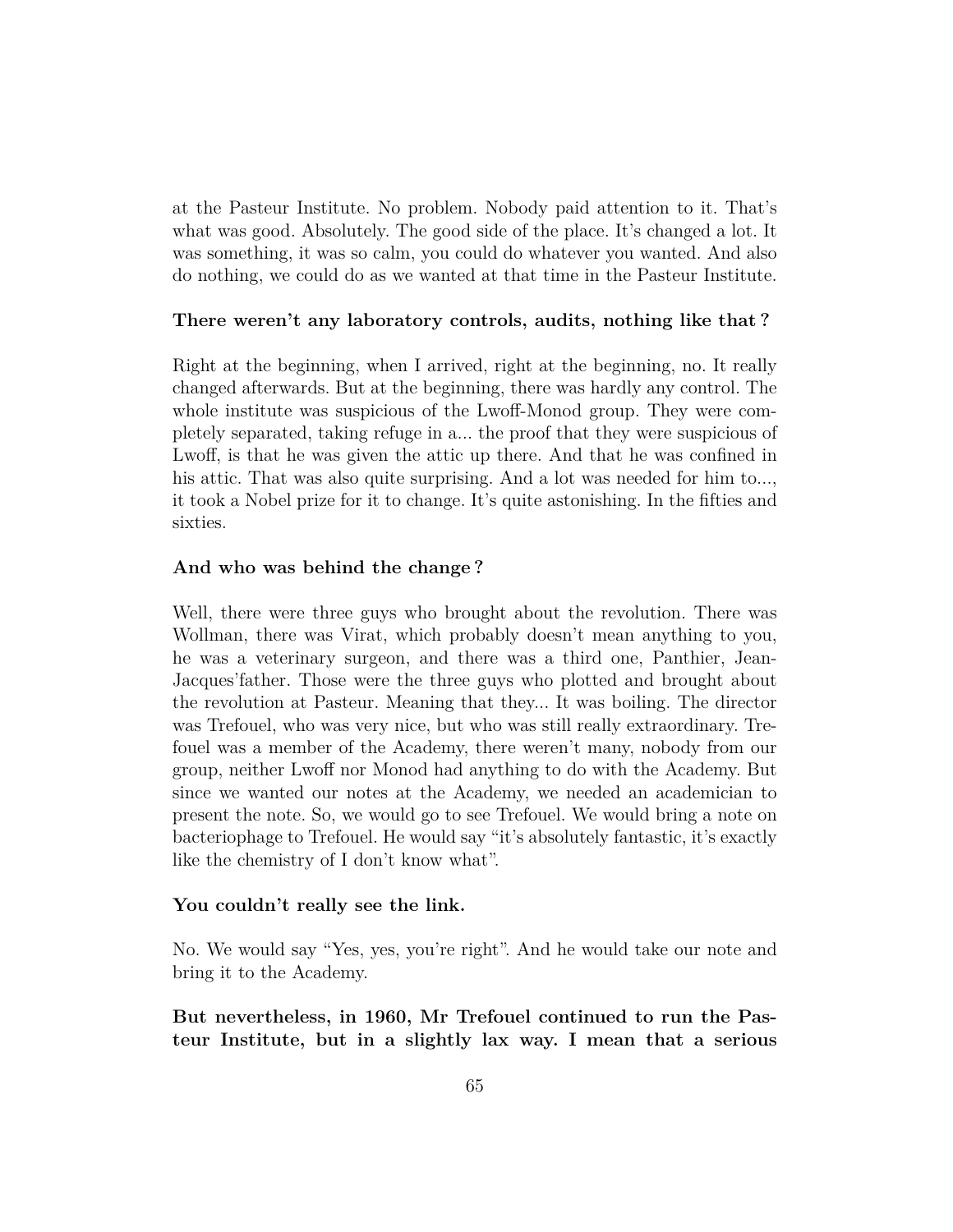#### **readjustment was needed.**

Yes, because he had absolutely no idea about modern biology. He was more interested in biochemistry. He did some very good things. He focussed on sulfonamides and things like that, which was very good. But biology isn't limited to sulfonamides. As I was telling you earlier, when we went to see him, and we brought him a note, he would say "It's like sulfonamides !". Elie and I both struggled to keep a straight face. We would get there with our note, we did them together, and he'd say "it's fantastic, it's like sulfonamides". And then, we couldn't look at each other ! No to laugh, absolutely.

### **And how did these three people go about with the revolution ?**

So the revolution was... I don't remember the details, but...

## **Was there a big personality change at the institute ? We know that Monod is going to arrive in 1971.**

Yes, but that's later on. Well, there mainly were those three guys. I don't remember the details. The three who wanted to change the institute. And I had been assigned the task of going to see Lwoff to ask him if he would be director. So I went to see Lwoff, I didn't have to say a single thing, he was director, he considered himself to be director. And that was also a problem. And in the end, he didn't become director, so he left, he went to the Curie Institute. Yes, he didn't like it. Because he had he was an absolutely wonderful person, but he had his friends and his enemies. He would do anything for his friends, and everything against his enemies. And so, he didn't hesitate to go around the institute saying "those guys need to thrown out !" when he was about to become director. So people didn't really appreciate it.

When I started at Lwoff's laboratory, there was an incredible team of technicians. I've forgotten their names, which is a real shame. But there were two guys and three women in the service, who were extraordinary, extraordinarily devoted, efficient and kind. And it lasted that way for a while. Nowadays, it's too big, there are too many people.

## **But it still lasted for, because at the beginning of the molecular biology building, it was still the same people.**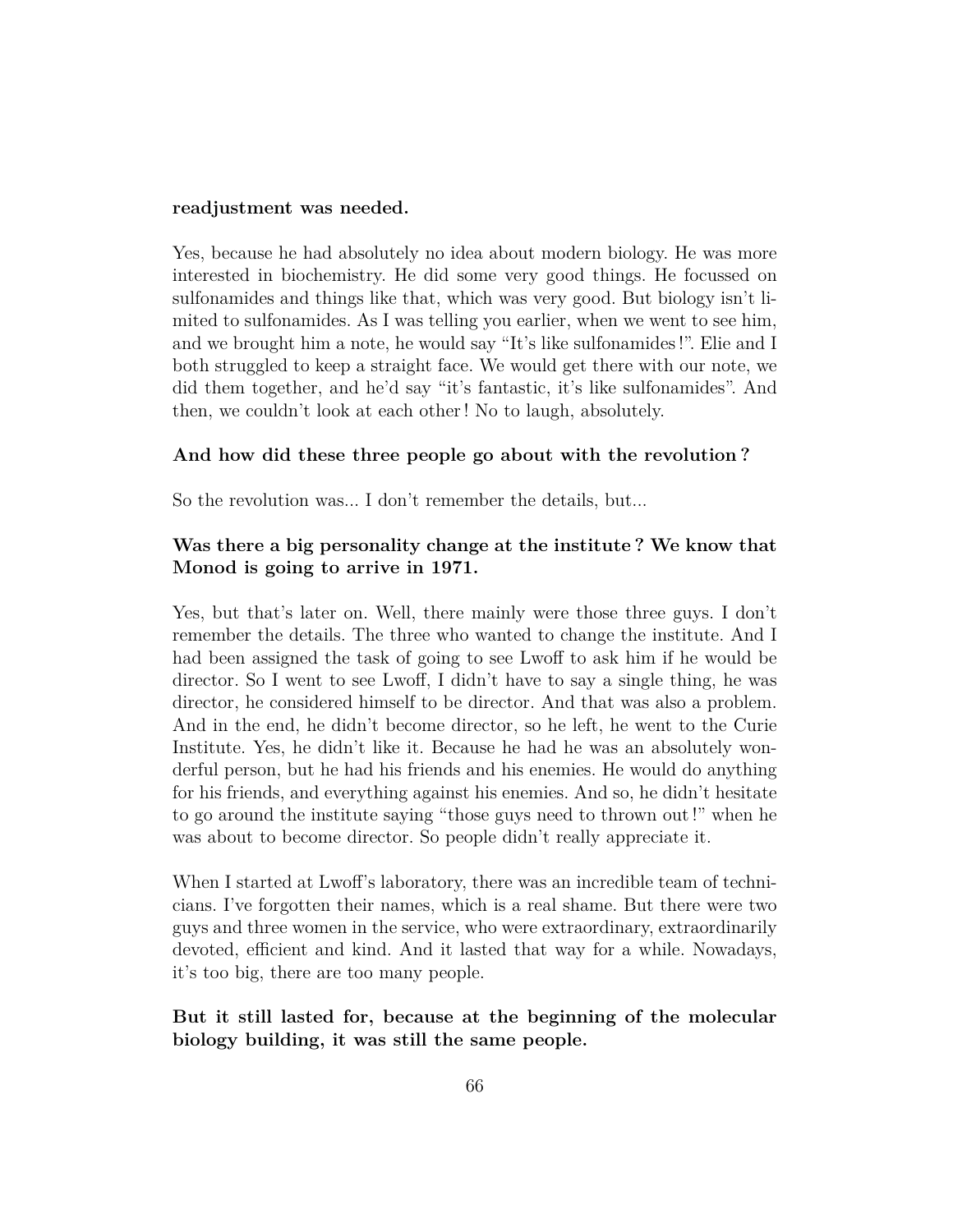Yes, the same ones, who died one by one. I've forgotten their names. There were two guys who were absolutely tremendous.

## **I don't remember the guys. I remember the women. There was Louise, Célestine, Germaine who were in Monod's lab.**

That's it. They were all Bretons. That's true.

# **And you, you had technicians with you, in particular Martine Tallec, with whom you worked ?**

Yes. Before Martine, I had, I don't remember what her name was, who is now François Gros'wife. Who was very good, very efficient. I had two at one point, I had Martine and her and it went tremendously well. Because we needed to subculture hundreds of complicated things what we stuck on dark agar which gave blue or red depending whether it was lactose- or lactose-. And there, they were fantastic. They spent entire days culturing strains, gathering them, looking at what they were...

## **And all that in a perfectly accurate way. You could completely trust them ?**

Yes, yes. I trusted them more than myself. Much more. Martine was incredible. She was fantastic. François'wife was a little more "distinguished". She was a little more reserved. But Martine worked hard and was very efficient. She was fantastic.

### **Afterwards she went on to work with Hubert Condamine.**

That's right. I think they really liked each other.

Things were difficult until Mrs Veil came into office. And then Monod, who was the new director, got on really well with her, and they created a new system. It's partly because of her that the Pasteur Institute was revived. It was revived, because since Pasteur, the Pasteur Institute was self-financed. The whole world financed it, the Brazilian emperor, the... What was that cavalry regiment called ? The very famous cavalry regiment that, I forget,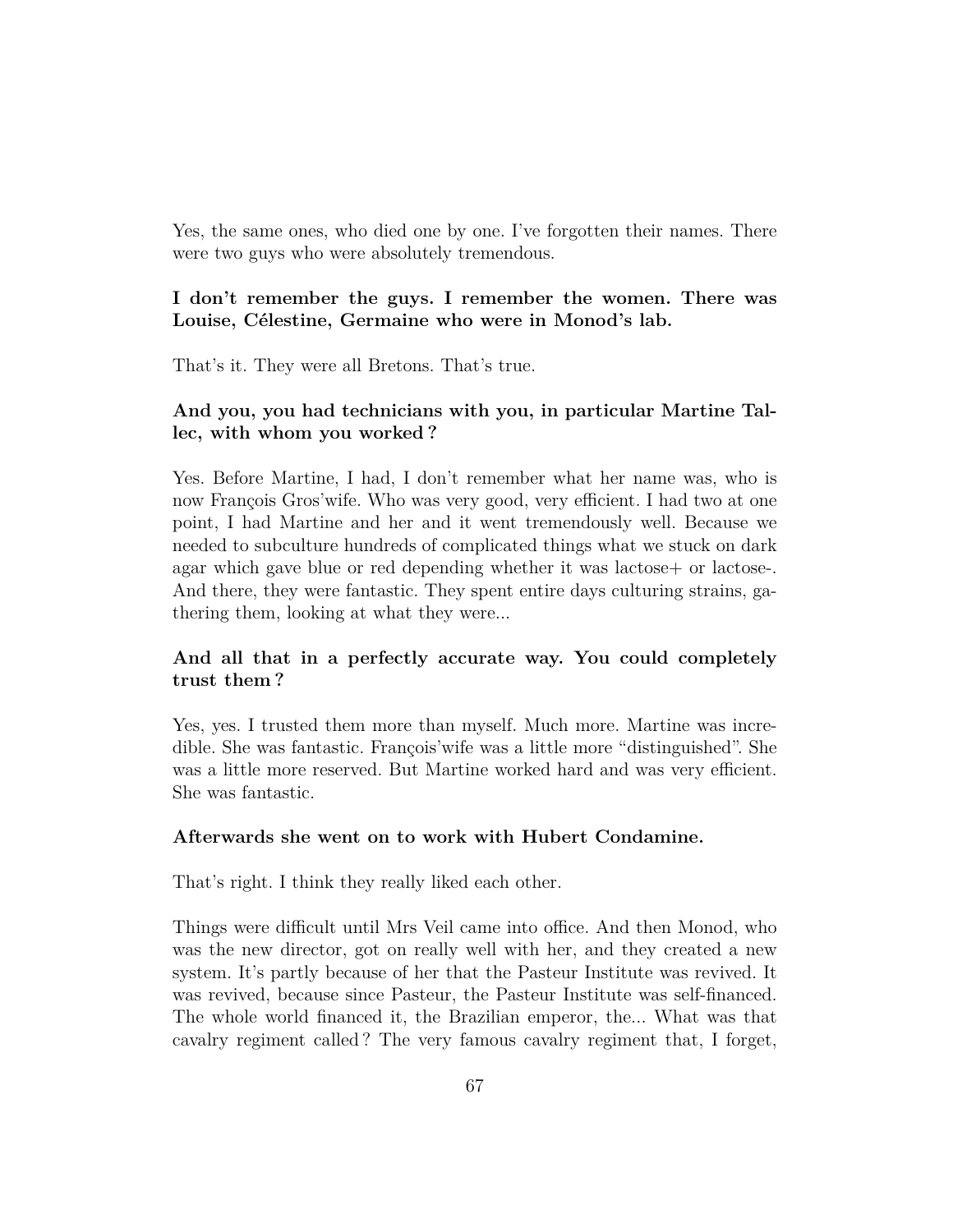The Bengal Lancers I think, who brought their contribution. And that's how it all began. And it went very well until more or less the war. From the war onwards, it all completely changed because things were more and more expensive and there was less and less money. And so Monod, who had become director, and Simone Veil who had become Health Secretary. And so together they concocted a system whereby the State gave half of the budget and the Pasteur Institute somehow managed to get the other half.

## **It's true that the sulfonamides, for example, didn't bring anything to the Pasteur Institute.**

Nothing, it's an incredible scandal. The sulfonamides, something that worked for a very long time. I think that all they brought to the Institute was a technician for Trefouel. It's really quite incredible. That's one of the reasons why Trefouel was fired, amongst others. It was unbelievable. Everything went to Rhône-Poulenc, because at the same time he worked for Rhône-Poulenc.

# **Yes, he was a consultant at Rhône-Poulenc. And the seventies also saw a sort of separation between precisely the production of vaccines etc.**

That's right. Until then it was completely mixed up. There were labs, for example salmonella labs, there was a room for research, a room for production. And there were quite a few labs like that in the Institute where production was done. Until they were separated. I think it was Monod who separated all that and who sent everything to Garches.

### **That made that production was realised in a better way.**

Yes, obviously, because the guys that were making huge buckets of bacteria product in their lab in the middle of the institute weren't very happy. Yes, from then on it became much more industrial.

He was a universal mind. He knew everything about biology, he knew all about literature, philosophy, he played the piano. And once in a while, he would disappear for eight days to go play the piano somewhere. He was a very very surprising person.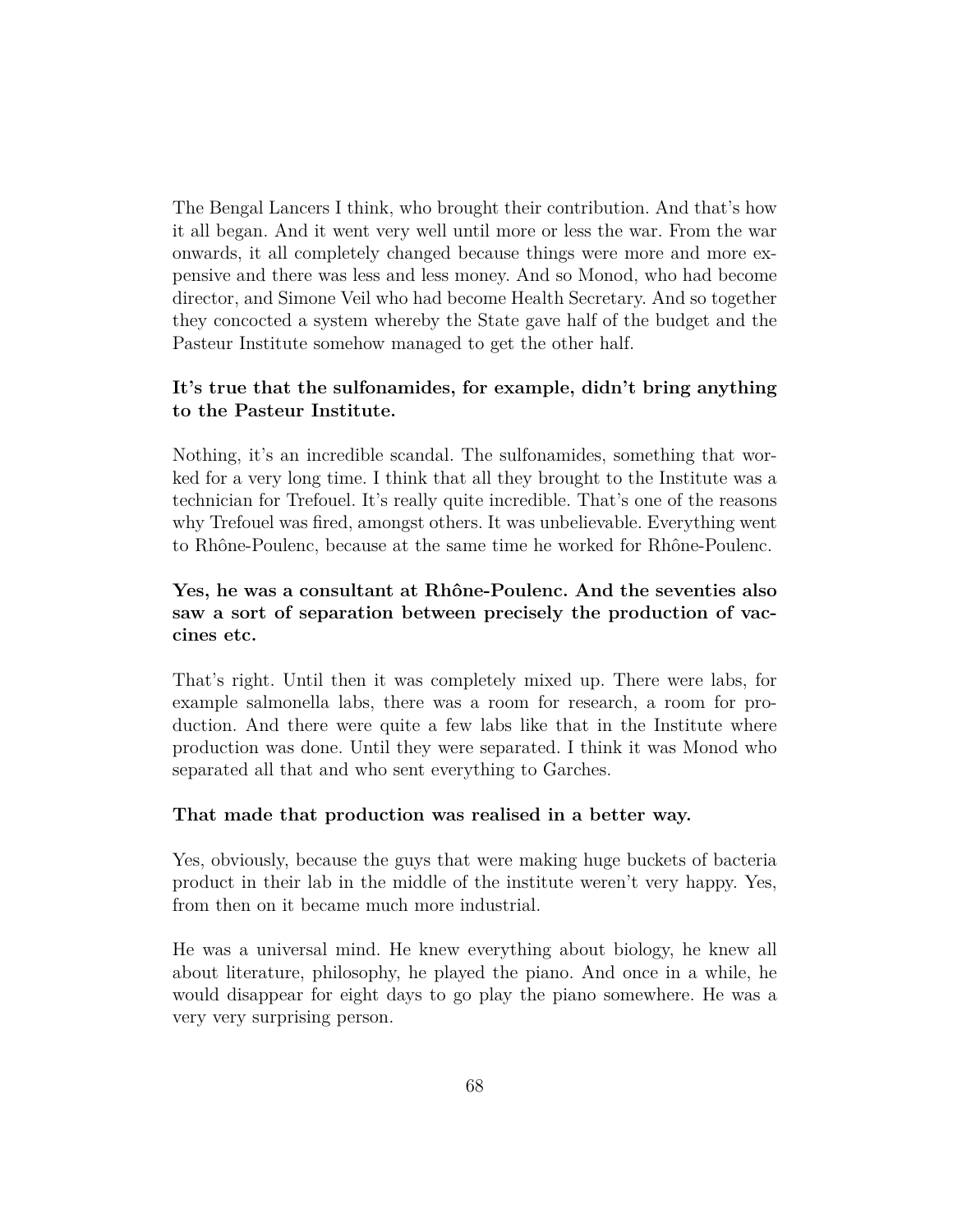#### **He was one of your closest colleagues in the mouse adventure ?**

Yes, he was very much in favour of it. And unfortunately, he passed away. But intellectually he was very very bright, really remarkable. He knew everything about literature, philosophy, he was fantastic. He was a Normale graduate, he studied literature. He was a good Normale graduate ! Are you a Normale graduate ? They're not all good. Some are unbearable. There's a little of everything like everywhere. But he was particularly friendly. I felt tremendous pain seeing Hubert go. Terrible. François Cuzin, yes, a very good Normale graduate, very efficient. And what were they called the little... ? Episomes. He was really good with episomes. He's the one who found the majority of things, the F, the factors, etc. Yes, that's right, the F, etc. Yes, he was very bright. I think he's retired now. Yes, but he's in Nice now. He's a powerful lord in Nice. But there weren't many of Hubert's quality. Hubert was exceptional. Absolutely exceptional. Yes, he was very very interesting. He had ideas about everything, he knew a lot of things. And his passing truly saddened me.

Science, people don't know it and don't understand it. And people hate what they don't know and don't understand. They are always ready to take down the things they don't know. It's a simple psychological principle. And also, I don't think it bears any importance. That's very French. Because I don't think that's true in the United States. I think that the recruitment of young researchers is the same as it always was. I think it's essentially French. It's important to say that in France, literature is what people find interesting. The people who are valued are always writers. Scientists are considered as just a load of rubbish.

### **When you had the Nobel, you were considered as an intellectual.**

Not really as an intellectual. I don't think that scientists in France are considered as intellectuals. That's exactly what I meant earlier. The class of socalled intellectuals consists of philosophers, writers, possibly painters. But definitely not scientists. Scientists, no way. I think it's a typical French thing, that in France we like literature and philosophy. And that's what is valued. In fact, when the Nobel prizes are announced, most of the time the papers vaguely talk about scientists, but develop in great detail the literature prize, etc. It's clear. In France, we don't get excited at all about science. We get excited about literature, painting, etc. I don't know. I think that it's deeply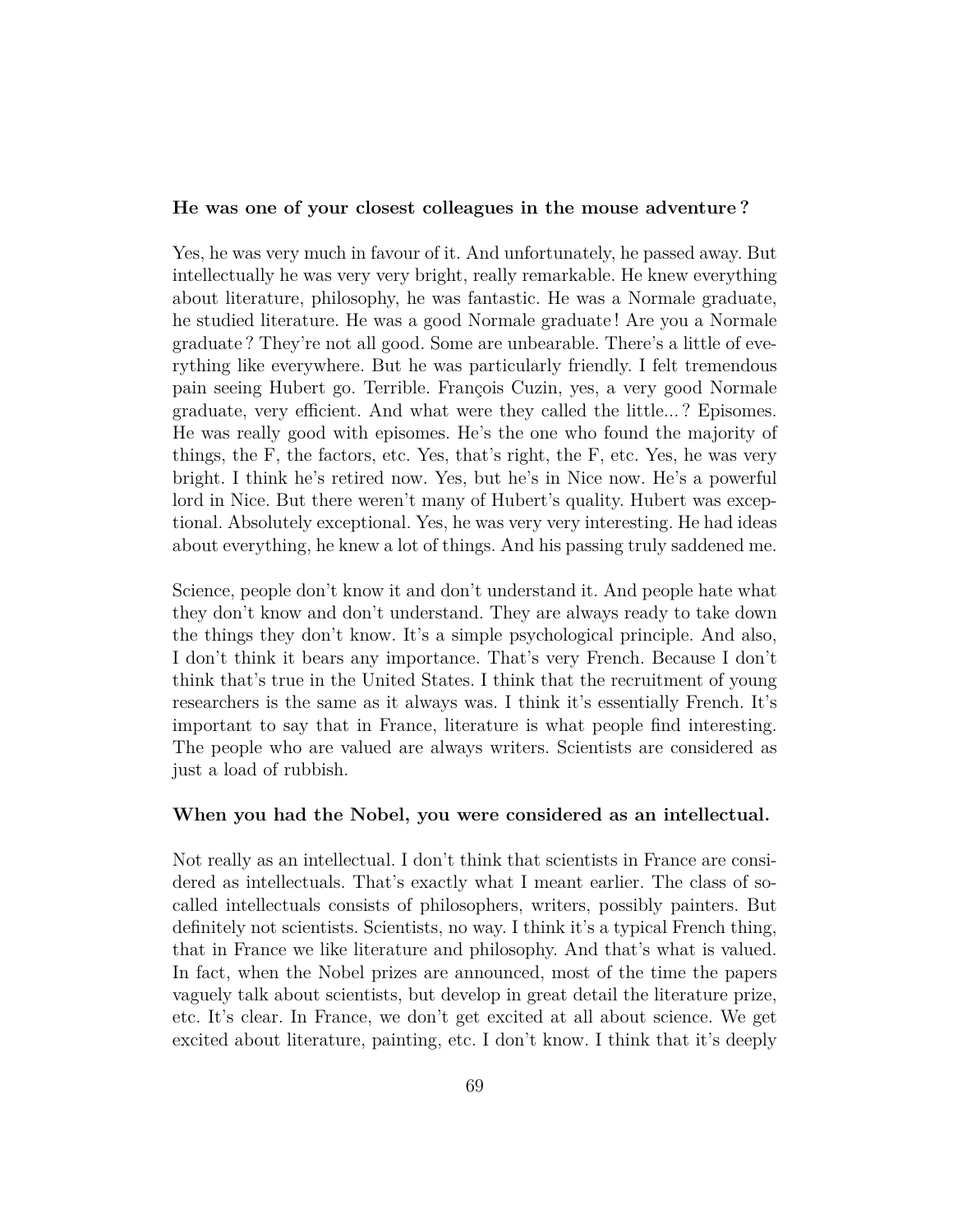anchored in the French soul. I don't know what could be done to change this.

# **And the current scientific movement which took place last spring. You took part, a little, in the debate.**

A little, yes.

## **What do you think about it ? Are the complaints justified ?**

Yes, I think so. I don't think the government understands that science is essential to foresee the future. That's how the future is made. And that consequently, if we cut ourselves off from it, we can't prepare for tomorrow. It's a rare stupidity, but that's how it is. So we do need to get a move on and explain to the government that it will be useful for tomorrow.

# **But then there's the famous problem of the reform of science, of the institutions.**

Yes, well... reforms and debates. I haven't been able to stand them for quite a while. We've seen too many of them, of debates and meetings which didn't change anything, or which provide something but you waste a great amount of time, there are always the same guys telling the same stories. There are the smooth talkers who... I really don't enjoy them.

# **Today we often talk about the precaution principle. What do you think about it ?**

Not much, because I think it's mainly a way of protecting governments, to be sure that they protect themselves from their own possible mistakes. I think that there needs to be some precaution, but making a principle of it isn't reasonable.

### **Some say that it could threaten scientific knowledge.**

Partly. You could freeze everything with it, if you wanted. Because obviously, by precaution, you can't touch anything. It could blow up in your face.

## **It sort of leads to ethical questions. You wrote quite a lot on ge-**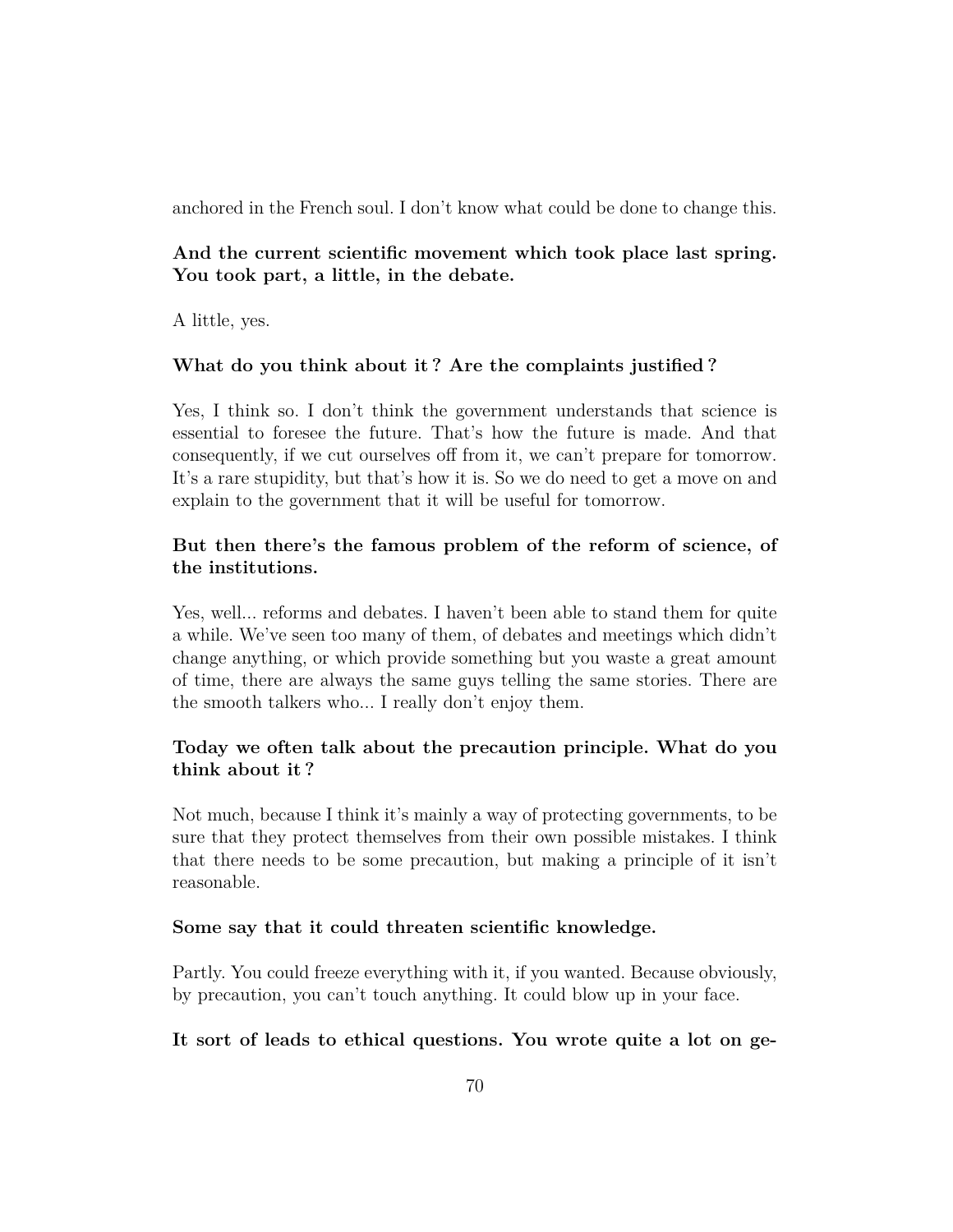# **netics, the place it can have, or the bad use that can eventually be made of genetics in regards to racism, etc. What do you think about it ? Is there a risk that genetics be used for that purpose ?**

There's a risk and the Nazis showed it to us. That's clear. All that has been around for a while... The idea of separating people according to their abilities, etc., it's ancient history. It was pushed to such an extent by the Nazis, but it's ancient history. Which reappears more or less everywhere, as soon as the Nazi story clarifies itself.

# **And do you not think that modern technologies, in vitro reproduction, and all that, brings up a particular problem, or provides an additional risk ?**

I think so. But we need to be careful. Meaning that we shouldn't be doing just anything. I think that... we can't block everything, but we need to be careful. We need to be careful not to do just anything. I was thinking of, what is it called... ? Duplication... Cloning... it's a sort of hanging threat. And what I found particularly incredible, was on the day we started speaking of cloning, the ukase of politics saying "never, never. We are banning it". But cloning a man doesn't seem like something that will be done tomorrow, so I don't see the point of it.

### **No ? Or for some people with very...**

Yes, there are lunatics everywhere. But the importance of cloning people still doesn't seem very obvious.